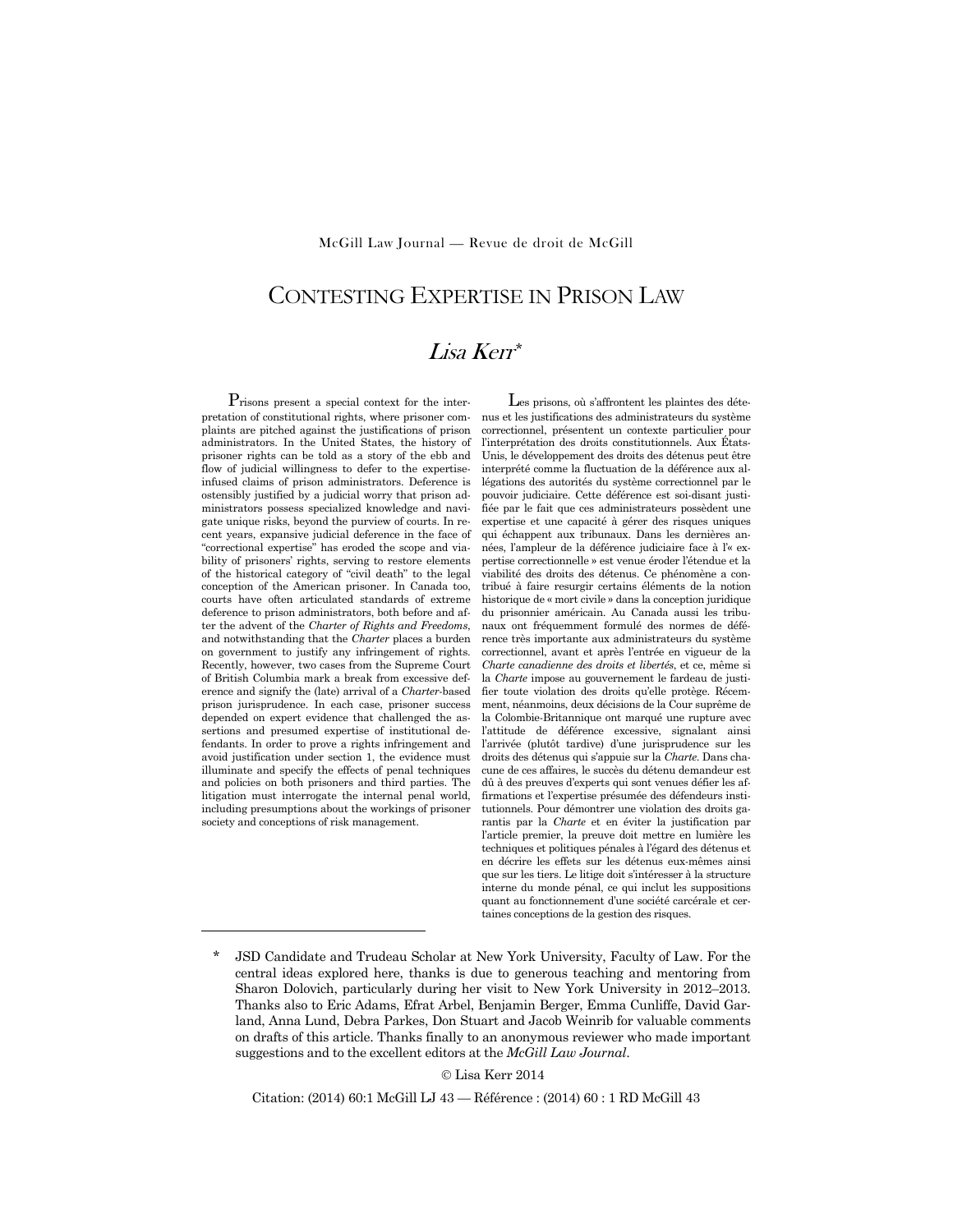44 (2014) 60:1 MCGILL LAW JOURNAL —REVUE DE DROIT DE MCGILL

 $\overline{\phantom{0}}$ 

| Introduction |                                                                                                                                    | 45  |
|--------------|------------------------------------------------------------------------------------------------------------------------------------|-----|
| I.           | <b>Early Signs of Prisoner Rights</b>                                                                                              | 51  |
| П.           | Canadian Judicial "Hands Off": Persistence into<br>the <i>Charter</i> Age                                                          | 56. |
| Ш.           | American Judicial Review: Intervention and Retreat                                                                                 | 64  |
| IV.          | <b>Transitioning to a Rights-Based Paradigm</b>                                                                                    | 74  |
|              | A. Solitary Confinement: Bacon v. Surrey Pretrial<br>Services Centre<br><i>B. Mother-Baby Programs:</i> Inglis v. British Columbia | 77  |
|              | (Minister of Public Safety)                                                                                                        | 84  |
|              | C. Harm Reduction                                                                                                                  | 89  |
| Conclusion   |                                                                                                                                    | 91  |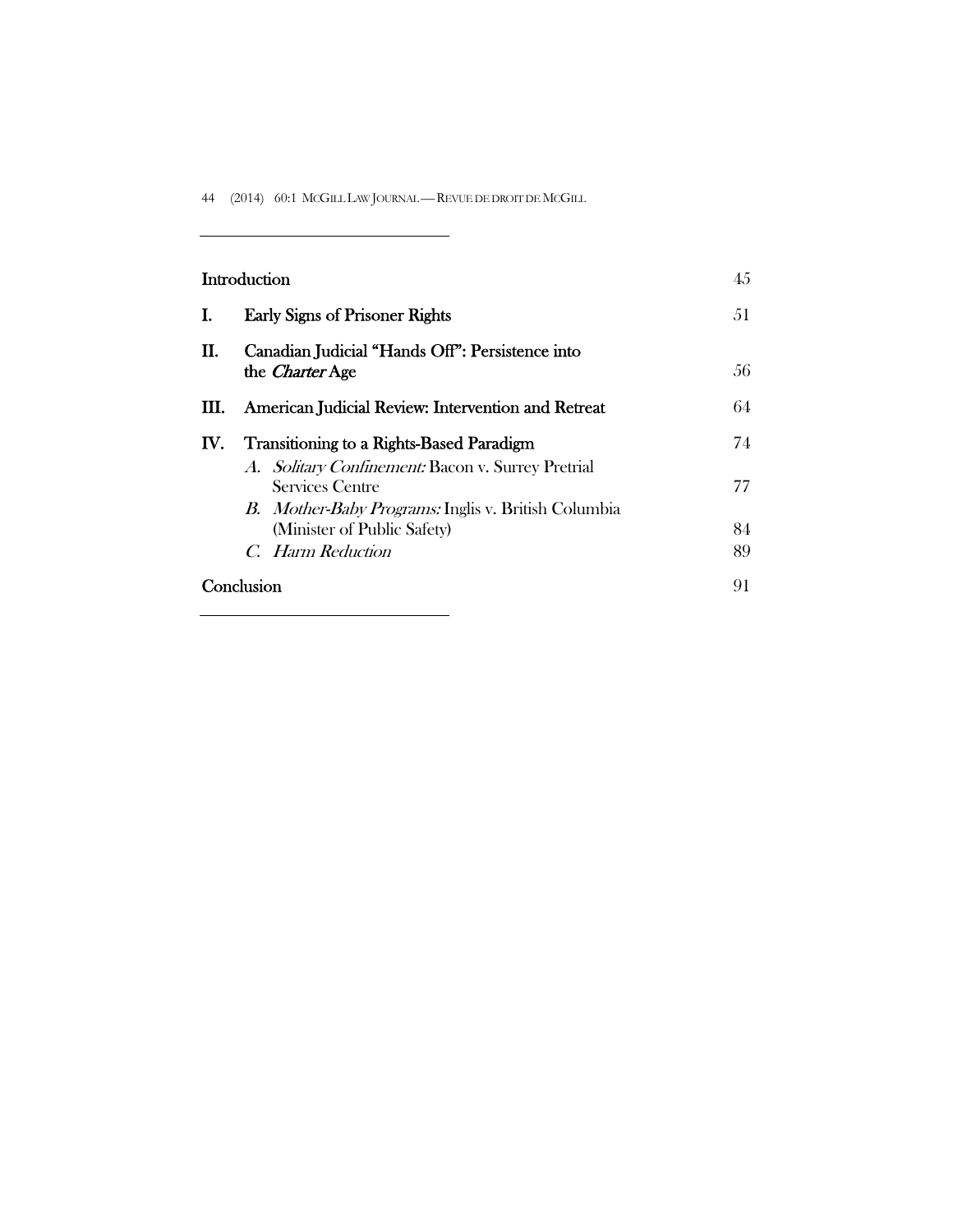"And it is terror, of course, that traditionally drives us into the arms of the experts."

Adam Phillips, *Terrors and Experts*<sup>1</sup>

# **Introduction**

-

 In adjudicating rights claims brought by prisoners, there are unique pressures on courts to refrain from close scrutiny. The structure of a prisoner lawsuit is that an incarcerated person complains about the nature of his treatment while held in state custody. The court is asked to review the content of prison law or the conduct of prison administrators that led to the treatment. From the outset and throughout the litigation, the defendant wears a cloak of expertise, typically attempting to justify the impugned law or conduct by pointing to the security concerns and limited resources that constrain the prison context. Judges are at risk of yielding uncritically in the face of their own corresponding lack of "correctional expertise". The prospect of excessive judicial deference to the claims of prison administrators poses a chronic threat to the scope and viability of prisoners' rights.

 The United States experience provides a valuable illustration of what is at stake. In recent years, what appears to be judicial unwillingness to scrutinize the claims of administrators in prisoner litigation has sharply curtailed prisoners' rights in that legal system. American plaintiffs have a difficult time rebutting judicial deference to the claims of institutional defendants, particularly at the level of the Unites States Supreme Court. As Sharon Dolovich has shown, the "imperative of restraint—aka deference—has emerged as the strongest theme of the Court's prisoners' rights jurisprudence."2 Deference is offered even when a defendant's claims rest on unproven assumptions as to what is required or effective in prison settings. The good judgment of the putative expert is presumed but not tested.

 Such weak modes of constitutional review for prisoners may be understood as part and parcel of the unique American penal state:3 marked by features such as the persistence of the American death penalty4 and an extraordinary range of collateral consequences that follow silently from

<sup>1</sup>(Cambridge, Mass: Harvard University Press, 1996) at xii.

<sup>2</sup> Sharon Dolovich, "Forms of Deference in Prison Law" (2012) 24:4 Fed Sent'g Rep 245 at 245.

<sup>3</sup> See generally David Garland, "Penality and the Penal State" (2013) 51:3 Criminology 475.

<sup>4</sup> See generally David Garland, *Peculiar Institution: America's Death Penalty in an Age of Abolition* (Cambridge, Mass: Belknap, 2010).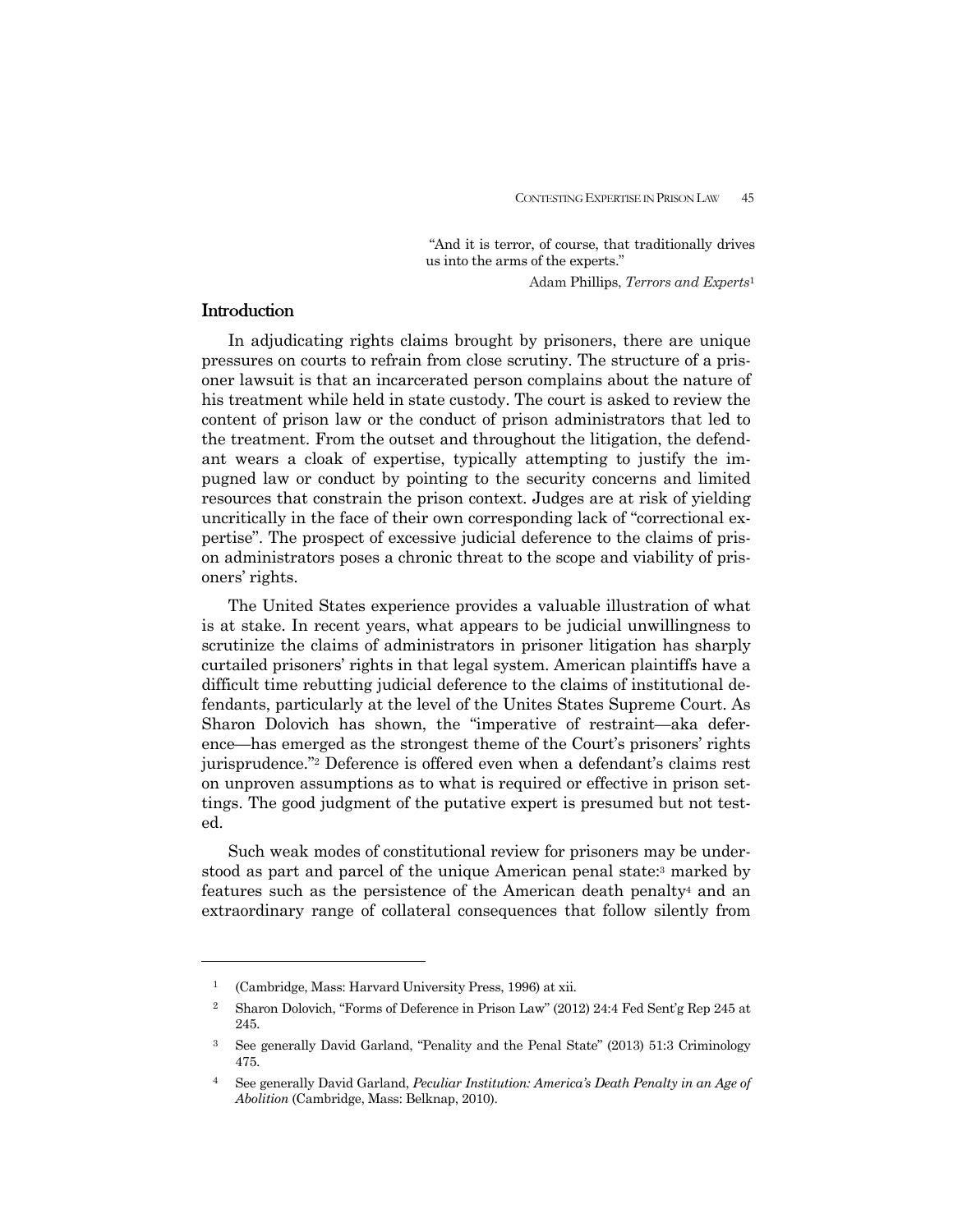#### 46 (2014) 60:1 MCGILL LAW JOURNAL —REVUE DE DROIT DE MCGILL

conviction.5 One historian suggests that these features are part of "a long, deep strain in American legal and moral culture" that convicts are "unfit to share in the full fruits and protections of citizenship [and] that the convict ought rightly to be fully or partially civilly dead."6 As this article describes, both American and Canadian law has been long marked by this same history—a notion of prisoners as lacking full or ordinary legal status. The *Charter of Rights and Freedoms*7 prescribes a different route, but post-*Charter* prisoner law has not consistently taken it.

 Prisoner claims grounded in the *Charter* constitute a relatively young jurisprudential field.8 In one of the few leading cases, the Supreme Court of Canada makes clear that prisoners are not to be excluded from the ordinary constitutional analysis that applies to rights infringements by the government. At the core of that holding was the question of the empirical burden on government to justify a rights infringement. In *Sauvé v. Canada (Chief Electoral Officer)*,9 a majority of the Court rejected an argument, advanced by the government, that legislation directing prisoner disenfranchisement should be upheld because it is connected to legitimate penological goals and is thus constitutionally permissible.10 Significantly, the case turned on the character and quality of the evidence, where nonstate experts appeared on both sides of the case. The government relied largely on evidence from political philosophers, who testified that the loss of political rights for those convicted of federal offences accords with particular theories of democracy.11 The majority opinion found that evidence

<sup>5</sup> See e.g. Michael Pinard, "Collateral Consequences of Criminal Convictions: Confronting Issues of Race and Dignity" (2010) 85 NYUL Rev 457; Jeremy Travis, "Invisible Punishment: An Instrument of Social Exclusion" in Marc Mauer & Meda Chesney-Lind, eds, *Invisible Punishment: The Collateral Consequences of Mass Imprisonment* (New York: New Press, 2002) 15; Nora V Demleitner, "U.S. Felon Disenfranchisement: Parting Ways with Western Europe" in Alec Ewald and Brandon Rottinghaus, eds, *Criminal Disenfranchisement in an International Perspective* (New York: Cambridge University Press, 2009) 79.

<sup>6</sup> Rebecca McLennan, "The Convict's Two Lives: Civil and Natural Death in the American Prison" in David Garland, Randall McGowen & Michael Meranze, eds, *America's Death Penalty: Between Past and Present* (New York: New York University Press, 2011) 191 at 211–12.

<sup>7</sup>Part I of the *Constitution Act*, *1982*, being Schedule B to the *Canada Act 1982* (UK), 1982, c 11 [*Charter*].

Three *Charter* provisions are highly significant in the prison context: the protection of residual liberty and security of the person (section 7), equality (section 15), and the prohibition of cruel and unusual punishment (section 12).

<sup>9 2002</sup> SCC 68, [2002] 3 SCR 519, rev'g [1996] 1 FC 857, 132 DLR (4th) 136 [*Sauvé*].

<sup>10</sup> *Ibid* at para 25.

<sup>11</sup> The plaintiffs also relied on "considerable academic and theoretical evidence," but the trial judge found their evidence to be "less lofty" and "more tangible, particularly in re-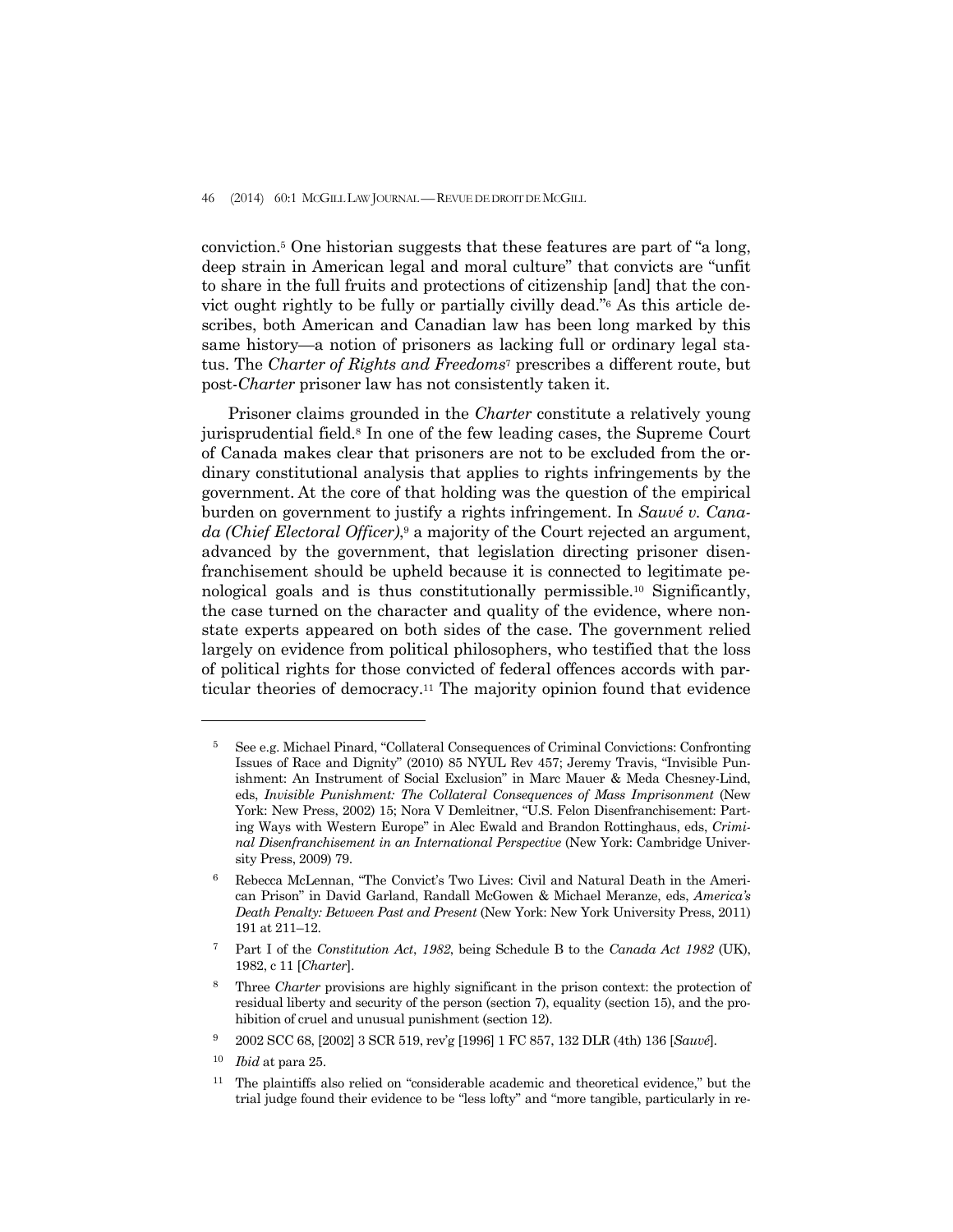to be unpersuasive and also rejected the government's claim that denying prisoners the vote sends an expressive message about the sacred character of political participation.12 The majority held that a voting ban is "more likely to erode respect for the rule of law than to enhance it, and more likely to undermine sentencing goals of deterrence and rehabilitation than to further them."13 The majority concluded that the government's "vague and symbolic objectives" were insufficient to legitimize a law that stripped prisoners of fundamental rights.<sup>14</sup>

 The reasoning in *Sauvé* seems to make clear that prisoner rights cannot be infringed without a justification grounded in evidence. For this reason, the *Sauvé* holding is commonly upheld as a symbol of Canada's commitment to prisoner rights, particularly as England and much of the United States do not permit prisoner voting.15 There are, however, several reasons why a victory in *Sauvé* might be considered low-hanging fruit, rather than a symbol of a deep jurisprudential commitment to prisoners' rights. First, the right is occasional: the practical effect of the majority opinion is only that prison administrators must allow infrequent access to a polling station. Protection of the right entails minimal resources and requires little administrative attention. Second, and most significantly for this article, the case concerned legislation rather than a policy or decision of a prison administrator, and that legislation covered a topic unrelated to prison management. No prison administrator appeared to defend the voting ban on the basis of plausible assertions about security dynamics and

- <sup>13</sup> *Sauvé*, supra note 9 at para 58.
- <sup>14</sup> *Ibid* at para 22.

lation to Canadian penology, social justice, and prisons" (*Sauvé v Canada (Chief Electoral Officer)*, [1996] 1 FC 857 at 866, 132 DLR (4th) 136, rev'd 2002 SCC 68, [2002] 3 SCR 519).

<sup>12</sup> This theory emerged from the evidence of American punishment philosopher Jean Hampton, who testified that the loss of political rights for those convicted of federal offences accords with an expressive theory of retribution. See Jean Hampton, "The Moral Education Theory of Punishment" (1984) 13:3 Phil & Publ Aff 208. As the Hampton example reveals, the *Sauvé* case is a fascinating instance where philosophers appear on both sides of a lawsuit, but where both the trial judge and the majority of the Supreme Court of Canada express real doubt about the relevance of these fields to the empirical questions at the heart of *Charter* analysis.

<sup>15</sup> Debra Parkes is more wary, pointing out that "the *Sauvé* decision represents a departure from the usual judicial approach to prisoners' rights claims, an approach that gives those rights little meaningful content" ("Prisoner Voting Rights in Canada: Rejecting the Notion of Temporary Outcasts" in Christopher Mele & Teresa A Miller, eds, *Civil Penalties, Social Consequences* (New York: Routledge, 2005) 237 at 238). For another hesitant account, Efrat Arbel stresses that the normative principles articulated in *Sauvé* are subordinated in the daily administration of corrections. See Efrat Arbel, "Contesting Unmodulated Deprivation: *Sauvé v Canada* and the Normative Limits of Punishment", 3:2 Can J Human Rights [forthcoming in 2014].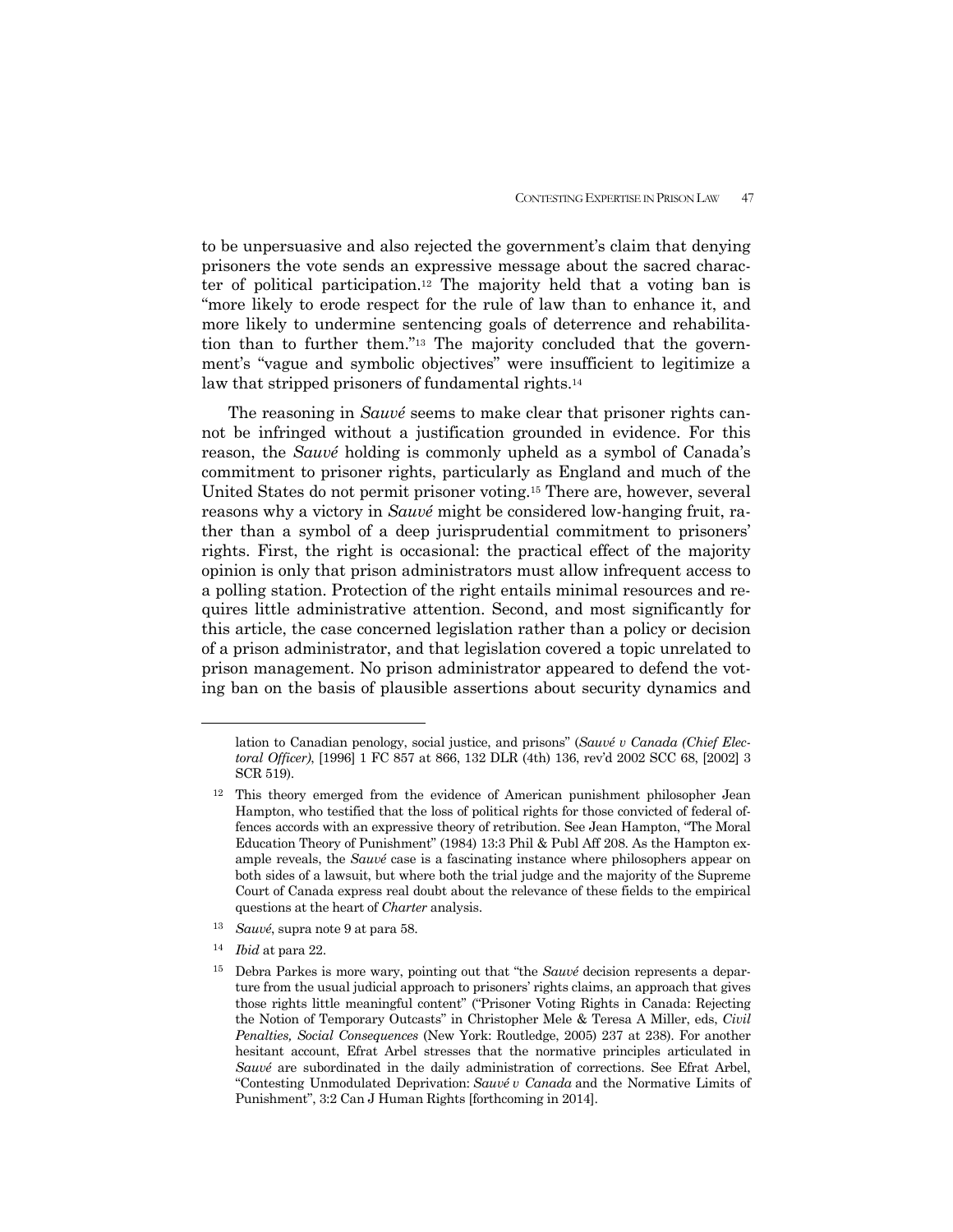48 (2014) 60:1 MCGILL LAW JOURNAL - REVUE DE DROIT DE MCGILL

the mechanics of sound penal administration. The expert evidence in *Sauvé* did not suggest that imprisonment is incompatible with the retention of the right to vote explicitly protected in section 3 of the *Charter*. Rather, much of the evidence was theoretical, controversial, and unrelated to the daily demands of prison operations.16

 Cases where prisoners seek to vindicate a right that potentially interferes with the preferences of prison administrators in their daily operations will be more controversial than the *Sauvé* context. In these cases, the institutional defendant charged with operating the facility begins the proceedings as de facto expert. These are also the cases where, unlike matters of political philosophy, judges are less likely to have their own expertise and intuitions to draw from. This article emphasizes the necessity of expert evidence to contest the deference that will otherwise be offered to prison administrators in cases where rights are adjacent to operational imperatives. Apart from that practical claim, the related normative claim is, quite simply, that prisoners should receive the same level of constitutional protection as other litigants. The state should be put to the usual burdens of justifying an infringement, rather than benefiting from undue deference to the unquestioned expertise of prison officials. This is what is required so as to fully transition to a *Charter*-based penal law. Completion of this transition is likely to hinge on particular litigation approaches. Two recent cases from the Supreme Court of British Columbia serve as models, marking a new mode in the litigation of prisoner claims under Canadian constitutional law and a new level of judicial scrutiny in response.17

 This article has two main aims. The first is theoretical and historical, and aims to show something general about the structure of prisoner litigation. Prisons have a stark advantage at the outset of a complaint, due to an element of Foucauldian power/knowledge imbalance that is more extreme than in other contexts of judicial review of government action. In-

<sup>&</sup>lt;sup>16</sup> As Justice Gonthier observed in dissent, there was "copious expert testimony in the nature of legal and political philosophy," but "very limited social scientific evidence, e.g. in the field of criminology, that seeks to establish the practical or empirical consequences of maintaining or lifting the ban on prisoner voting" (*Sauvé*, supra note 9 at para 101). While the majority thought this meant that the rights infringement was not adequately justified, Justice Gonthier thought this meant that deference to Parliament was warranted and that the legislation should be upheld. He noted that the issues in the case rest on "philosophical, political and social considerations which are not capable of 'scientific proof'" (*ibid* at para 67). The difference between Justice Gonthier and the majority—as to what is required to justify a rights infringement—is a central issue for the project of generating a *Charter*-based penal law.

<sup>17</sup> See below (Part IV) *Bacon v Surrey Pretrial Services Centre*, 2010 BCSC 805, [2010] BCWLD 8074 [*Bacon*]; *Inglis v British Columbia (Minister of Public Safety)*, 2013 BCSC 2309, 237 ACWS (3d) 380 [*Inglis*].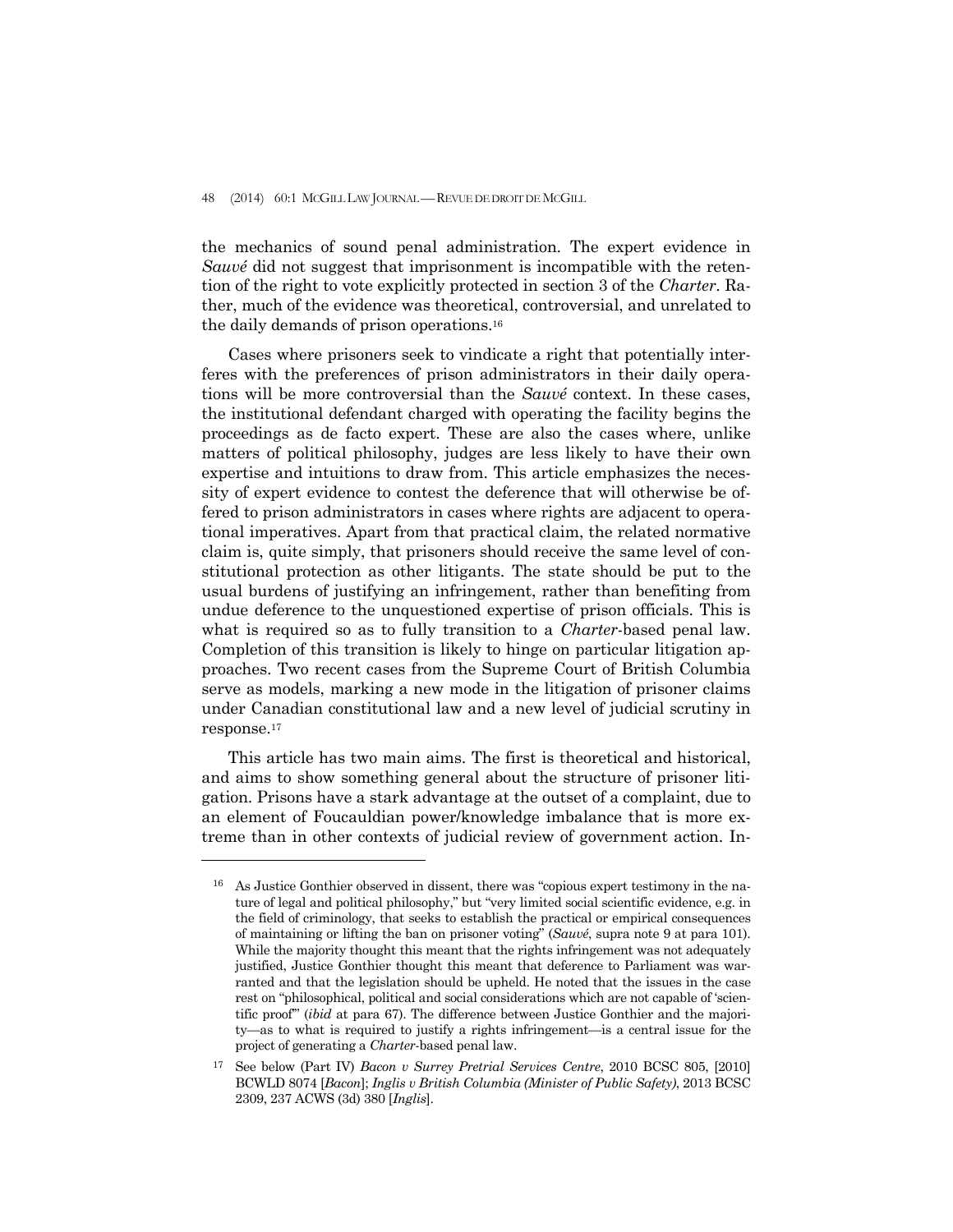deed, for the bulk of prison history, courts refused entirely to adjudicate internal prison conditions. A lineage of judicial reticence is still apparent in both American and Canadian law; it forms part of the "buried structures of legal thought" that remain in this legal field.18 At times, this judicial reticence can be traced to a frank prejudice against offenders. In modern times, however, courts take a more tactful approach by purporting to defer to executive functions. Courts now use the language of limited judicial capacity and lack of expertise in a way that covertly resurrects the civilly dead prisoner. Rather than seeing the emergence of prisoner law as an "overthrow of a firm judicial principle"19—namely, the principle that prisons are beyond the jurisdiction of courts—we might see that modern penal law has instead altered judicial vocabulary and inspired new techniques of deference. Under new language and governing concepts, courts often still avoid close scrutiny of the task being performed by prison administrators, preferring to tread lightly near the rough work of punishment.20

 Perhaps courts would rather not scrutinize the grim project of the management and control of deprived bodies. Perhaps they are swayed by the risks of interference alluded to by those charged with administering state custody. As the psychoanalyst Adam Phillips puts it in the text cited in the epigraph to this article: "The expert constructs the terror, and then the terror makes the expert."21 Whatever the cause, the powers exercised by prison officers demand careful oversight. The prison is a punitive context where key decisions are made not by elected public figures or legal advisors but by low-level officials who are not well-positioned to interpret and honour constitutional norms. These standard facts of imprisonment should inform the task of judicial review.22 Review of prisoner claims must be ratcheted up to ordinary constitutional standards.

<sup>18</sup> McLennan, *supra* note 6 at 194.

<sup>19</sup> Michael Mandel, "The Legalization of Prison Discipline in Canada" (1986) 26 Crim & Soc Just 79 at 79.

<sup>&</sup>lt;sup>20</sup> For discussion of how this dynamic also appears in the private law of prisoner claims, see Adelina Iftene, Lynne Hanson & Allan Manson, "Tort Claims and Canadian Prisoners" (2014) 39:2 Queen's LJ 655.

<sup>21</sup> *Supra* note 1 at 14.

<sup>22</sup> See Richard H Fallon, Jr, *Implementing the Constitution* (Cambridge, Mass: Harvard University Press, 2001) at 41 (pointing out that pragmatic considerations regularly affect judicial interpretation of constitutional standards). In the context of prison cases, courts might consider that while the decisions of prison officials are "in principle subject to democratic control and correction," that this is the type of setting where "the actual prospect of democratic intervention is often small" (*ibid* at 9). Courts might consider these institutional realities as they approach the task of adjudicating the rare prisoner claims that arrive at trial.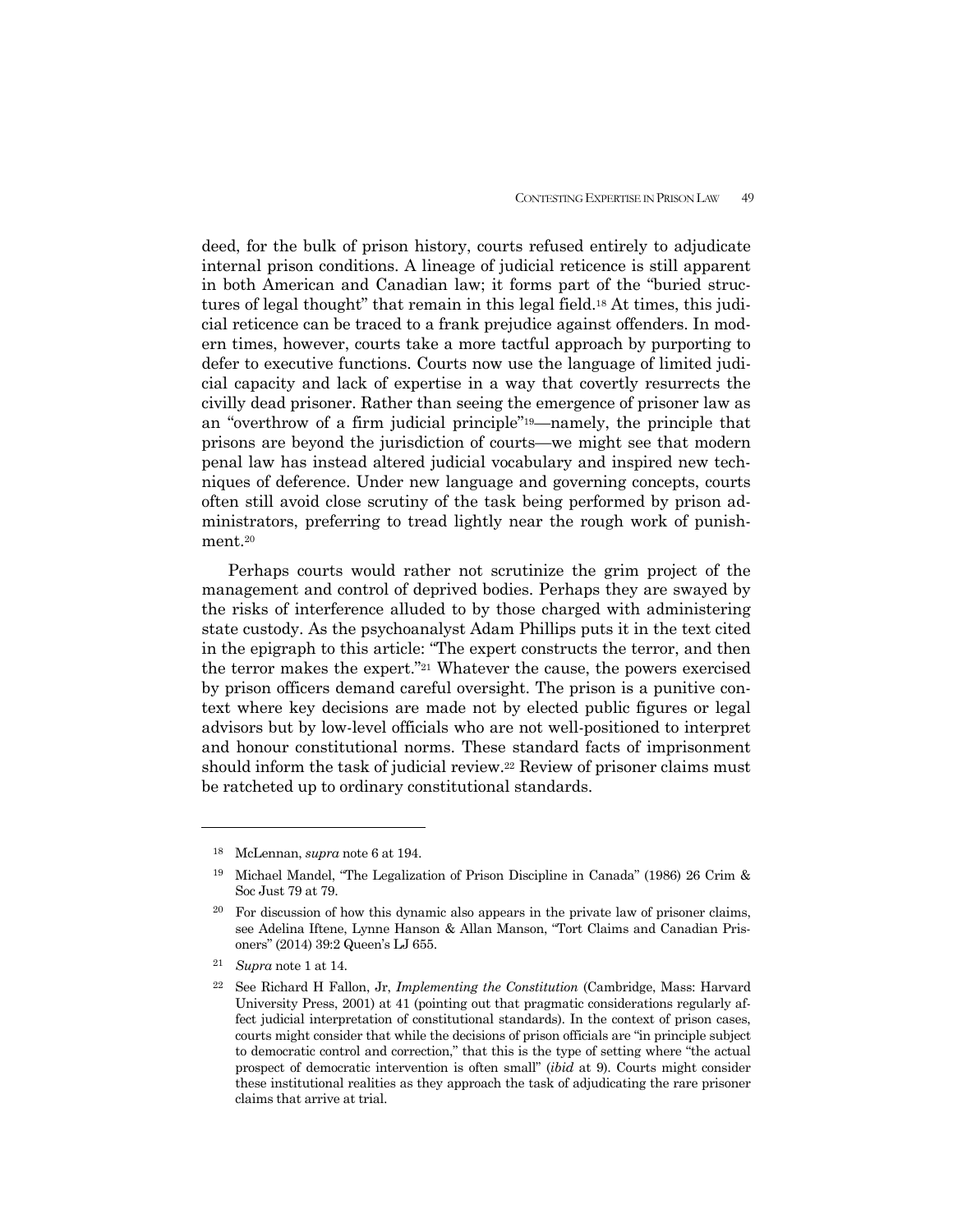#### 50 (2014) 60:1 MCGILL LAW JOURNAL —REVUE DE DROIT DE MCGILL

 The second aim of this article is connected to the first but is more practical, and it is to emphasize the necessity and particular function of expert evidence for the prisoner plaintiff, so as to mediate instinctive judicial deference. Specific strategies can assist plaintiffs' counsel to reduce the interpretive lenience and relaxed scrutiny that courts tend to offer (whether properly or not) to the claims of prison administrators. The task is important but not easy. In defending a claim, the institutional defendant can rely on extensive evidence, often gathered over the course of many years, from institutional psychologists and correctional staff, as to the basis and justification of its actions with respect to the plaintiff prisoner and with respect to its policies more generally. Plaintiff's counsel, by contrast, will rarely have the benefit of an independent, reliable evidentiary record over the time period most relevant to the case, and the individual plaintiff will not be able to speak personally to the legitimacy of penological techniques as a general matter.23 At this relatively young moment in prisoners' rights litigation under the *Charter*, it is a key moment to emphasize how the issue of expertise affects judicial deference to the prison, and to examine the range of sources of expert evidence on issues important to the development of penal law.

 The plan for the article is as follows. Part I sets out some background on the emergence of rights-based prison law in the United States and Canada, which helps to contextualize the current state of the jurisprudence. Part II describes patterns of judicial deference to prison administrators in Canada, both before and after the *Charter*, showing that penal law, particularly as it is understood in lower courts, has been slow to adapt to modes of legal analysis established under the *Charter*. Part III turns to the trajectory of American prisoner litigation, and illustrates how expertise and deference have been at the core of both the expansion and contraction of prison jurisprudence. This is an important history for a Canadian audience, given how the politics and implications of that process may be relevant to legal development in Canada—we can decide to either copy or avoid—and given structural similarities in rights litigation in each country.24 In the final section, Part IV, this article considers the current

In addition, as Debra Parkes notes in her comprehensive study of prisoner claims brought under the *Charter*, there are often barriers to retaining experts specializing in the conditions or effects of imprisonment. As Parkes observes, psychologists and psychiatrists regularly refuse to testify against the Correctional Service of Canada, for fear that they will jeopardize service delivery contracts or research access to institutions. See Debra Parkes, "A Prisoners' *Charter*? Reflections on Prisoner Litigation under the *Canadian Charter of Rights and Freedoms*" (2007) 40:2 UBC L Rev 629 at 668, n 161.

<sup>24</sup> In terms of textual similarities, the Eighth Amendment of the *Bill of Rights* (US Const amend VIII) ("[e]xcessive bail shall not be required, nor excessive fines imposed, nor cruel and unusual punishments inflicted") bears a strong resemblance to section 12 of the *Charter* ("[e]veryone has the right not to be subjected to any cruel and unusual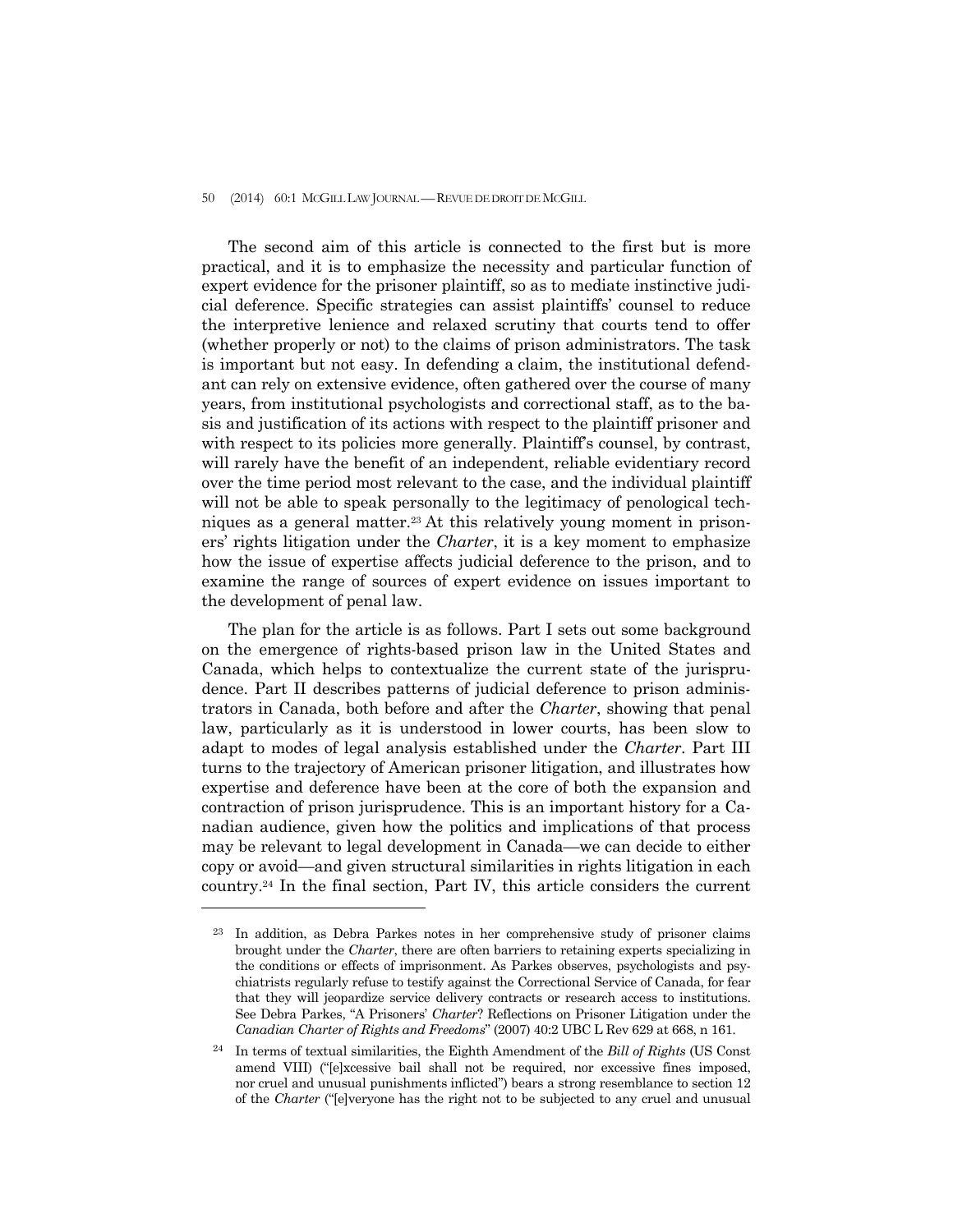prospects of prisoner litigation under the *Charter*. This part considers three cases that serve as indicators of new paths in prisoner jurisprudence, marked by the penetration of social scientific and medical knowledge into legal analysis and judicial approaches that treat the prison as an ordinary domain of government action.

### I. Early Signs of Prisoner Rights

 $\overline{a}$ 

 Evidentiary issues were legally irrelevant for much of the history of modern prison law, as courts simply excluded the internal conditions of penal institutions from the scope of judicial review. A blanket judicial refusal to intervene in matters of prison administration persisted into the mid-twentieth century in both the United States and Canada. As a result of the "hands off" doctrine, United States prisoners who complained about the quality of prison conditions or administration, or who requested that the constitutional rights of community members be granted to them as well, were denied legal standing to pursue a claim.<sup>25</sup> In Canada, courts guided by British doctrine26 similarly reasoned that they had little authority to intervene in matters of prison administration.27

treatment or punishment"). The *Charter* has distinct equality protections under section 15, and distinct residual "liberty" and "security of the person" protections under section 7, each of which has some counterpart under the Fourteenth Amendment. While there are many differences between the two systems, the structure of litigation is similar in both countries in the contemporary period: prisoners are thought to possess ordinary constitutional rights with which the government cannot interfere, but the prison context bears on the question of finding an infringement and the question of whether the infringement might be justified.

 $25$  In the United States, this notion of civil death for prisoners was captured with the peculiar language that prisoners were "slaves of the state"—phrasing born of the Reconstruction Period and the turn to criminal law for ongoing domination of former slaves. See the 1871 Virginia case *Ruffin v Commonwealth*, 35 Va App 79 where a convicted felon claimed a constitutional right with respect to a jury trial for a murder charge he was facing. Given that the charge was for a murder committed while the accused was already incarcerated, the case was summarily dismissed on the grounds that an incarcerated person could not request ordinary constitutional rights. This principle applied all the way through to *Atterbury v Ragen*, 237 F (2d) 953 (7th Cir 1956), which held that prisoners cannot bring a complaint to federal court even in a case alleging severe beatings, starvation, and the abuse of solitary confinement by prison staff, and notwithstanding the plain language of the *Civil Rights Act of 1871*, Pub L No 113-142, 17 Stat 13 (codified as amended at 18 USCA § 241, 42 USCA §§ 1983, 1985(3), and 1988) bestowing a federal cause of action in such circumstances.

<sup>26</sup> For illustration of the original British reasoning, the Court of King's Bench refused in 1822 to make an order with respect to matters of prison administration on the following grounds: "'[W]e have no authority whatever to interfere with the regulations of the prison, the legislature having provided for those regulations in another manner. I am not aware of any instance in which this Court has granted an attachment under circumstances like the present'" (Bayard Marin, *Inside Justice: A Comparative Analysis of*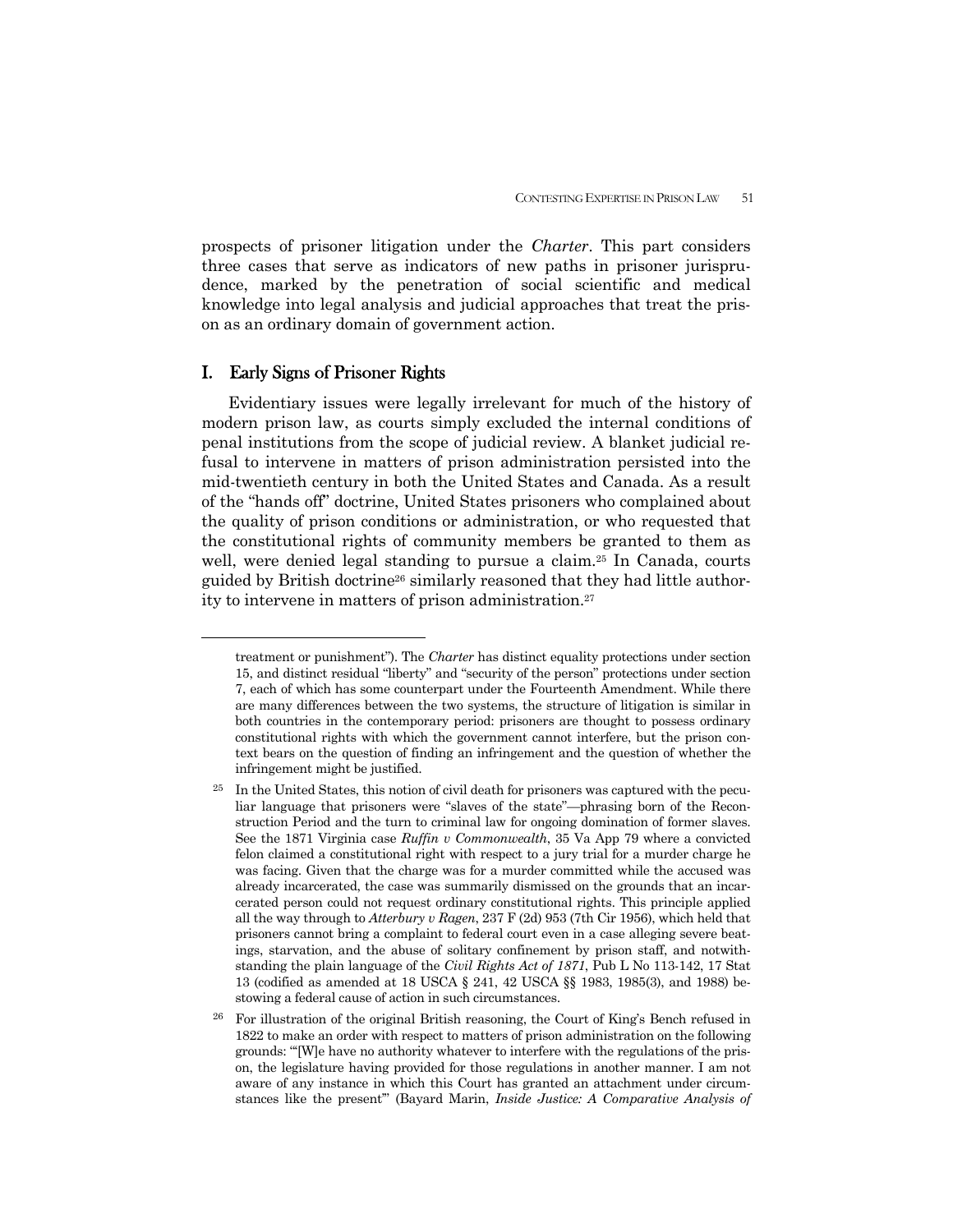#### 52 (2014) 60:1 MCGILL LAW JOURNAL — REVUE DE DROIT DE MCGILL

 The notion that prisoners retain some constitutional rights, and that the judiciary should properly enforce those rights, emerged in both the United States and Canada in the second half of the twentieth century. A period of intense constitutional litigation, from approximately 1965 to 1975, served to dismantle some of the worst excesses and deficiencies in American prisons. During this period, courts developed techniques to gain information and assess the quality of prison conditions. Central to the thesis of this article is the fact that the accrual of operational expertise proved essential to reform, as American courts could not intervene until they had expanded their institutional capacity. Judges acquired staffs and appointed qualified special masters who could oversee the implementation of court orders and report back to the overseeing judge.28 Since the 1980s, however, the scope and impact of prisoner litigation has significantly diminished in the United States, due partly to a legislative backlash and accompanied by the return of hands-off judicial deference to the preferences of prison administrators.

 In Canada, the landscape of prisoners' rights was altered first by the extension of administrative law concepts and then by the arrival of the *Charter*. Relatively few prisoner *Charter* cases have been litigated, due to the *Charter*'s young age, a relatively small prisoner population, and the structural impediments that prevent individuals who live in inaccessible facilities and who are largely poor from accessing the courts. The *Charter* did, however, bring about a legal and culture shift that served to generate the passage of the *Corrections and Conditional Release Act*.29 The CCRA is Canada's first comprehensive penal code, designed to specify *Charter*

*Practices and Procedures for the Determination of Offenses against Discipline in Prisons of Britain and the United States* (Cranbury, NJ: Associated University Presses, 1983) at 252, quoting *R v Carlile* (1822), 1 Dow & Ry KB at 536–37). Another example, from 1843, is the Court of Queen's Bench which, in rejecting a prisoner request to pursue his literary interests in prison, said the court "'could not interfere with the regulations of the prison'" (*ibid* at 252–53, quoting *R v Cooper* (1843), 1 LTOS 143). But there was some variation: in 1848, a court ordered that a remand prisoner ought to be allowed to have books, at least while preparing for trial (see *ibid* at 253, citing *R v Bryson* (1848), 12 JP 585).

<sup>27</sup> In *Prisoners of Isolation: Solitary Confinement in Canada* (Toronto: University of Toronto Press, 1983), quotes the writings of the warden of Kingston penitentiary in 1867 as follows: "[S]o long as a convict is confined here I regard him as dead to all transactions of the outer world" (*ibid* at 82). A historical trajectory wherein Canadian prisoners were considered civilly dead until the 1970s is confirmed in Mandel, *supra* note 19 at 79.

<sup>28</sup> See Malcolm M Feeley & Van Swearingen, "The Prison Conditions Cases and the Bureaucratization of American Corrections: Influences, Impacts and Implications" (2004) 24:2 Pace L Rev 433 at 440.

<sup>29</sup> RSC 1992, c 20 [CCRA].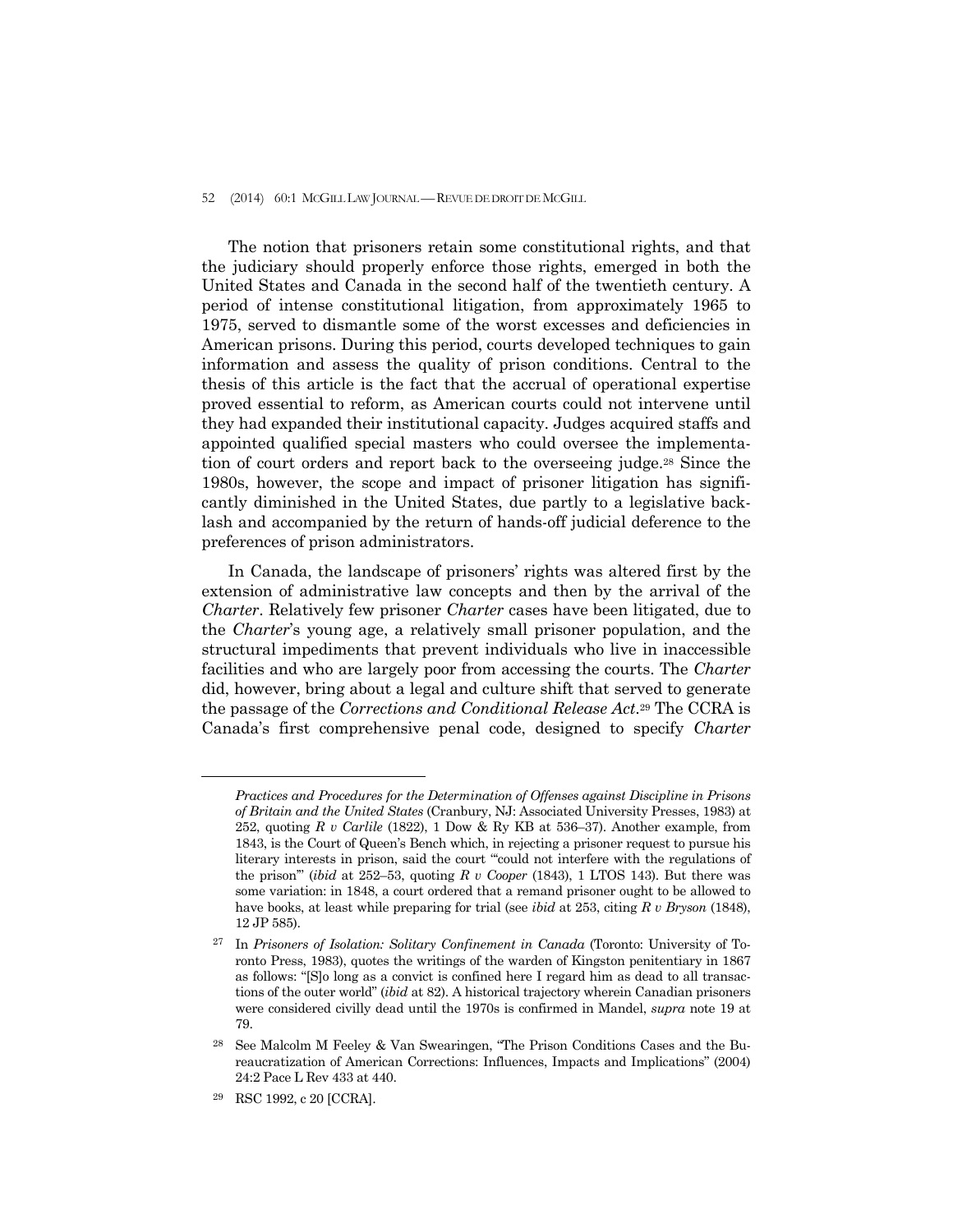equality and process rights in the penal context.30 The paucity of prisoners' rights litigation under the *Charter* is partly due to the fact that the CCRA has been considered largely *Charter*-compliant. By contrast, in many American states, there is little formal legislation governing prisons, as prison administrators are simply assigned a large swath of discretionary power to operate their institutions. In Canada, under the CCRA, advocacy for prisoners has tended to mean insisting on adherence to the existing legal regime, rather than pushing for the articulation of new rights. For this reason, much prisoner litigation has been highly individualized and limited in scope.

 The key *Charter* issues have been about what the CCRA failed to include, such as the voting rights case.<sup>31</sup> While the adequacy of the CCRA itself is less often challenged, notable exceptions arise; for example, the prisoner grievance system.32 Litigation that challenges CCRA-compliant practices, like administrative segregation and lack of access to safe injection equipment, discussed in Part IV of this article, are thus novel, emerging sites of contestation to the CCRA itself. There are also important *Charter*-based challenges emanating from the provincial jails, no doubt due to the fact that provincial penal codes have never been properly updated in the *Charter* age, and due to poor conditions in provincial facilities. Like the American litigation that began to demand constitutional reform in the 1970s, provincial claims, along with challenges to the CCRA itself, seek a novel remedial scope, and promise to rely on a wide range of expert material in order to make out both the constitutional violation and the basis for expansive relief.

 Building on these stages in the development of prison law, this article argues that constitutional analysis of prisoner claims must be brought into more consistent alignment with ordinary *Charter* standards. There are no automatic rules of deference in a *Charter*-based review of government

<sup>30</sup> The pre-*Charter* history is set out in Jackson, *Prisoners of Isolation*, *supra* note 27. Jackson has noted that the *Charter*'s principal benefit for prisoners is not necessarily "to be found in the litigation it spawns, but rather in the climate and culture of respect it creates amongst both governments and citizens for fundamental human rights and freedoms" (*Justice Behind the Walls: Human Rights in Canadian Prisons* (Vancouver: Douglas & McIntrye, 2002) at 62).

<sup>31</sup> See *Sauvé*, *supra* note 9.

<sup>32</sup> In *May v Ferndale*, 2005 SCC 82, [2005] 3 SCR 809 [*May*] the court unanimously held that the prisoner grievance system is marked by inadequacies, and that prisoners must retain the right to file *habeas corpus* in provincial superior courts in order to challenge correctional decisions that impair residual liberty interests. The court in *May* rejected the argument from the federal government that prisoners must first exhaust the prisoner grievance process and then seek judicial review in Federal Court, with its slower timelines and hurdles.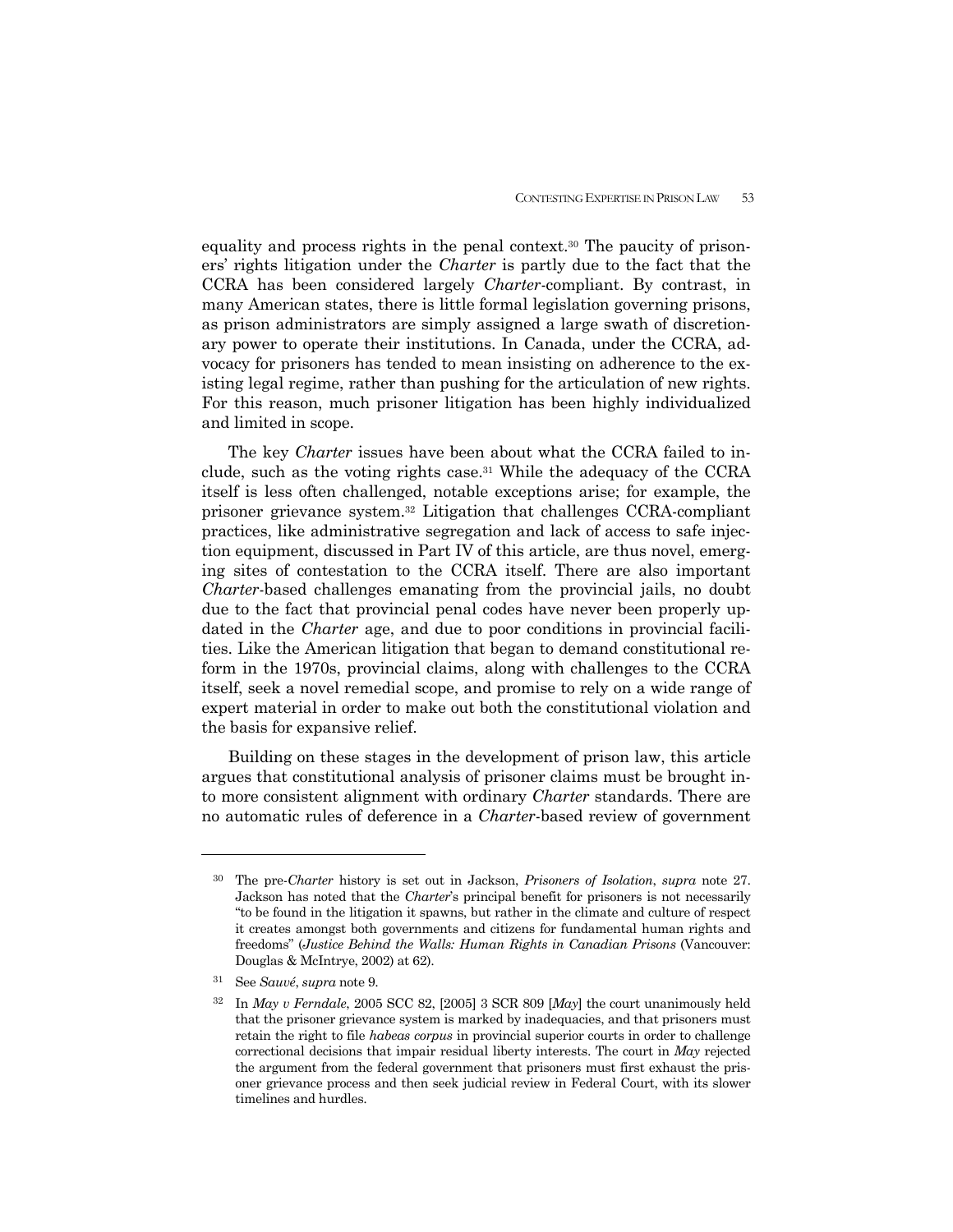law or conduct, and the United States jurisprudential tendency in that regard, explored further below, should be rejected. Under *Charter* analysis, the right is presumed to prevail, unless infringement is justified under section 1.33 Jacob Weinrib argues that the section 1 framework is normative, in that it represents a "doctrinal solution to a moral problem that arises in modern constitutional states."34 The idea is that once constitutional rights are conceived of and interpreted as incidents of the "overarching duty of government to respect, protect, and fulfill human dignity," then a doctrinal test is required so as to resolve moments when incidents of this duty might come into conflict.35 Prisoners must have access to this same moral mechanism of modern constitutionalism, rather than being subject to judicial deference that preempts or negates the standard. The questions that animate section 1 point to the salience of certain empirical factors. Canadian courts now regularly require robust evidence—typically expert evidence—to assess whether the infringement is "demonstrably justified in a free and democratic society."36 To fully deploy this reality in the field of prisoner rights would entail a full break from a notion of civil death for prisoners, and a rejection of United States-style reticence to sustain access to constitutional review for prisoners.

 As just one introductory example of how prevailing forms of Canadian constitutional review have not always been applied in the context of prisoner claims, Debra Parkes has observed a judicial tendency to "consider issues of government justification for limiting rights at the stage of deciding whether there has been an infringement of the right itself, rather than at the subsequent section 1 stage."37 Parkes cites *Fieldhouse v. Canada*,38 where the British Columbia Court of Appeal held that a random urinalysis policy did not breach sections 7 or 8 of the *Charter*. Both the trial and appellate courts considered the government's justifications and

<sup>33</sup> Section 1 of the *Charter* contemplates that the government may justify a law that infringes a right, but the law must survive the rigorous test established in *R v Oakes*, [1986] 1 SCR 103, 26 DLR (4th) 200 [*Oakes*]. The government must demonstrate that the impugned law pursues a purpose that is pressing and substantial in a free and democratic society, and that it satisfies the proportionality analysis set out in *Oakes.* 

<sup>34 &</sup>quot;Proportionality in its Strict Sense" (2014) at 2 [unpublished].

<sup>35</sup> *Ibid*.

<sup>36</sup> As the Ontario Court of Appeal first put it in 1983, section 1 requires evidence as to the "economic, social and political background" of a rights-limiting law, with the analysis assisted by "references to comparable legislation of other acknowledged free and democratic societies" (*R v Southam Inc* (1983), 146 DLR (3d) 408 at para 30, 41 OR (2d) 113 (ONCA)). This empirical approach was affirmed and deepened under the test set out in *Oakes*, *supra* note 33, and in subsequent cases, discussed below in Part II.

<sup>37</sup> Parkes, "A Prisoners' *Charter*?", *supra* note 23 at 670.

<sup>38 (1995), 40</sup> CR (4th) 263, 98 CCC (3d) 207 (BCCA).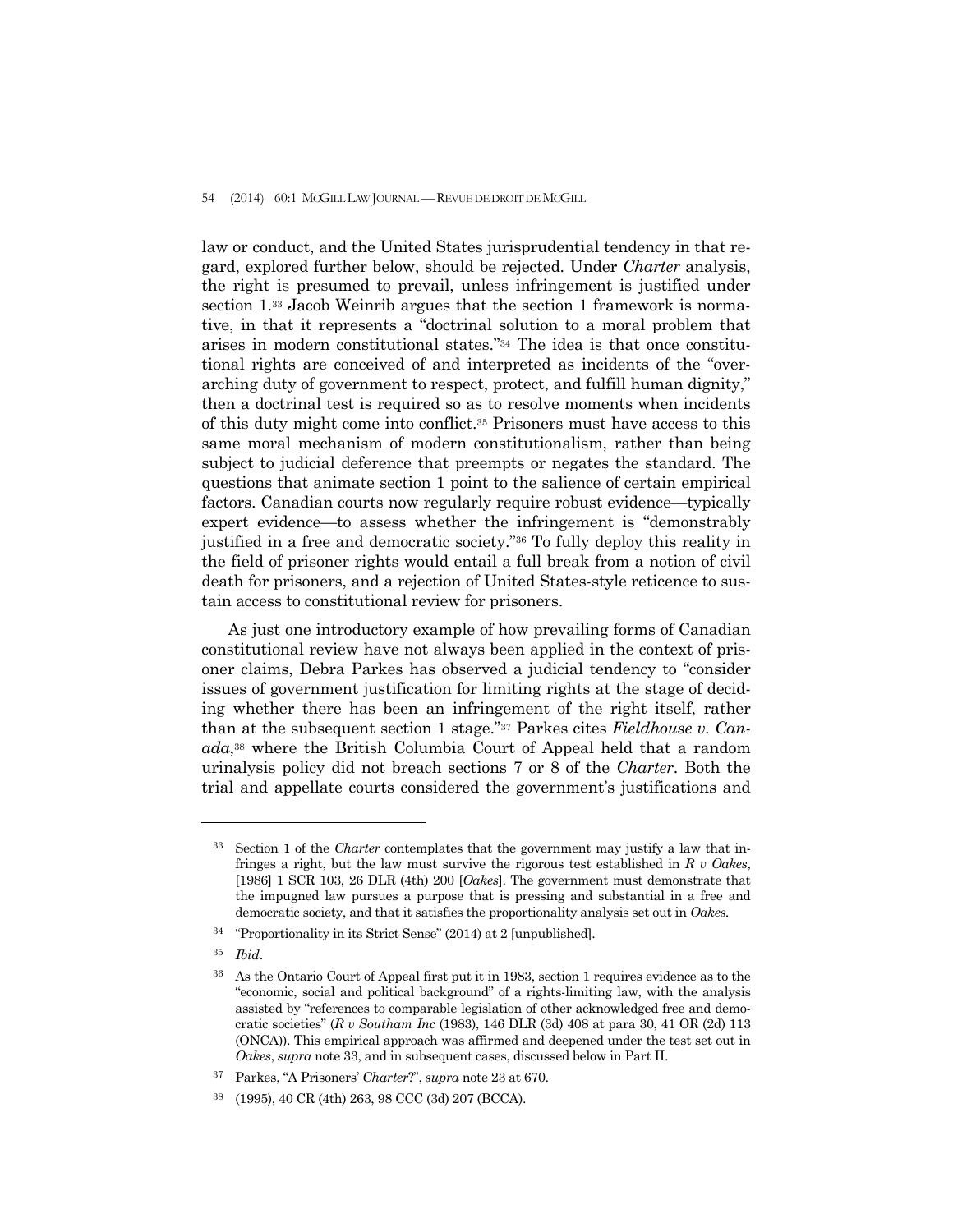objectives at the front end of deciding whether a right had been infringed. With this approach, the courts avoid the section 1 analysis, which, as Parkes points out, "requires more than a good objective; it requires, among other things, that the measure chosen to achieve the objective only minimally impair *Charter* rights."39 This article explores additional examples and considers possibilities for ensuring ordinary levels of *Charter*  scrutiny for prisoners.

 The question of whether rights are Dworkin's "trumps"40 or whether they are subject to judicial balancing and contextual interpretation is often considered to be the main difference between United States and Canadian constitutional law. The conventional story is that the United States is marked by a stronger conception of individual rights.41 In the Canadian context, so the story goes, rights are not trumps. The structure of *Charter* adjudication means that rights are significant protections to be interpreted in context, a context that includes the text of the *Charter* and the separation of powers central to Canadian political design. These debates are newly relevant for prisoners—a right has been the furthest thing from a trump in the traditional forms of law accessible to prisoners. For much of the history of the modern prison, nuanced questions about the priority and interpretation of rights were not pursued, as courts simply refused judicial review on matters related to the internal conditions of penal institutions. It is critical to observe that we still find traces of the old ways, from a time when prisoners' rights was a strange and unenforceable legal category. That traces remain is not surprising: there is a deep structure to judicial deference to penal institutions. A shift to a *Charter*-based penal law is not yet complete, but the mechanisms by which it could happen are becoming increasingly clear.

<sup>39</sup> Parkes, "A Prisoners' *Charter*?", *supra* note 23 at 671.

<sup>40</sup> Ronald Dworkin, *Law's Empire* (Cambridge, MA: Belknap, 1986) at 223.

<sup>&</sup>lt;sup>41</sup> This conventional account has been questioned by Richard H Pildes, "Why Rights Are Not Trumps: Social Meanings, Expressive Harms, and Constitutionalism" (1998) 27:2 J Legal Stud 725 (1998). Pildes argues that, with respect to the United States, rights function not as atomistic individual entitlements or trumps, but rather work to police the kinds of justifications that government can offer when acting in various spheres. Indeed, while there is no explicit limitation clause for constitutional rights in the United States constitution, the United States Supreme Court often allows for restriction of individual rights, and utilizes various levels of judicial scrutiny of legislative ends in ways that resemble section 1 analysis under the *Charter*. See also Stephen Gardbaum, "The Myth and the Reality of American Constitutional Exceptionalism" (2008) 107:3 Michigan L Rev 391. Gardbaum points out that while the United States Constitution suggests a textual basis for categorical rights, this is not the case in practice. The United States Supreme Court has "long implied limits on most textually unlimited rights, so that only a small subset of constitutional rights has been held to be absolute" (*ibid* at 417).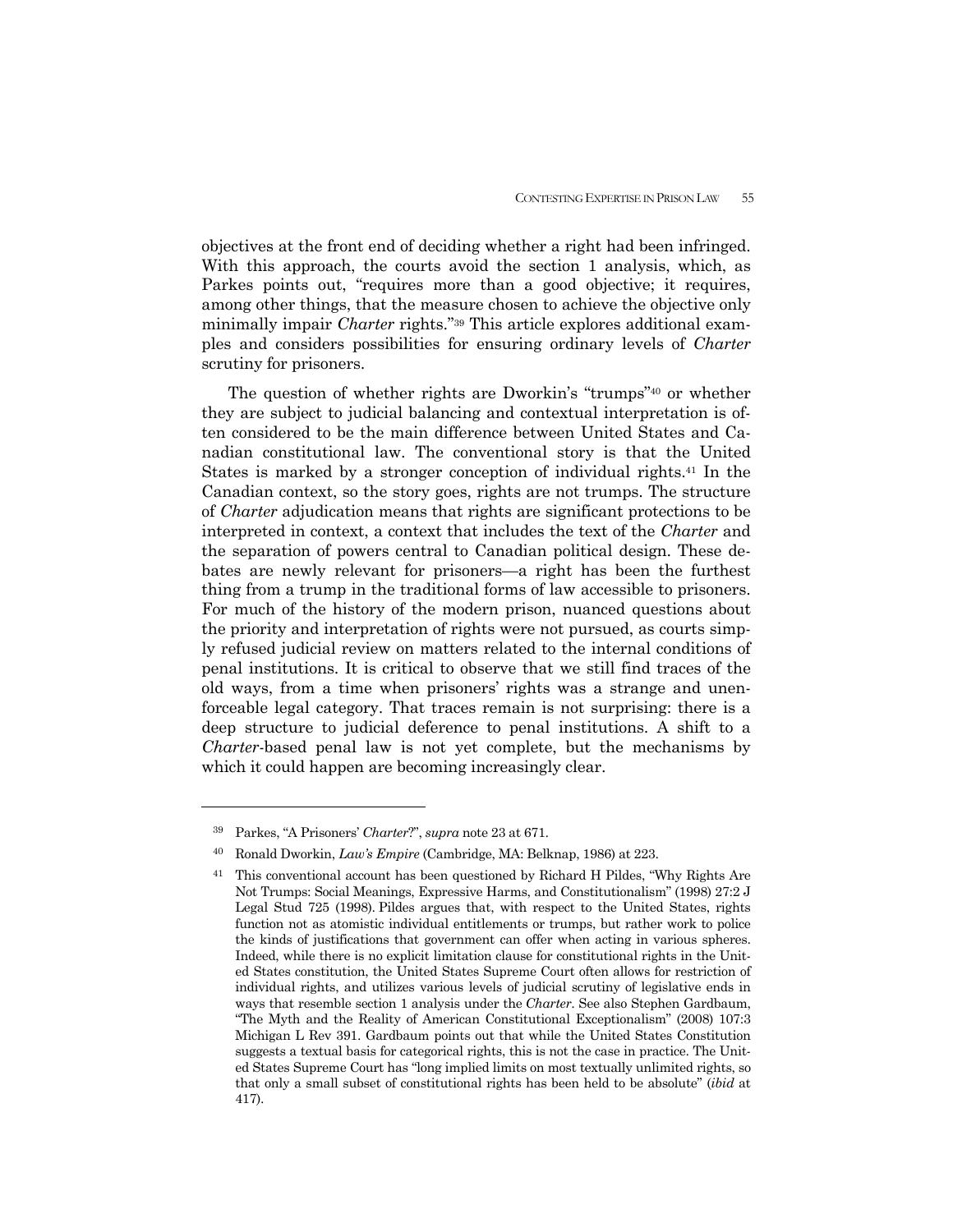## II. Canadian Judicial "Hands Off": Persistence into the Charter Age

 In prison law, as in any other area of law, the question of reviewability precedes the question of evidentiary standards. The notion that the powers of prison administrators should be subject to judicial scrutiny arrived in advance of the *Charter*, in a 1980 administrative law decision where Justice Dickson held that "the rule of law must run within penitentiary walls" and that prison disciplinary boards must abide by a common law duty to act fairly.42 Four years later, the Federal Court of Appeal in *Howard v. Stony Mountain Institution*43 interpreted section 7 of the *Charter*, which protects a right not to be deprived of the right to liberty "except in accordance with the principles of fundamental justice,"44 to hold that where prison disciplinary proceedings could result in loss of earned remission days, prisoners are, in most cases, entitled to access to legal counsel.45

 The facts in *Howard* reveal the tensions in the air as the Canadian legal system shifted to the *Charter* age. The case arose after an officer presiding over a prison disciplinary court denied a request for legal counsel, retained by the prisoner, to be present at a hearing. The officer remarked that section 7 does not create "a new wave of rights" and that the officer was entitled to exercise his discretion and conclude that a fair hearing was possible without counsel.46 The prisoner was found guilty of various disciplinary offences and sanctioned with a loss of seventy days of earned remission. The three-judge panel in *Howard* did not find that section 7 protects an absolute right to counsel in all prison disciplinary proceedings, but did decide that the loss of remission days triggered section 7 rights in this case. Most significantly, all three judges affirmed that the presiding officer did not have final authority to adjudicate the right. In separate concurring reasons, Justice MacGuigan observed:

> What s. 7 requires is that an inmate be allowed counsel when to deny his request would infringe his right to fundamental justice. The existence of the right admittedly depends on the facts. But the right, when it exists, is not discretionary, in the sense that the presiding officer has a discretion to disallow it. The presiding officer's authori-

<sup>42</sup> *Martineau v Matsqui Institution Disciplinary Board* (1979), [1980] 1 SCR 602 at 622, 106 DLR (3d) 385 [*Martineau*].

<sup>43 [1984] 2</sup> FC 642, 19 DLR (4th) 502, appeal quashed as moot [1987] 2 SCR 687, 41 CCC (3d) 287 [*Howard*].

<sup>44</sup> The full text of section 7 is as follows: "Everyone has the right to life, liberty and security of the person and the right not to be deprived thereof except in accordance with the principles of fundamental justice."

<sup>45</sup> See *Howard*, *supra* note 43 at para 25.

<sup>46</sup> *Ibid* at para 4.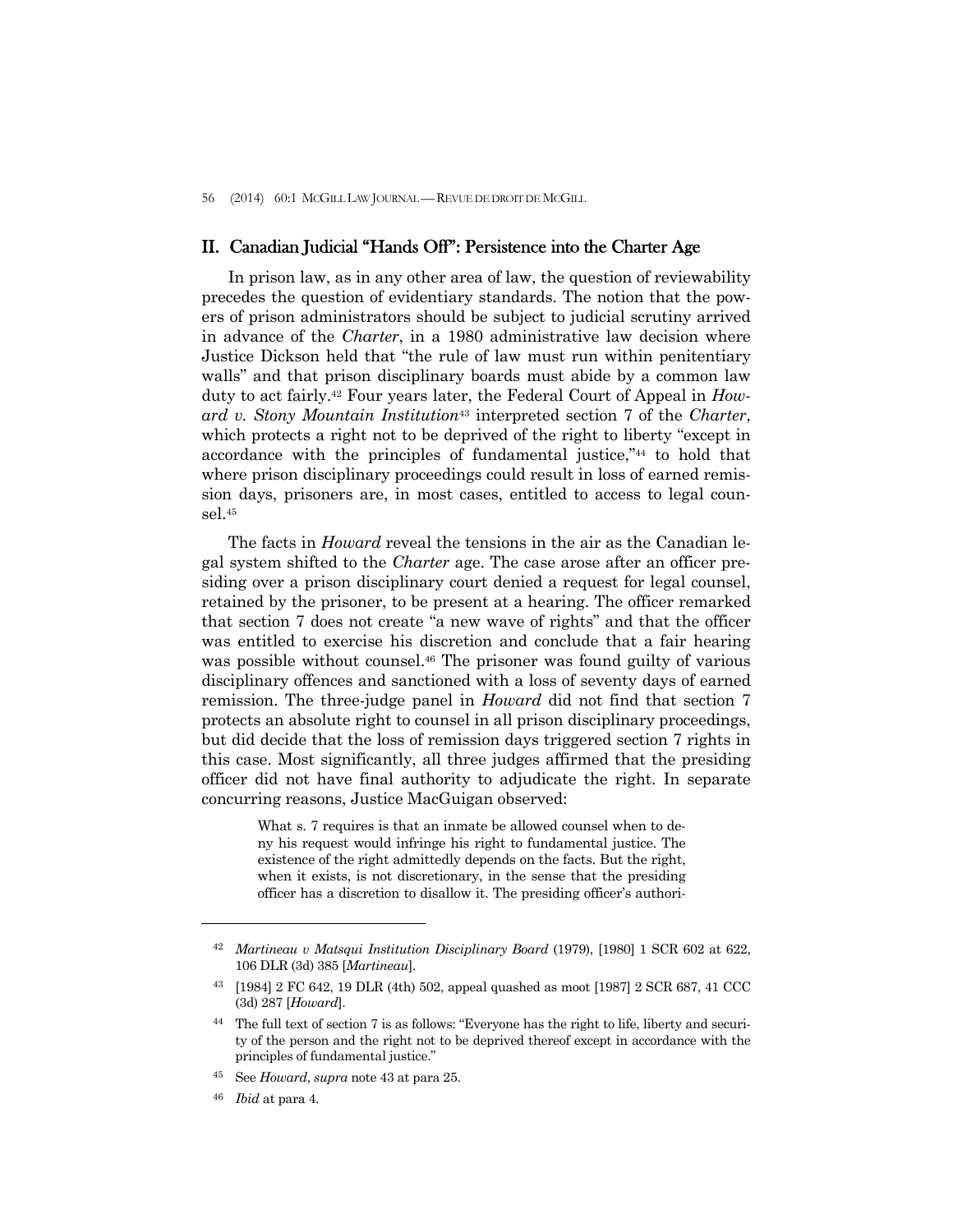ty cannot, in my view, prevent a reviewing court from looking at the facts and substituting its own view.47

This passage from Justice MacGuigan affirms that discretionary penal decisions are subject to *Charter* review, along with the principles of administrative fairness articulated in the 1980 *Martineau* decision. By articulating these legal concepts, the courts affirmed the notion of access to judicial review and *Charter* rights in Canadian prison law.

 Notably for the thesis of this article, the *Howard* court's treatment of penal expertise was central to its decision, but here the fact of inherent state expertise did not end the analysis. Justice MacGuigan admitted that it would be an "ill-informed court that was not aware of the necessity for immediate response by prison authorities to breaches of prison order," but he continued the analysis, reasoning that "not every feature of present disciplinary practice is objectively necessary for immediate disciplinary purposes."48 While on-the-spot segregation might be justified in an emergency situation, disciplinary court and revocation of earned remission lacks such a temporal imperative. In sum, a promise to hold prison officials to legal standards requires testing their assertions as to what is necessary and thus legitimate in the prison context. Justice MacGuigan found that the refusal to allow counsel at disciplinary court was a matter of "mere convenience" rather than necessity.49

 The introduction of legality and judicial review into penal decisions provoked more resistance in other cases. There are several instances of under-reasoned judicial deference to prison administrators in the case law—particularly at the trial court level—even after the advent of the *Charter*. Such cases reveal a historic and lingering habit of offering substantial deference to the taken-for-granted expertise of prison administrators. In the 1982 case of *Maltby v. Saskatchewan (AG)*,50 a trial judge struggled to articulate the standards that would apply to a claim of "cruel and unusual punishment" under section 12 of the *Charter*. The court admitted, at the outset, that "[t]he duty to confront and resolve constitutional questions regardless of their complexity and magnitude is the very essence of judicial responsibility."51 The judge noted that courts "cannot simply abdicate their function out of misplaced deference to some sort of hands off doctrine."52 However, unaided by higher court interpretations of

<sup>47</sup> *Ibid* at para 93.

<sup>48</sup> *Ibid* at paras 81–82.

<sup>49</sup> *Ibid* at para 82.

<sup>50 (1982), 143</sup> DLR (3d) 649, 2 CCC (3d) 153 (Sask QB) [*Maltby*].

<sup>51</sup> *Ibid* at para 4.

<sup>52</sup> *Ibid*.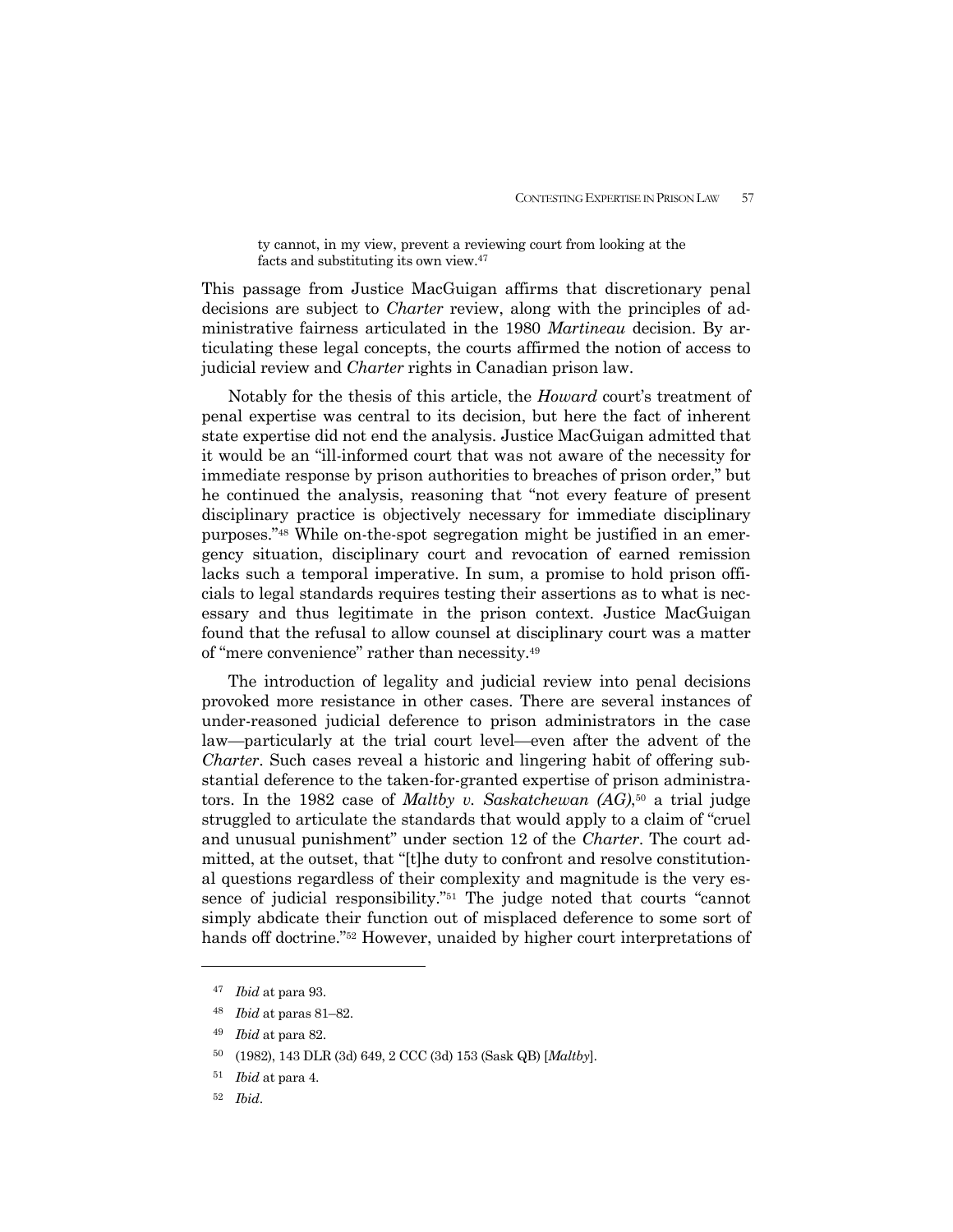58 (2014) 60:1 MCGILL LAW JOURNAL — REVUE DE DROIT DE MCGILL

the *Charter*'s section 1 at this time, the court suggested that the purpose of section 1 is to justify *all* rights infringements in the detention context. The claim was that incarceration entails "reasonable limitations" on rights previously enjoyed, and thus any infringement of the rights of prisoners would be justified under section 1.53 As discussed below, later cases make clear that section 1 contains a much more rigorous standard, for both prisoners and other categories of claimants.

 The court in *Maltby* also took the peculiar step of looking to American doctrine to buttress a deferential approach to prison administrators defending against prisoner claims. The judge cited a leading 1974 California case that set out the following propositions:

> Prison officials and administrators should be accorded wide ranging deference in the adoption and execution of policies and practices that in their judgments are needed to preserve internal order and discipline and to maintain institutional security. Such considerations are peculiarly within the province and professional expertise of corrections officials, and, in the absence of substantial evidence in the record to indicate that the officials have exaggerated their response to these considerations, courts should ordinarily defer to their expert judgment in such matters. ... The unguided substitution of judicial judgment for that of the expert prison administrators ... would to my mind be inappropriate.54

 There are several strange features to this formula of deference to "professional expertise." First, this Saskatchewan trial judge cites, with little explanation or justification, American cases for propositions of Canadian law. The unexplained extra-jurisdictional citation suggests a struggle to thoughtfully interrogate what Canadian legal order—particularly the new *Charter* order, distinct in many ways from the United States *Bill of Rights*—requires for judicial review of Canadian prison conditions. In addition, the review formula that is transported from American law implies

<sup>53</sup>The Court wrote:

The lawful incarceration of the applicants as remand inmates bears with it necessarily reasonable limitations on their rights previously enjoyed in a free and democratic society. These restrictions are no doubt the sort of reasonable restrictions that the framers of the *Canadian Charter of Rights and Freedoms* envisioned when they included in section 1 the words ... "guarantees the rights and freedoms set out in it *subject only to such reasonable limits prescribed by law* ..." ... The institution may and certainly must place restrictions and limitations on the rights of the applicants so that sufficient security will ensure that they will remain in custody and will not pose a danger to themselves or to other inmates or staff (*ibid* at para 5 [emphasis in original]).

<sup>54</sup> *Ibid* at para 20, citing *Pell v Procunier*, 417 US 817, 94 S Ct 2800 at 2806 (1974) [*Pell*  cited to S Ct].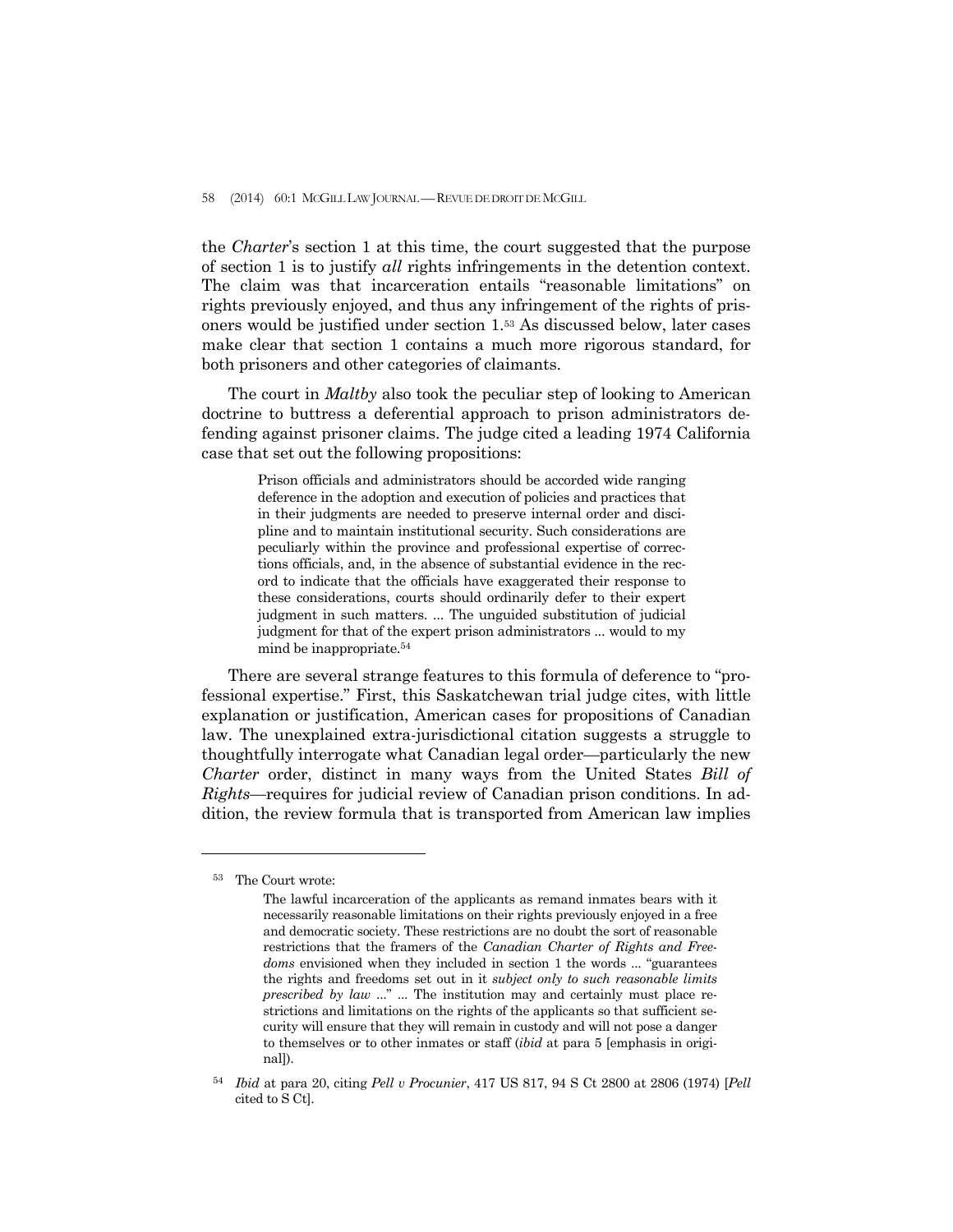that judges cannot analyze the facts of prison cases while keeping in mind the challenges of prison administration. Yet judges are constantly asked to review the conduct and policies of government actors with appropriate attention to operational context. Moreover, the judge does not have to impose "unguided substitution" but could, rather, form a view based on evidence. The doctrine articulated in *Maltby* reveals both a classic judicial instinct to avoid adjudicating prisoner claims, and shows the corresponding presumption that the decisions of prison officials are invariably driven by legitimate professional judgments, rather than, say, indifference or stereotypes. The approach also confirms the necessity of introducing external sources of knowledge that could enable the court to be properly guided in its assessment.

 This standard from *Maltby* continues to be cited and utilized in order to justify extreme standards of judicial deference, notwithstanding its dubious status as a *Charter* authority. In the 2011 Ontario case of *R. v. Farrell*,55 a pretrial detainee brought a broad complaint about conditions of confinement, founded on section 12 of the *Charter*, as a *habeas corpus* application. In its opinion, the court cited the above paragraph from *Maltby*, adding the general notion that "[a] person in custody simply does not possess the full range of freedoms of an un-incarcerated individual" and that the "problems that arise in the day-to-day operation of a corrections facility are not susceptible of easy solutions."56 There is little reference in *Farrell* to the evidence or authorities behind these assertions. One of the complaints at the heart of the application in *Farrell* was the lack of winter clothing provided to prisoners for outdoor exercise in Ottawa. On this issue, the court simply concludes:

> In connection with having to exercise in a yard without warm clothing in the winter, I agree that it is not feasible for hygiene and logistics to equip inmates with hats, mitts and boots to meet winter's harshest conditions.<sup>57</sup>

Yet there is no evidence cited in the decision, nor additional reasoning, to explain how "hygiene and logistics" serve, exactly, to make the provision of winter clothing "not feasible."

 In its startling conclusion, the *Farrell* court asserts that *habeas corpus* and the standards for punishment under section 12 of the *Charter* are not available for complaints relating to "fresh air, medical treatment, meals, the right to call and receive calls from a lawyer, and available counsel-

<sup>55 2011</sup> ONSC 2160, 85 CR (6th) 247 [*Farrell*].

<sup>56</sup> *Ibid* at para 47.

<sup>57</sup> *Ibid* at para 61.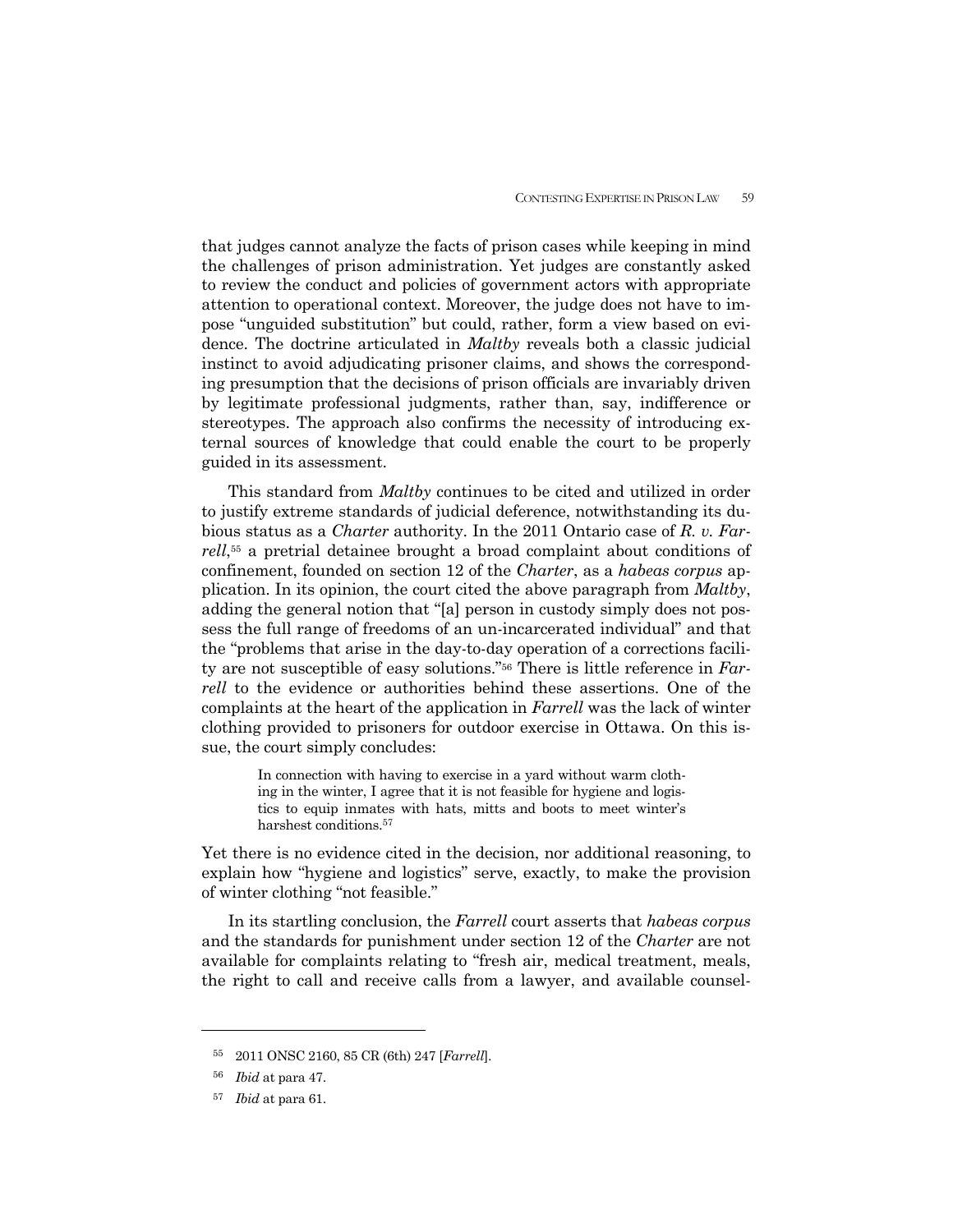#### 60 (2014) 60:1 MCGILL LAW JOURNAL —REVUE DE DROIT DE MCGILL

ing."58 The court refers to these items as "trivial issues" that should instead be addressed through grievance procedures in the institution.59 The court also seems to think that these matters could *never* violate the section 12 protection against "cruel and unusual punishment."60 While there is little doubt that the logic behind this judgment would not be sustained if competently appealed, it serves as an illustration of a judicial attitude that continues to pervade at least some contemporary prisoner cases, and how that attitude can presume that prisoner deprivations are generally justified. Moreover, given the barriers of both bringing prisoner complaints and pursuing appeals, this lower court denial of the constitutional relevance of prison conditions merits attention and critique.

 Another peculiar conception of rights in the prison context appeared in a recent Ontario decision concerning a prisoner complaint about harsh conditions in long-term segregation. The reviewing court in  $R$ . v.  $Aziga^{61}$ made several general statements that are unsupported by the text and structure of the *Charter.* The trial judge noted that the application lacked a sufficient evidentiary basis for adjudication of a *Charter* claim<sup>62</sup>—which was fair enough—but the court went on to make exaggerated assertions about the standards of review to be applied to the decisions and practices of prison administrators. The judge stated that courts must be "extremely careful not to unnecessarily interfere with the administration of detention facilities."63 He asserted further that prisoners must show a "*manifest violation* of a constitutionally guaranteed right," or else "it is not generally

<sup>58</sup> *Ibid* at para 55.

<sup>&</sup>lt;sup>59</sup> *Ibid*. The court's suggestion that the prisoner grievance system is an adequate replacement for access to judicial review is strikingly underinformed. Since 1987, the Office of the Correctional Investigator has raised in its annual reports significant concerns with the effectiveness of the CSC's internal grievance process. See Ivan Zinger, "Human Rights Compliance and the Role of External Prison Oversight" (2006) 48:2 Can J Criminology & Criminal Justice 127. In addition, the Supreme Court of Canada has found the prisoner grievance system to be characterized by delay, lack of independence, and lack of remedial power (see *May*, *supra* note 32).

 $60$  The court cites three other trial level decisions for the proposition that "lighting, yard access, telephone access, programs and education, clothing and blankets, meals, library, toiletries, air quality, exercise facilities, bedding and medical treatment" are all "unfounded or too trivial" to amount to cruel and unusual treatment in violation of the *Charter* (*Farrell*, *supra* note 55 at para 68, citing *Trang v Alberta (Edmonton Remand Centre)*, 2010 ABQB 6205, CRR (2d) 91 (Alta QB); *R v CAV-F*, 2005 NSSC 71, 233 NSR (2d) 69).

<sup>61 (2008), 78</sup> WCB (2d) 410, 2008 CanLII 39222 (ONSC) [*Aziga*].

<sup>62</sup> *Ibid* at para 36, citing *MacKay v Manitoba*, [1989] 2 SCR 357 at 361, 61 DLR (4th) 385, (holding that *Charter* decisions should not be made in a factual vacuum, to avoid the risk of ill-considered opinions).

<sup>63</sup> *Ibid* at para 34.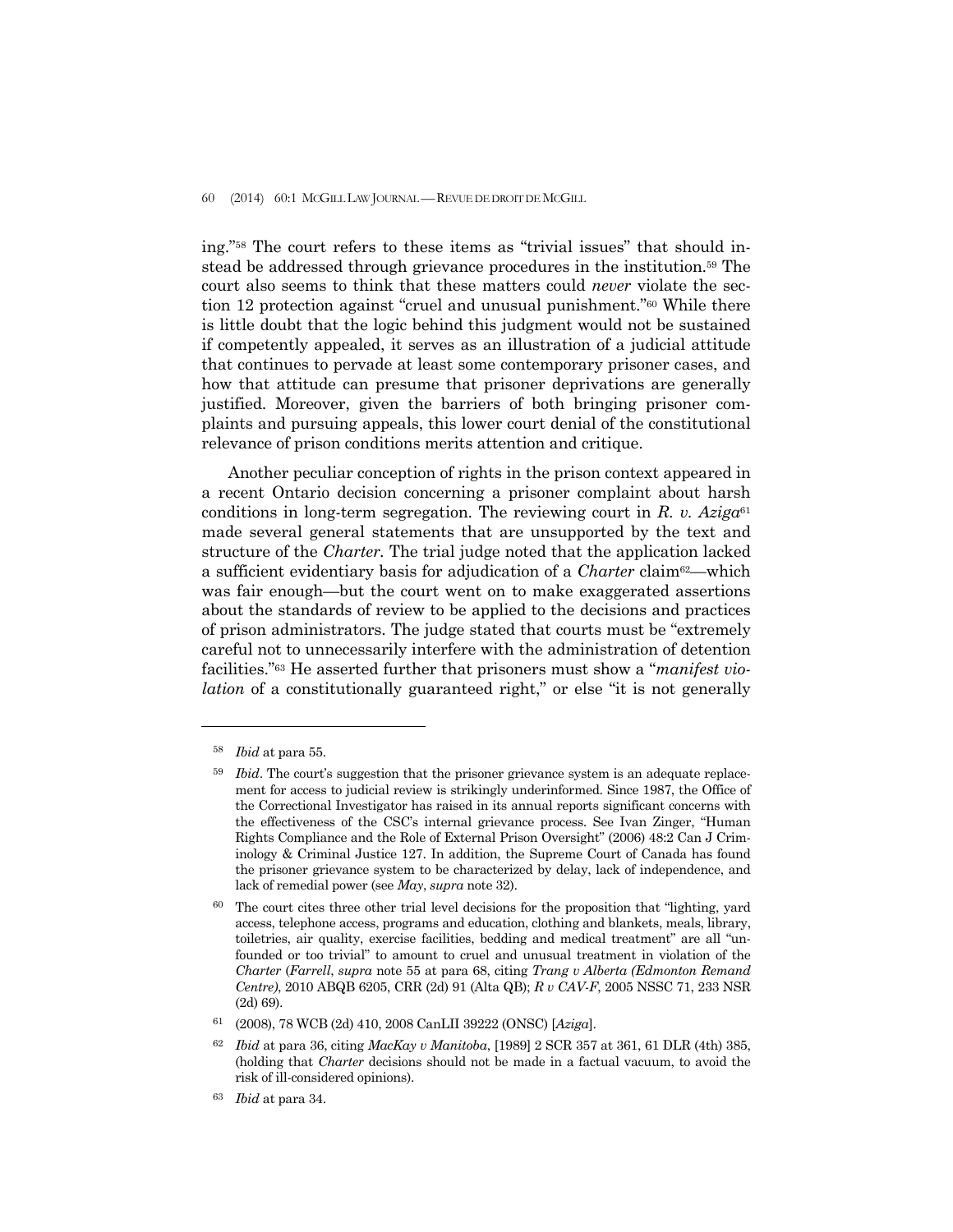open to the courts to question or second guess the judgment of institutional officials."64 The court suggested that judges have been "very reluctant to intervene" when "conditions of detention are challenged under the *Charter*."65

 The complaint in *Aziga* may have been properly dismissed on the basis of the minimal evidence filed in that particular case. However, the doctrinal assertions in the opinion are not a principled or accurate reading of *Charter* requirements. The idea that courts cannot "question" the judgment of institutional officials does not accord with *Charter*-era ideals of government constrained by entrenched rights. Further, there is no good authority for a unique standard of "manifest violation" required to vindicate prisoner claims. The notion that the *Charter* only protects prisoners from a "manifest violation" of guaranteed rights is unsupported by the plain language of the *Charter* and the principles articulated by the Supreme Court in *Sauvé*. If the conditions of long-term segregation violate, for example, sections 7 and 12 of the *Charter*, the only remaining question is whether the violation can be "saved" under section 1. Finally, to "question" prison administrators does not mean that their difficult working context will not be properly weighed and considered, as section 1 doctrine invariably entails.

 Where prisoners can show that rights have been infringed, Canadian courts must simply proceed to analysis of whether the government can justify the infringement under section 1. The *Oakes* test affirms the presumptive importance of rights, and makes clear that limitations are acceptable only where government meets a demanding test of justification. Sujit Choudhry explains that the proportionality principle at the heart of section 1 has come to entail careful evidentiary assessment.<sup>66</sup> As Choudhry argues, the *Oakes* doctrine "made *empirics* central to every stage" of the analysis, with the result that the "central debate in many section 1 cases is the quality of the evidentiary record."67 Courts regularly require social science evidence to assess whether the infringement is "demonstrably justified in a free and democratic society."68 There is no prin-

-

<sup>67</sup> *Ibid* at 522, 504 [emphasis in original].

<sup>64</sup> *Ibid* [emphasis added].

<sup>65</sup> *Ibid* at para 35.

<sup>66</sup> See "So What Is the Real Legacy of *Oakes*? Two Decades of Proportionality Analysis under the Canadian *Charter*'s Section 1" (2006) 34 Sup Ct L Rev (2d) 501.

<sup>68</sup> A recent example is *Chaoulli v Quebec (AG)*, 2005 SCC 35, [2005] 1 SCR 791 [*Chaoulli*] where the court struck down a prohibition on private health insurance aimed at protecting the quality of the public system. The majority in *Chaoulli* cited evidence from other OECD countries indicating that a private option could coexist with a viable public system, given certain protective legislative measures (see *ibid* at paras 77–84).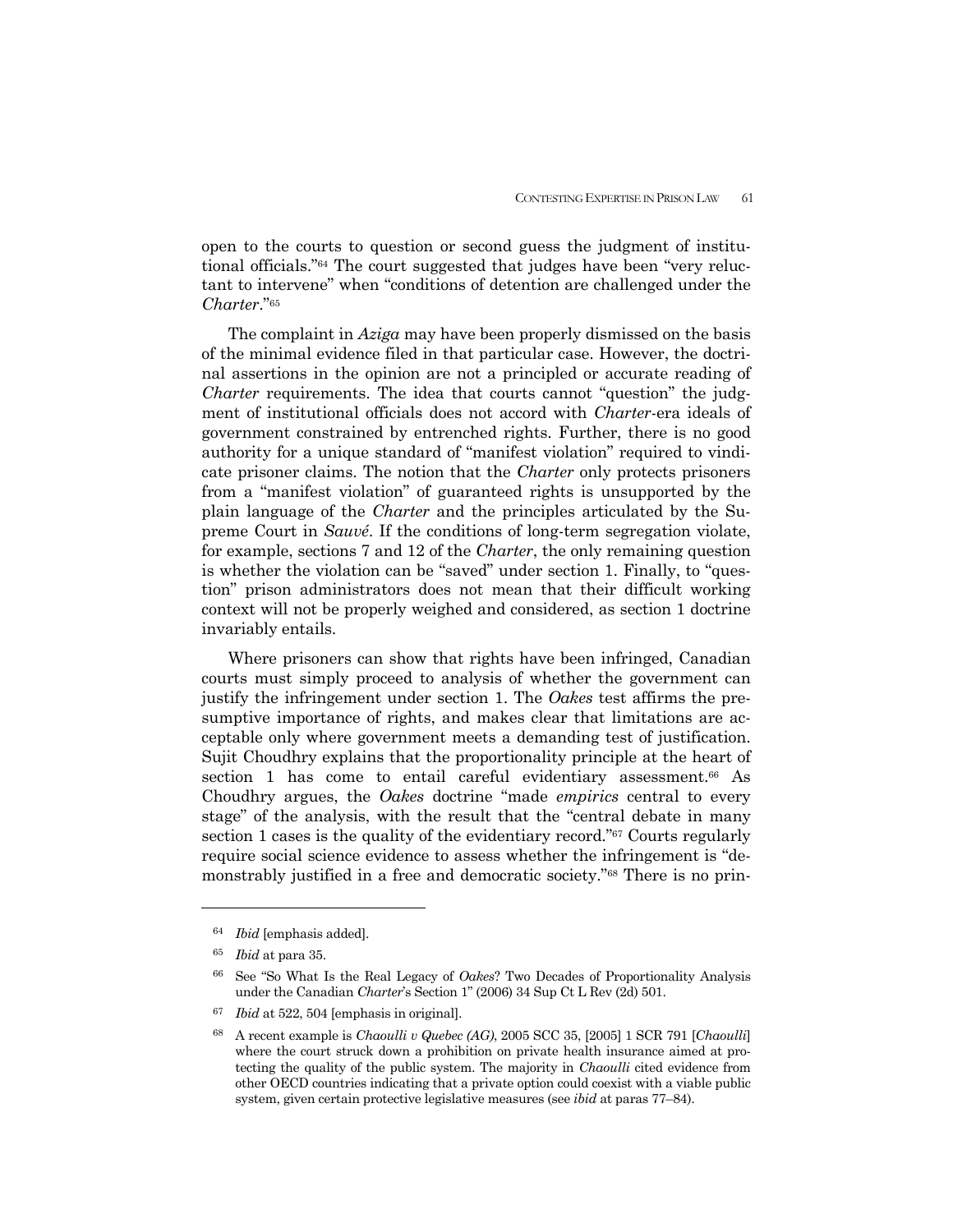cipled reason why prisoner claims should not be similarly treated, with the burden on the state to justify any infringement.

 Moving up to the Supreme Court of Canada level, a different judicial move appeared in a 1990 opinion where serious aspects of prison administration were excluded from *Charter* coverage. In *R. v. Shubley*,<sup>69</sup> a majority of the Court held that penalties such as solitary confinement, with a restricted diet and loss of earned remission days, are not a "true penal consequence" so as to attract *Charter* criminal procedure protections.70 The effect of the holding was that a prisoner could be punished twice for the same conduct: once by prison administrators, and again by an ordinary criminal court. The premise of the majority holding is that internal prison discipline is not a system designed to punish, but to "maintain order in the prison."71 In the following passage, Justice McLachlin (as she then was) seems to think that because the prison treats these events informally, this determines the question of impact on the prisoner:

> The internal disciplinary proceedings to which the appellant was subject lack the essential characteristics of a proceeding on a public, criminal offence. Their purpose is not to mete out criminal punishment, but to maintain order in the prison. In keeping with that purpose, the proceedings are conducted informally, swiftly and in private. No courts are involved.72

The deference in *Shubley* serves to exempt punitive aspects of prison administration from *Charter* protection, by characterizing such punitive techniques as simply part and parcel of benign administrative processes. According to this peculiar logic, the more casual the treatment of the right by the prison regime, the less duty there will be on courts to intervene. Justice McLachlin approached the issue not as a matter of a right held by a prisoner, but by acceding to the framing of the case advanced by the prison administrator. The prison argued that the formal purpose of internal discipline is simply administrative. Justice McLachlin accepted that the consequences imposed on the prisoner are "confined" to the "manner in which the inmate serves his time," rather than "redressing wrongs done to society at large."73 Justice McLachlin even suggests that the pro-

<sup>69 [1990] 1</sup> SCR 3, 74 CR (3d) 1 [*Shubley*].

<sup>70</sup> *Ibid* at 21. Section 11(h) of the *Charter* provides that a person found guilty and punished for an offence cannot be punished for it again. In *R v Wigglesworth*, [1987] 2 SCR 541, 45 DLR (4th) 235, the Court held that a proceeding is only barred by section 11(h) if they are either criminal proceedings or result in punishment which involves the imposition of true penal consequences (see *ibid* at para 21).

<sup>71</sup> *Shubley*, *supra* note 69 at 20.

<sup>72</sup> *Ibid*.

<sup>73</sup> *Ibid* at 23.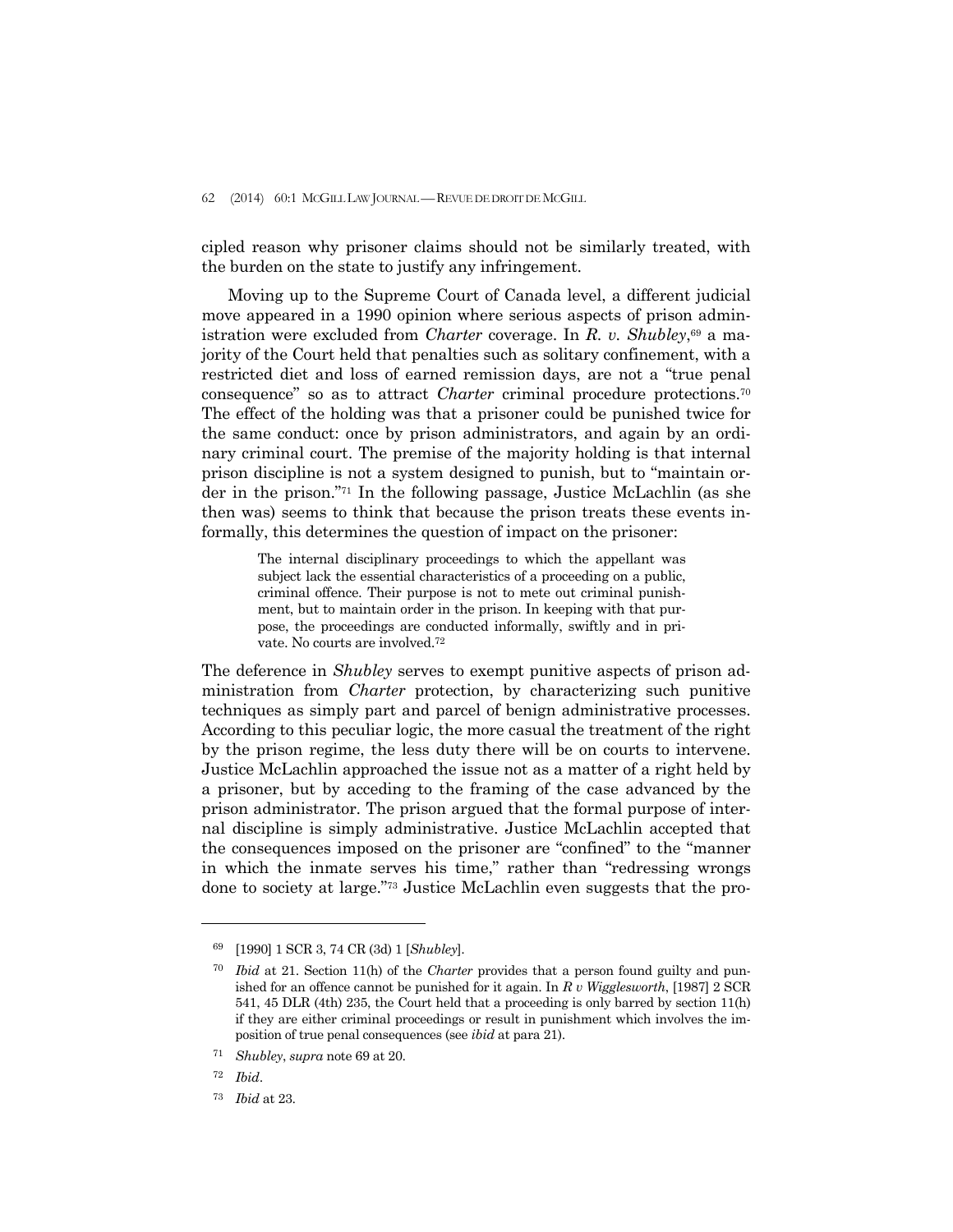ceedings occur "in private"—a strange and telling way of describing decisions made inside coercive public institutions. Justice Cory, in dissent with Justice Wilson, warns that the holding ultimately means that "once convicted an inmate has forfeited all rights" and can "no longer question the validity of any supplementary form of punishment."74 The dissenting opinion emphasizes that time in solitary confinement has substantial effects, and is not simply an alternative mode in which a prisoner may serve his sentence. The reasoning of the majority restores a dimension of civil death following incarceration. The majority judgment seems to reveal a wish for the prison to be akin to a "private" place, beyond the reach of law, where the interests of prisoners can be easily subordinated to managerial preferences.

 Debra Parkes has criticized the court in *Shubley* for failing to understand how additional prison time and the deprivations of solitary confinement raise serious prisoner interests. Parkes explains the outcome by noting that "[t]he *Shubley* majority shows a substantial degree of deference to the Ontario government's characterization of the internal discipline process as informal, summary, and therefore, non-criminal."75 Along similar lines, Allan Manson notes that the majority's decision "not to inquire more carefully into the factors of imprisonment does not do justice to the expanded function of the judiciary in the post-Charter era."76 *Shubley* is a rare instance of reluctance at the level of the Supreme Court of Canada to apply the *Charter* to the penal context.<sup>77</sup>

 The cases briefly canvassed in this section reveal that, in some respects, the *Charter*'s arrival did not create a sharp moment of rupture in the development of penal law. First, enhancements to prison law arrived before the *Charter*, in the *Martineau* administrative law decision and through various Parliamentary endeavours.78 Second, post-*Charter* cases, typically in lower-level courts, have articulated standards of deference to prison administrators that do not accord with *Charter* principles and which are rarely offered to other government actors. This is a peculiar

<sup>74</sup> *Ibid* at 9.

<sup>75</sup> Parkes, "A Prisoners' *Charter*?", *supra* note 23 at 658.

<sup>76 &</sup>quot;Solitary Confinement, Remission and Prison Discipline", Case Comment on *R v Shubley*, (1990) 75 CR (3d) 356 at 357.

<sup>77</sup> More recent cases than *Shubley* have sent very different signals. See *May*, *supra* note 32; *Sauvé*, supra note 9; *Mission Institution v Khela*, 2014 SCC 24, [2014] 1 SCR 502 [*Khela*].

<sup>78</sup> See House of Commons, Sub-Committee on the Penitentiary System in Canada, *Report to Parliament* (1977) (Chair: Mark MacGuigan), which sparked a major re-examination of prison law and resulted in the implementation of legally-trained independent chairpersons to preside over disciplinary proceedings.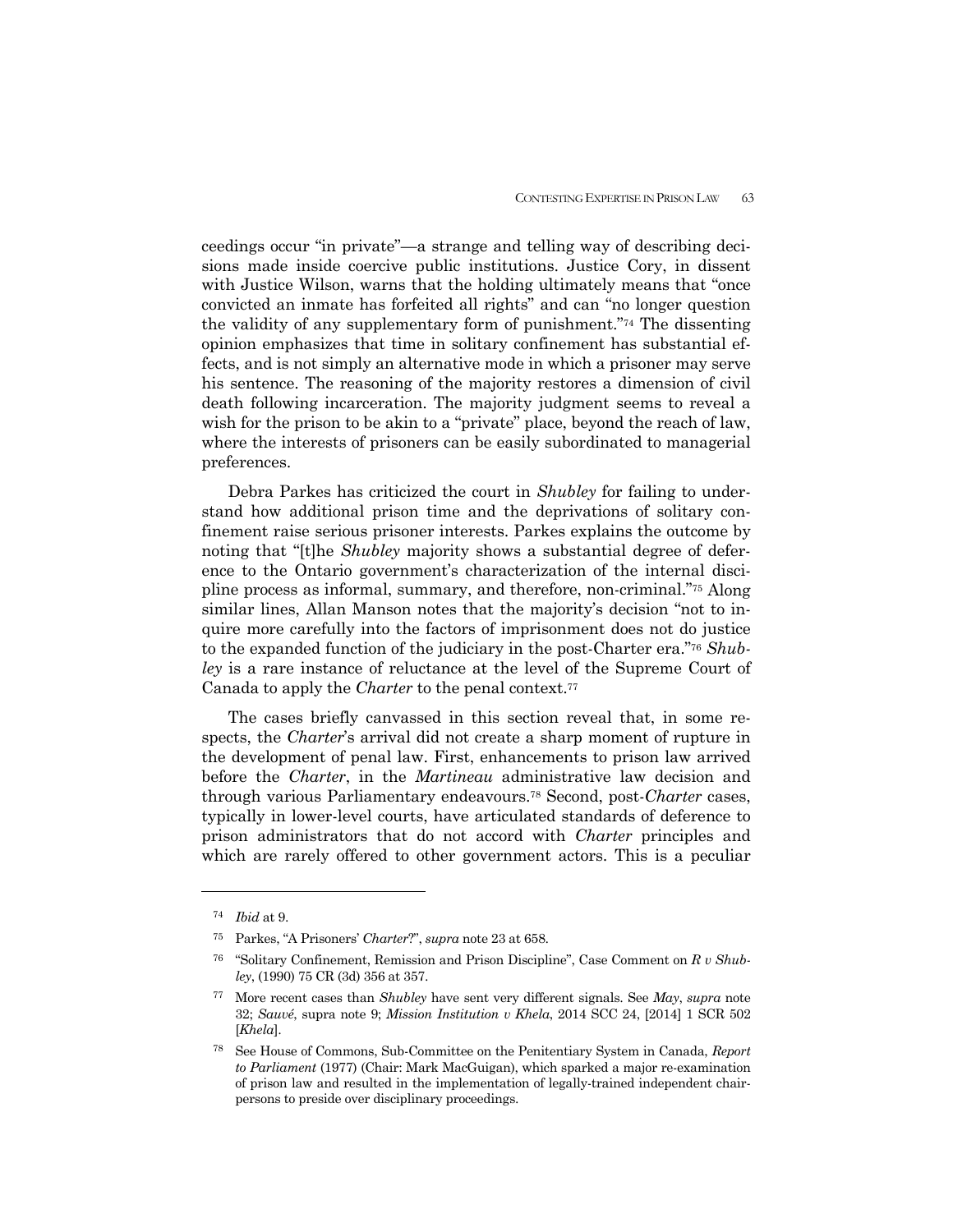impulse, given that the prison context may be the least likely place for constitutional compliance to occur, since it is an isolated and difficult environment where authority is exercised on a politically powerless population, amid limited resources and government actors who receive less training than police officers. Part III traces the treatment of these issues in American law, which provides further support for a claim that prisoner rights have not simply expanded in the modern age of human rights and constitutionalism. In the United States, deference to the presumed expertise of prison administrators has been at the heart of recent decades marked by judicial withdrawal from prison oversight.

### III. American Judicial Review: Intervention and Retreat

-

 In the middle of the twentieth century, United States federal courts began to articulate and apply constitutional standards to both federal and state prison systems. Particularly in the 1960s, American courts began to disavow a historical "hands off" doctrine, which held that matters of prison conditions and administration were exempt from judicial review and constitutional law. Over the subsequent twenty years, the federal judiciary decided many cases that recognized individual prisoner rights, and, at times, granted extraordinary remedies that subjected entire state prison systems to oversight and intervention on matters of infrastructure, conditions, and basic policies.79

 While there was no official constitutional change to explain these developments, the emergence of prisoner law in the United States was connected to the Civil Rights Movement and the reforms initiated by the Warren Court. Prisoners were able to latch on to the radical extensions of citizenship rights and democratization that characterized legal change in that period.80 The prisoners' rights movement had roots in a long history of efforts to reform the prison, but, as James Jacobs points out, after the

<sup>79</sup> See generally Malcolm M Feeley & Edward L Rubin, *Judicial Policy Making and the Modern State: How the Courts Reformed America's Prisons* (New York: Cambridge University Press, 1998). This important book contains case studies of the Arkansas, Texas, and Colorado prison reform litigation. See also Margo Schlanger, "Civil Rights Injunctions Over Time: A Case Study of Jail and Prison Court Orders" (2006) 81:2 NYUL Rev 550.

<sup>80</sup> See generally James B Jacobs, *Stateville: The Penitentiary in Mass Society* (Chicago: University of Chicago Press, 1977). Jacobs explains that the prisoner rights movement was part of the new dynamics of mass society: where it was fundamental that "rights of citizenship" be extended to "heretofore marginal groups like racial minorities, the poor, and the incarcerated" (*ibid* at 6). See also See James B Jacobs, "The Prisoners' Rights Movement and Its Impacts, 1960–80" in Norval Morris & Michael Tonry, eds, *Crime and Justice: A Review of Research*, vol 2 (Chicago: University of Chicago Press, 1991) 429 at 432.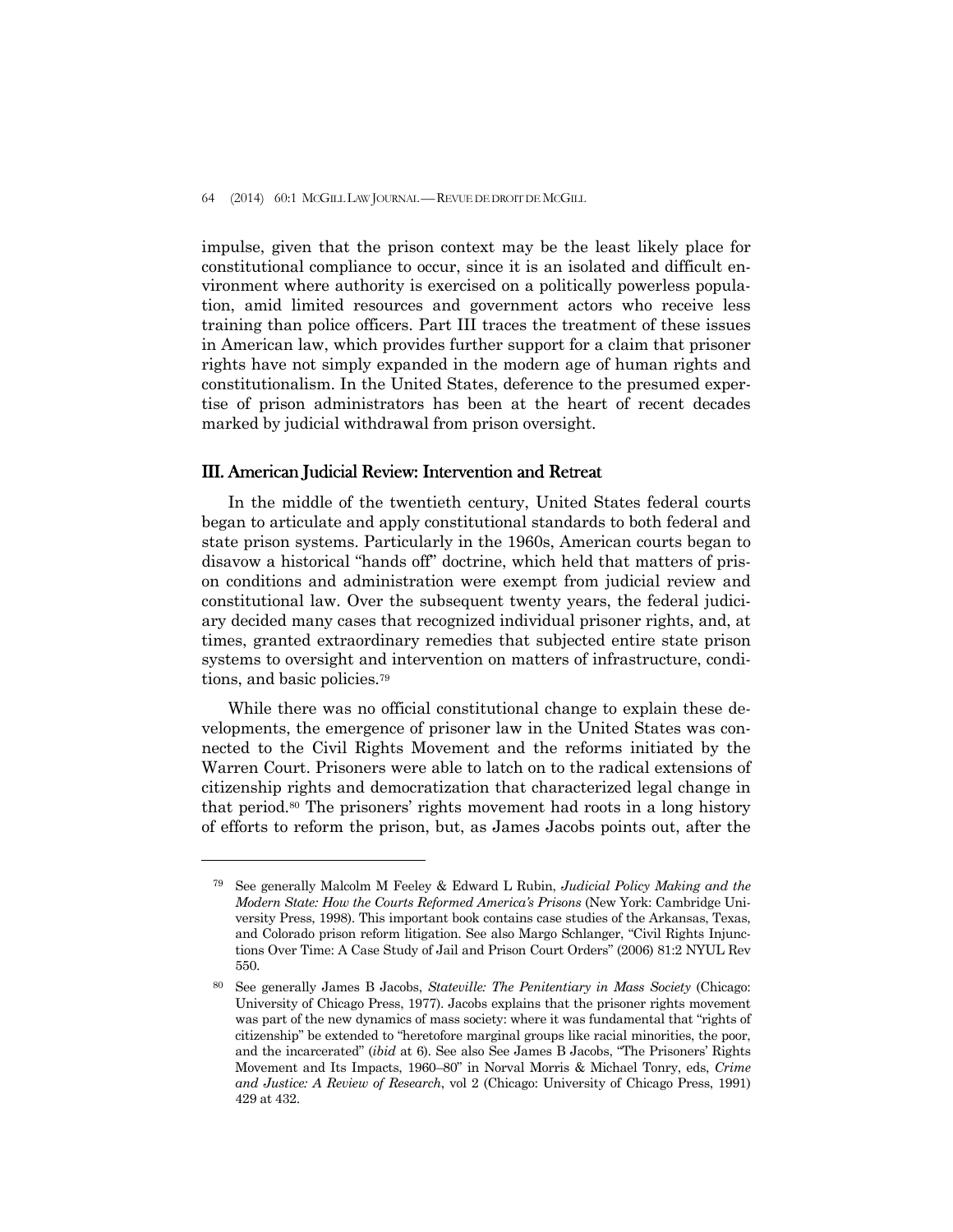1960s the arguments for reform began to be sourced in the Constitution, rather than in the language of religious or utilitarian values.<sup>81</sup> Once the reform period arrived, it operated intensely. In their detailed study of this period, Malcolm Feeley and Edward Rubin remark that "the entire conditions-of-confinement doctrine was articulated in little more than a decade, after 175 years of judicial silence on its subject matter."82

 The accrual of judicial expertise regarding prison conditions proved essential to the reform process, so as to mediate the structural imbalance in both knowledge and authority between the prisoner plaintiff and the institutional defendant. The early cases gave rise to evidence about the qualitative features and actual effects of imprisonment, heard in United States federal courts for the first time. Neutral experts emerged in the form of court-appointed receivers and special masters, who would collect data, oversee the implementation of court orders, and report back to federal judges as to progress made and the need for specific further reforms.83 These mechanisms for providing expert advice to courts about the adequacy of particular prison systems are still in use in the United States today, and affirm the deep connection this article points to between judicial enforcement of rights and mechanisms for judicial education regarding penal institutions.84

 The first intensive wave of reform did not last long. There was soon a sense that the courts had gone far enough. In 1980, James Jacobs ob-

<sup>81</sup> See *ibid*.

<sup>82</sup> Feeley & Rubin, *supra* note 79 at 14.

<sup>83</sup> Court-appointed experts have been particularly crucial so as to avoid the "war of experts" that traditional adversarial suits entail. For discussion of one such federal rule of procedure, see Herbert A Eastman, "Rule 706 Experts: A Greater Engine for Discovering the Truth in Prison Reform Cases" (1994) 14:1 Saint Louis U Pub L Rev 51. See also Feeley & Swearingen, *supra* note 28.

<sup>84</sup> A notable recent example is the prisoner class actions in California, where courtappointed Receivers and Special Masters monitored the implementation of multiple court orders aimed at improving health care services and other Eighth Amendment matters in the state prison system over the course of many years. These courtappointed agents, along with additional experts, advised the California court of ongoing constitutional breaches, and eventually advised that it would be impossible to render California prisons constitutionally compliant absent a significant reduction in the prisoner population. This expert-driven process eventually resulted in the granting of a mandatory prisoner release order, which the United States Supreme Court upheld in *Brown v Plata*, 131 S Ct 1910, 179 L Ed 2d 969 (2011). As Jonathan Simon observes: "[T]he *Brown* majority broke with the posture of extreme deference toward imprisonment choices and unleashed a potential sea change in penal policy" (*Mass Incarceration on Trial: A Remarkable Court Decision and the Future of Prisons in America* (New York: New Press, 2014) at 152). Notably, Simon cites an insistence on empirical evidence and expert assessment as central to the reasoning of the majority decision at the Supreme Court (see *ibid* at 153).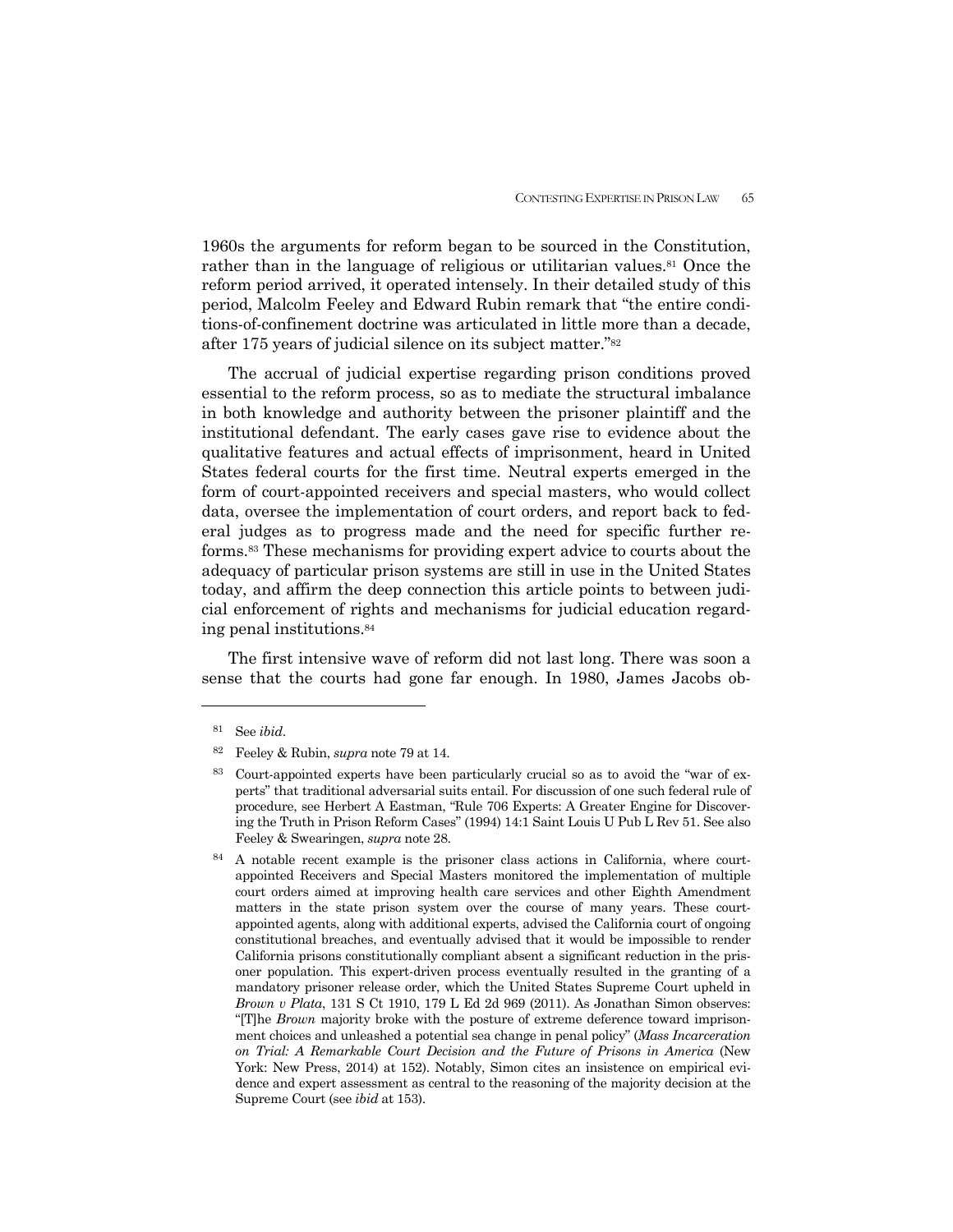served that "the luster of the prisoners' right movement seems to be fading."85 The larger society had shifted to the "culture of control" caused by high levels of crime, and had experienced the social and political transformations associated with the policies of mass incarceration.86 Whatever the causes, a shift in judicial attitude and political atmosphere began to constrain prisoner litigation in the United States. Feeley and Rubin point to cases decided between 1979 and 1991 as the key indicators of change.<sup>87</sup> At the legislative level, the 1996 Prison Litigation Reform Act, aimed at curtailing prisoner litigation and limiting the scope of judicial intervention in prison administration even for constitutional claims, was the culmination of the new atmosphere.<sup>88</sup> Prisoner litigation remains a useful tool for knowledge production, negotiation, and, at times, judicial remedies.89 But the benefits and drawbacks of litigation must be unpacked one

<sup>85</sup> Jacobs, "The Prisoners' Rights Movement", *supra* note 80 at 439.

<sup>86</sup> See David Garland, *The Culture of Control: Crime and Social Order in Contemporary Society* (Chicago: University of Chicago Press, 2001); David Garland, *Mass Imprisonment: Social Causes and Consequences* (London: Sage, 2001) at 1–3.

<sup>87</sup> See Feeley & Rubin, *supra* note 79 at 56–57: "Since the late 1980s, the decline of momentum in prison conditions litigation has been abundantly evident." Feeley and Rubin consider an early indicator to be the decision in *Bell v Wolfish*, 441 US 520, 99 S Ct 1861 (1979) [*Bell* cited to S Ct], where the Supreme Court reversed a lower-court decision holding the federal jail in New York City unconstitutional on a wide variety of grounds. By 1991, the case of *Wilson v Seiter*, 501 US 294, 111 S Ct 2321 (1991) [*Wilson*] is, to Feeley & Rubin, the signal of a "true retrenchment". *Wilson* holds that conditions must be specifically imposed as punishment in order to be covered by the Eighth Amendment, or must be the result of wanton behavior by correctional officials. As Feeley and Rubin conclude, the *Wilson* reasoning could preclude conditions of confinement suits on the ground that the conditions are "the result of an insufficiently trained staff, an insufficiently funded operational budget, an insufficiently large physical plant, or any of the other insufficiencies that genuinely bedevil state prison systems" (Feeley & Rubin, *supra* note 79 at 49).

<sup>88</sup> Pub L No 104-134, 110 Stat 1321-66 (1996) (codified as amended at 42 USCA § 1997e) [PLRA]. The PLRA contains extraordinary limits on prisoner litigation in federal courts, which is the only viable constitutional venue for prison law. The PLRA requires administrative exhaustion, limits actions to those with showings of physical injury, caps attorney's fees, and discourages repeat filings by jailhouse lawyers. The PLRA has been very effective in vastly reducing the number of prisoner claims. For discussion of the legislative history and impact of the law, see Margo Schlanger & Giovanni Shay, "Preserving the Rule of Law in America's Jails and Prisons: The Case for Amending the Prison Litigation Reform Act" (2008) 11:1 U Pa J Const L 139.

<sup>89</sup> For more detailed treatment on whether the litigation and mobilization around prisoners' rights and other penal issues in the 1960s and 1970s actually resulted in more humane, liveable prisons, see Marie Gottschalk, *The Prison and the Gallows: The Politics of Mass Incarceration in America* (New York: Cambridge University Press, 2006) at 167–69.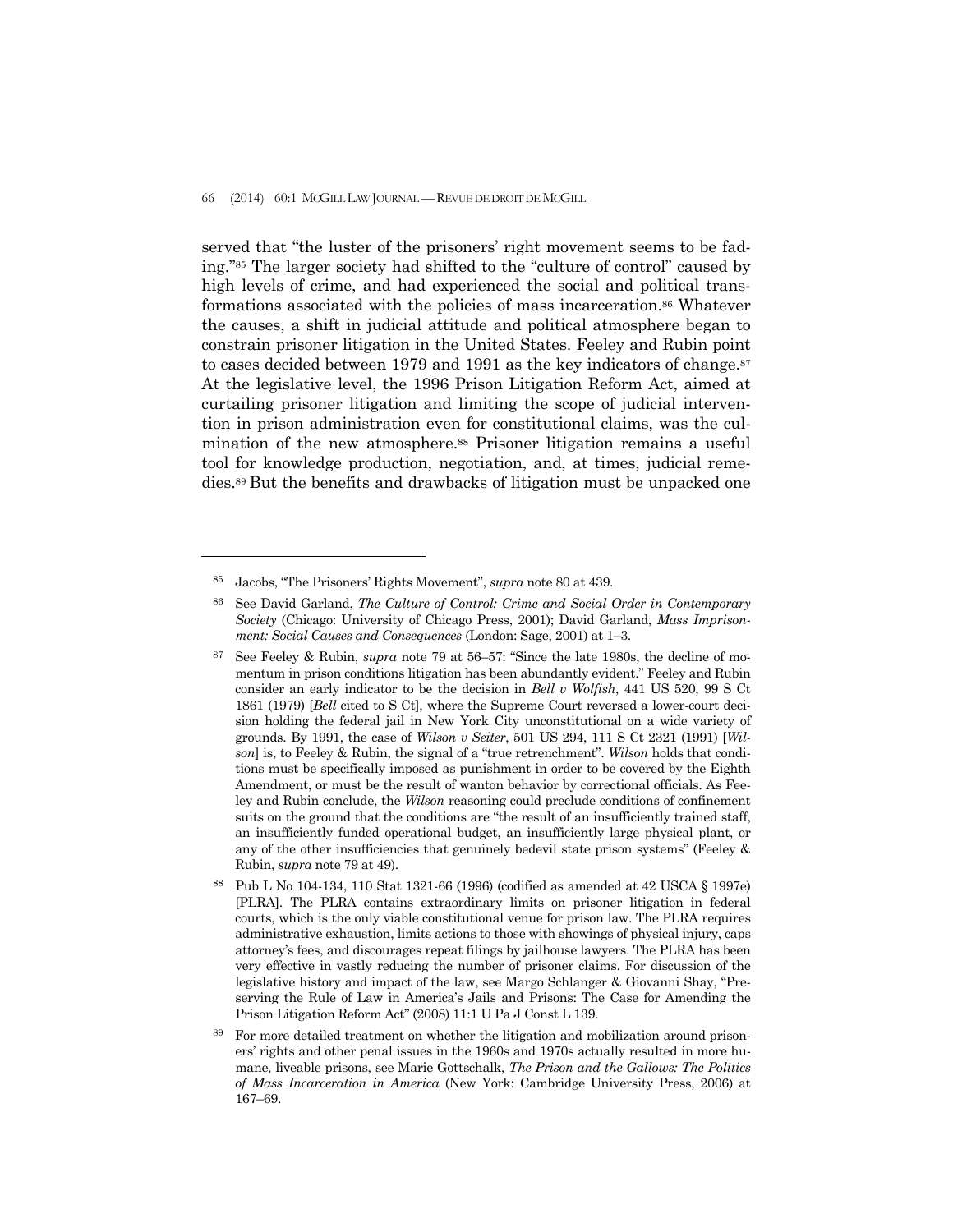case study at a time, with attention to the entire litigation context and actual effects within penal institutions.<sup>90</sup>

 At the doctrinal level, the cases reveal how the notion of rights articulated by the United States Supreme Court in the 1970s is different in tone and substance from that applied today. One example is the line of decisions concerning the First Amendment right to free expression, which shows how patterns of judicial deference and notions of correctional expertise shaped the progression from *Procunier v. Martinez*,91 decided in 1974, to *Beard v. Banks*,<sup>92</sup> decided in 2006.

 In *Martinez*, the United States Supreme Court invalidated California Department of Corrections regulations that permitted extensive censorship of prisoner mail. The impugned regulations included a ban on any prisoner letters that "unduly complain[ed]", "magnify[ied] grievances", or "express[ed] inflammatory political, racial, religious or other views or beliefs."93 While United States courts had previously deferred entirely to the decisions and rules of prison officials, in this case the court affirmed that when a prison regulation or practice offends a fundamental constitutional guarantee, "federal courts will discharge their duty to protect constitutional rights."94 Along with articulating this fundamental principle of constitutional jurisdiction over prisons, the *Martinez* Court found that the California regulations on prisoner correspondence impaired expression rights protected under the First Amendment. The Court reasoned that corrections officials had to show a "substantial governmental interest" in order to validate the regulation.95 The specific regulation then had to be shown to be "necessary or essential to the protection" of the government

<sup>&</sup>lt;sup>90</sup> Margo Schlanger calls for scholarship that attends to the multi-player politics of institutional reform litigation, rather than a focus on the doctrine-creating activity of judges alone: see "Beyond the Hero Judge: Institutional Reform Litigation as Litigation", Book Review of *Judicial Policy Making and the Modern State: How the Courts Reformed America's Prisons* by Malcolm M Feeley & Edward L Rubin, (1999) 97:6 Mich L Rev 1994 at 2009–36. As an example of this approach, Schlanger gives a complex account of how California litigation has delivered substantial civil rights achievements while also generating new risks of unconstitutional conditions of jail confinement. See Margo Schlanger, "*Plata v. Brown* and Realignment: Jails, Prisons, Courts, and Politics" (2013) 48:1 Harv CR-CLL Rev 165 at 177–78.

<sup>91 416</sup> US 396, 94 S Ct 1800 (1974) [*Martinez* cited to S Ct].

<sup>92 548</sup> US 521, 126 S Ct 2572 (2006) [*Beard* cited to S Ct].

<sup>93</sup> *Martinez*, supra note 91 at 1803 [internal quotations omitted].

<sup>94</sup> *Ibid* at 1807–08.

<sup>95</sup> *Ibid* at 1811.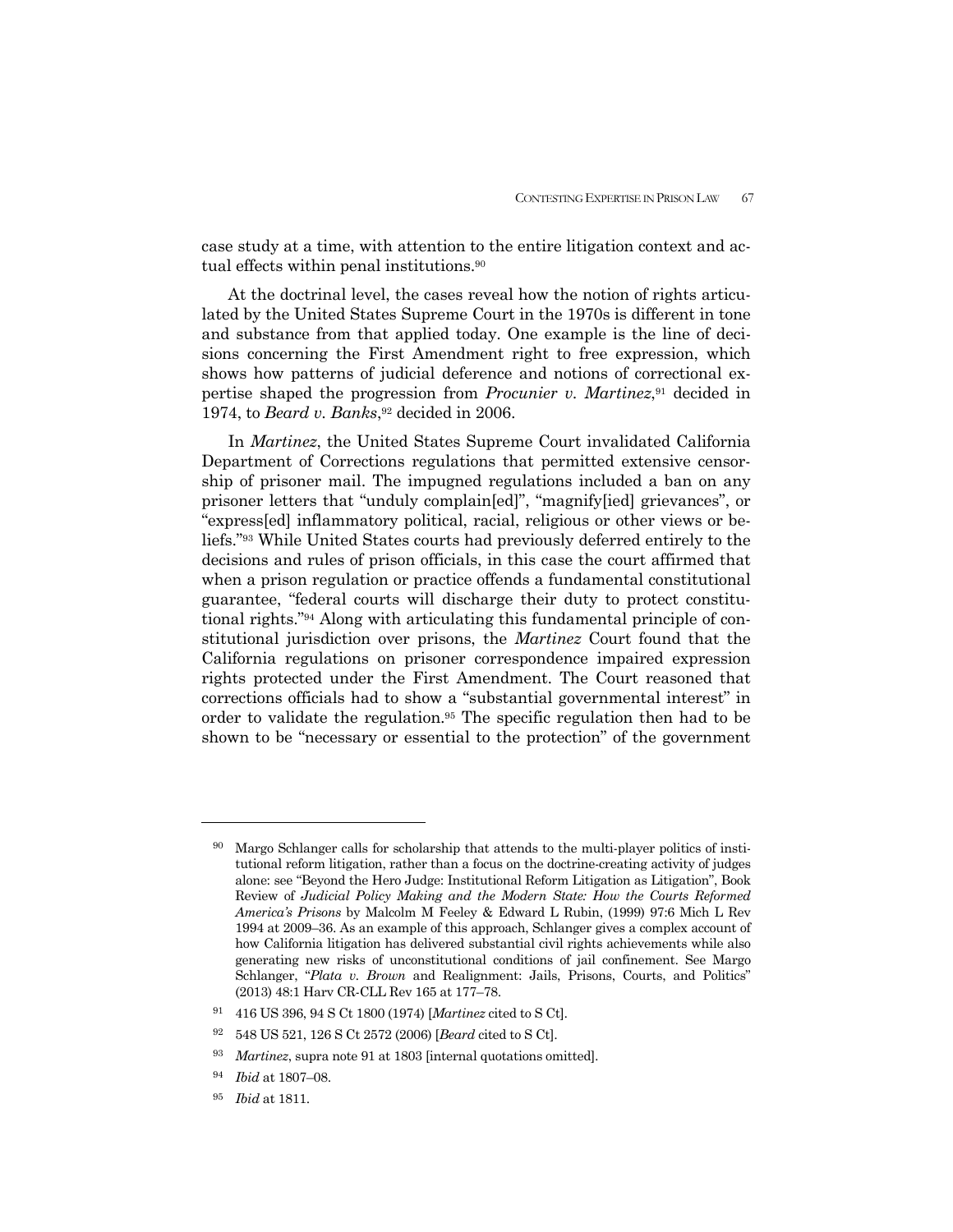interest.96 The California regulations, with their broad and ambiguous constraints on prisoner speech, failed the test.

 Within a few years, however, doctrinal ambiguity about the standard of review was seized upon by the 1987 decision in *Turner v. Safley*,97 which indicated that prisoners are to receive a very low level of judicial scrutiny for a constitutional claim, even one implicating a fundamental right. To survive review, the regulation needed only to satisfy four factors, the main one of which is whether the regulation is "reasonably related to legitimate penological objectives."98 Sharon Dolovich has a sharp critique of the *Turner* test, arguing that it allows prison officials to violate constitutional rights "if they can show that doing so facilitates the running of the prison."99 Part of the problem is that the "penological objective"—a purpose that can justify infringement of a right—is often simply asserted by the prison authority, and accepted on little evidentiary proof. Consequently, ensuring the security of the institution has been regularly asserted, to great success and with little empirical testing, by institutional defendants in the years following *Turner*.100

 The 2003 case of *Overton v. Bazetta*101 exemplifies how application of the *Turner* standard fosters heightened judicial deference in a later generation of cases, where deference is deployed so as to defeat prisoner claims regardless of whether evidentiary standards are satisfied by the state. In *Overton*, a majority of the United States Supreme Court upheld extensive limits on the ability of prisoners to receive visits from outside the prison. The regulations included a ban on parents receiving visits from natural-born children where parental rights had been terminated for any reason, and a complete ban on visits for prisoners with a substance abuse violation in the previous two years. Given the importance of visiting to prisoners, and the fact that the parental rights of prisoners can be comparatively easily terminated under American law, these were severe

-

99 Dolovich, *supra* note 2 at 246.

100 See generally Cheryl Dunn Giles, "*Turner v. Safley* and Its Progeny: A Gradual Retreat to the 'Hands-Off' Doctrine?" (1993) 35:1 Ariz L Rev 219.

<sup>96</sup> *Ibid*.

<sup>97 482</sup> US 78, 107 S Ct 2254 (1987) [*Turner* cited to S Ct].

<sup>98</sup> The court in *Turner* struck down a prohibition on prisoner marriages, because the prohibition was stunningly broad and not connected to any legitimate objective. The other factors under the *Turner* test are: whether an alternative means is open to exercise the right, what impact an accommodation of the right would have on guards, other inmates and prison resources, and whether there are "ready alternatives" to the regulations (see *ibid* at 2262). Each of these factors have tended to provide prison officials with opportunities to avoid protection of the right.

<sup>101 539</sup> US 126, 123 S Ct 2162 (2003) [*Overton* cited to S Ct].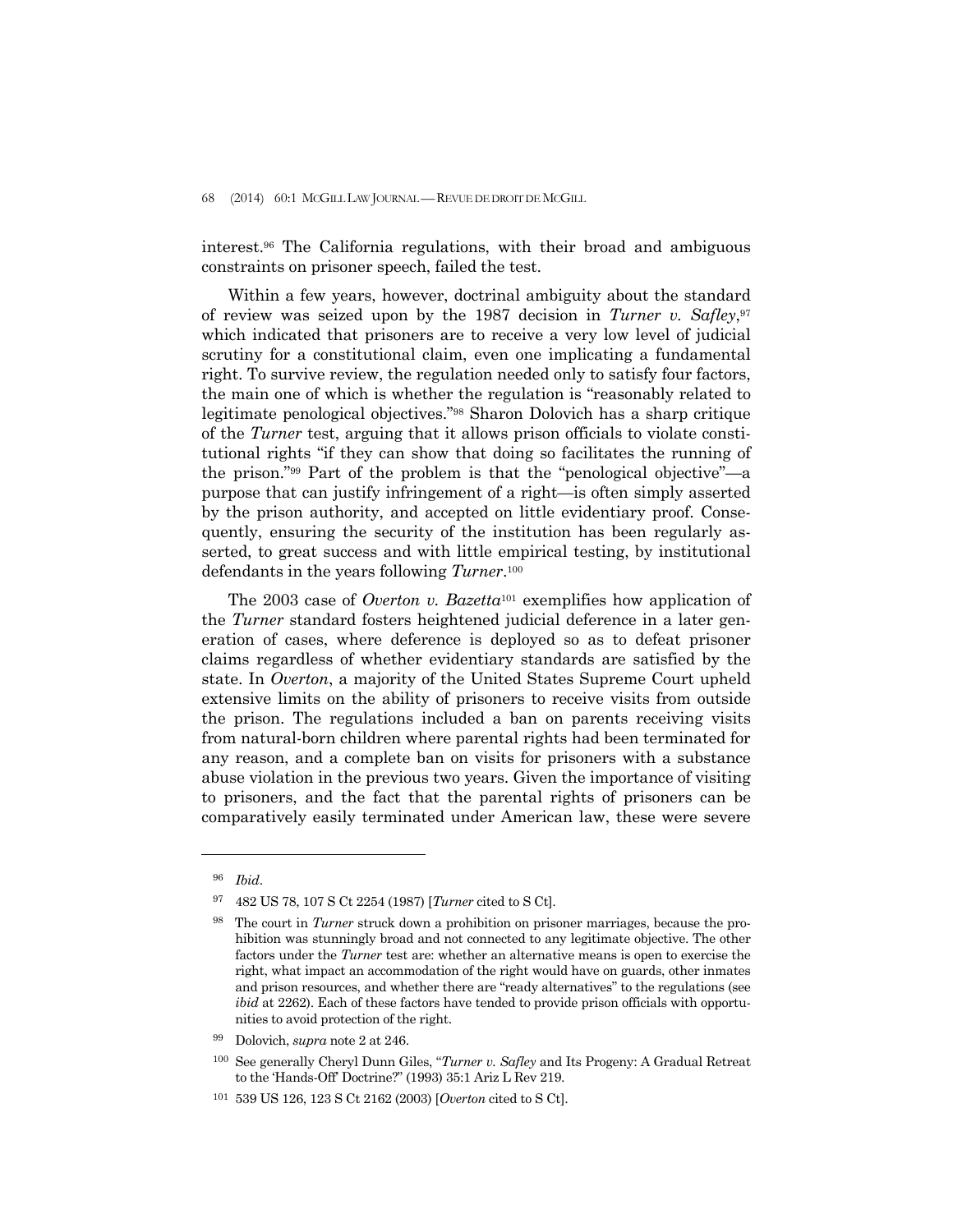limits. In upholding the restrictions, the majority simply asserted that the regulations "promote internal security, perhaps the most legitimate penological goal."102 The majority also found that the regulations protect children, by reducing the number of children at visits and allowing guards to better supervise them. With respect to the withdrawal of visitation from inmates with two substance abuse violations, the majority concluded: "Withdrawing visitation privileges is a proper and even necessary management technique to induce compliance with the rules of inmate behavior, especially for high-security prisoners who have few other privileges to lose."103

 Despite the empirical issues at the heart of this holding, such as whether it was too difficult for guards to safely supervise a larger number of visiting children, the majority in *Overton* did not cite or elaborate on any evidentiary sources for its claims, and did not cite the findings of the courts below, each of which found the regulations to be invalid. The majority justified its approach in the name of granting due deference to prison administrators.104 *Overton* suggests that prison administrators are to receive deference regardless of the content or the quality of their professional judgment, which echoes the doctrine asserted by some Canadian judges discussed above. This standard of adjudication has led many United States commentators to cite the return of the "slaves of the state" approach or of keeping judicial hands off the field of prison administration.<sup>105</sup>

 Judicial deference to the unquestioned expertise of administrators reached new rhetorical heights in the 2006 plurality opinion of Justice Breyer in *Beard*. This case involved prisoners housed in highly restrictive conditions at Pennsylvania's Long Term Segregation Unit (LTSU). At the LTSU, all prisoners were confined to cells for twenty-three hours a day, with no access to commissary goods or phone calls, and a single immediate family visitor once per month. Confined almost constantly to cells, they nevertheless had no access to television or radio. The basis of the le-

<sup>102</sup> *Ibid* at 2165.

<sup>103</sup> *Ibid* at 2168–69.

<sup>&</sup>lt;sup>104</sup> "We must accord substantial deference to the professional judgment of prison administrators, who bear a significant responsibility for defining the legitimate goals of a corrections system and for determining the most appropriate means to accomplish them" (*ibid* at 2167, citing *Pell*, *supra* note 54 at 826–27).

<sup>105</sup> See e.g. Susan N Herman, "Slashing and Burning Prisoners' Rights: Congress and the Supreme Court in Dialogue" (1998) 77:4 Or L Rev 1229. For further commentary as to judicial hands being "on" or "off," see Owen J Rarric, "*Kirsch v. Wisconsin Department of Corrections*: Will the Supreme Court Say 'Hands Off' Again?" (2002) 35:2 Akron L Rev 305; Patricia Yak, "*Hudson v. Palmer*: Return to the 'Hands-Off' Approach to Prisoners' Rights?" (1985) 5:4 Pace L Rev 781.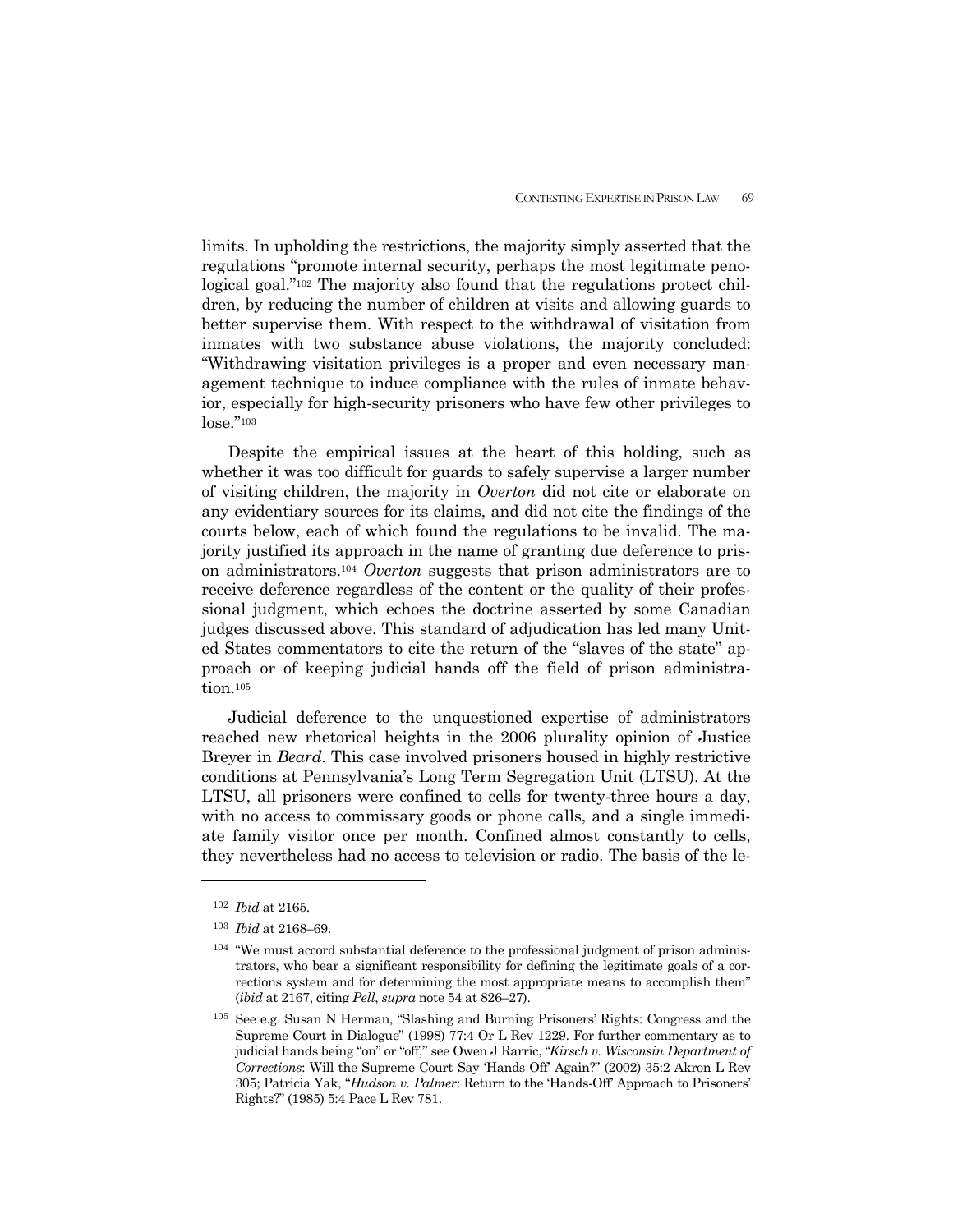gal complaint was quite restrained given the circumstances. Prisoners assigned to Level 2 (the most restrictive level of LTSU) had no access to newspapers, magazines, or personal photographs. The Level 2 prisoners were held in total isolation, often for months at a time, and were denied access to the most basic forms of human communication. The constitutional claim was that the restriction violated the First Amendment's protection of free expression, and that it was not justified because the restriction bore no relation to a legitimate penological objective.

 At issue before the Supreme Court was whether the complaint could be dismissed by way of summary judgment; that is, whether the case raised a triable issue. At such an early stage of litigation, the record consisted only of the deposition of a deputy superintendent at the prison, and various prison policy manuals and related documents. Despite the early stage of the case and the very low threshold required to show a triable issue, Justice Breyer, in a 6-2 plurality opinion, directed the summary dismissal of the complaint on the basis that "the prison officials have set forth adequate legal support for the policy."106 While the court noted that it must draw all inferences in favour of the claimant at the pretrial stage, it held (citing *Overton* and *Turner*) that it must "distinguish between evidence of disputed facts and disputed matters of professional judgment."107 In the latter circumstance, Justice Breyer reasoned, courts are to accord deference to the views of prison authorities.

 The deference Justice Breyer offered did not turn on any evidentiary support for the claims of the prison authorities. In the pretrial proceedings in *Beard*, the prison authority asserted in its materials that it was depriving LTSU Level 2 inmates of newspapers, magazines, and personal photographs mainly in order to motivate better behaviour, and also to minimize property in cells and ensure prison safety. The prison stated that deprivation, especially for those who have already been deprived of almost all privileges, was a legitimate technique as an "[incentive] for inmate growth."108 The only evidence adduced to justify these techniques consisted of the statements of the prison administrator. The Third Circuit Court of Appeals (the court below) noted that there was no other evidence to suggest the necessity of the measures, nor was there any evidence to confirm the state's theory of behavioural incentives. The Third Circuit found that the Department of Corrections' deprivation theory of behaviour modification had no basis in real human psychology, and that it had not been shown that the restrictions were implemented in a way that could ef-

<sup>106</sup> *Beard*, *supra* note 92 at 2576.

<sup>107</sup> *Ibid* at 2578.

<sup>108</sup> *Ibid* at 2579.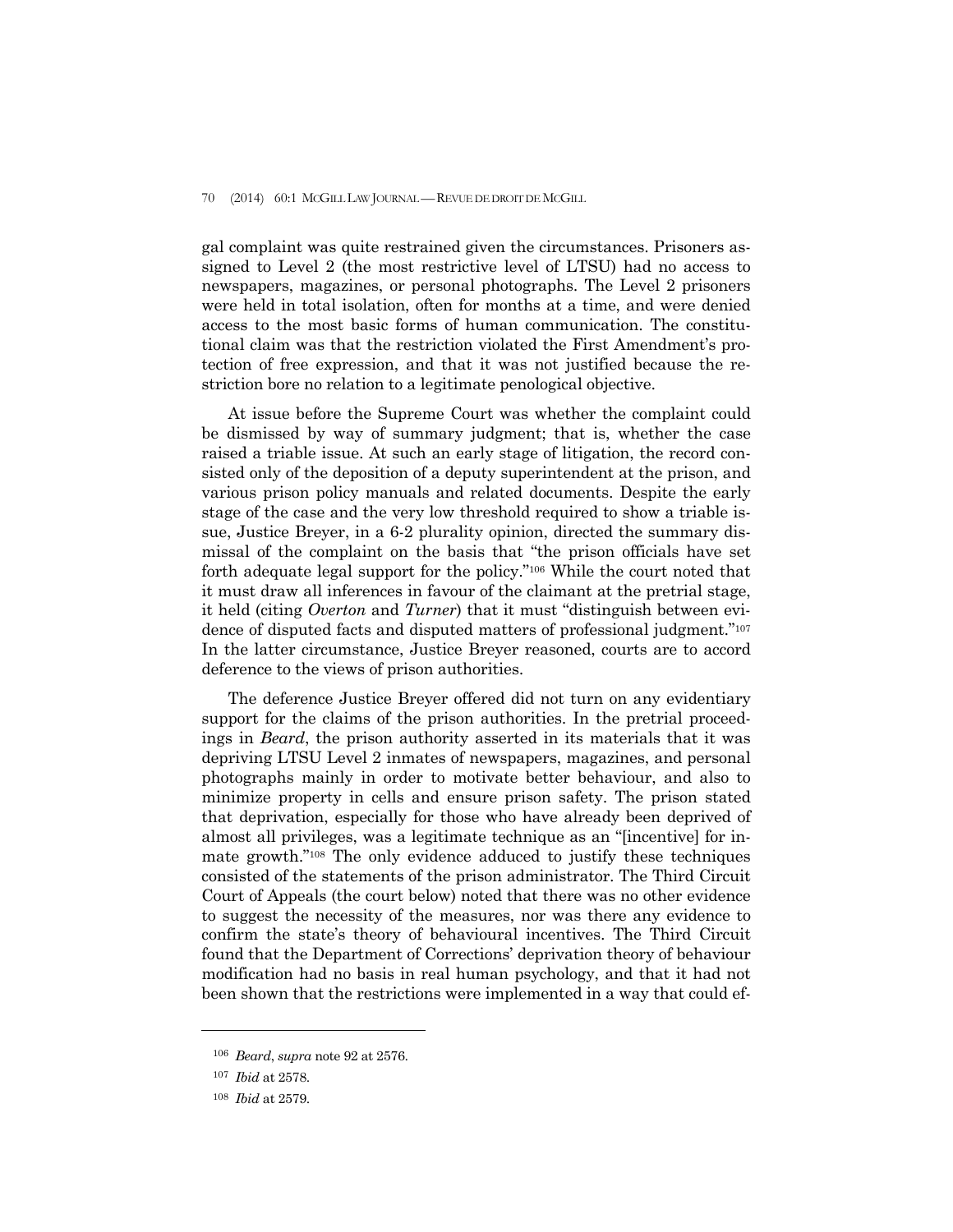fectively modify behaviour, given the deleterious effects on prisoners living with such deprivations.

 Justice Breyer rejected the evidentiary concerns of the Third Circuit as follows:

> The court's statements and conclusions ... offer too little deference to the judgment of prison officials about such matters. The court [below] offered no apparent deference to the deputy prison superintendent's professional judgment that the Policy deprived "particularly difficult" inmates of a last remaining privilege and that doing so created a significant behavioral incentive.109

 Justice Breyer's opinion in *Beard* is remarkable for its articulation of a legal rule: So long as the subject matter of a case concerns the judgment of prison administrators, then in almost no circumstance will the prisoner succeed. The case indicates that, so long as the factual dispute in a case concerns how the prison should operate, dismissal even in advance of trial is justified. It follows that the case substantially effaces the notions that, first, constitutional rights survive imprisonment, and second, that courts must interpret and balance rights infringements in the prison context, such as by analyzing whether a rights infringement is "necessary or essential" (from *Martinez*) or "proportionate" (from *Oakes*) to a governmental interest. Justice Breyer purports to use a standard of "reasonable relation" to a "legitimate penological objective", but his application of that standard suggests the barest minimum of judicial review.110

 Like the Third Circuit below, the dissenting justices in *Beard* pointed to the lack of evidentiary support to justify the prison's policy. Justice Stevens, in dissent, chronicled the lack of evidence to suggest that the state's theory of behaviour modification had any basis in human psychology, or the notion that the rule had a rehabilitative effect specifically in the LTSU. Justice Stevens noted further that this concept of rehabilitation has no limiting principle:

> [I]f sufficient, it would provide a "rational basis" for any regulation that deprives a prisoner of a constitutional right so long as there is at least a theoretical possibility that the prisoner can regain the right at some future time by modifying his behavior.<sup>111</sup>

 In addition, Justice Stevens found that there were multiple other reasons why an inmate would be motivated to rehabilitate out of LTSU, and that the lack of access to a single newspaper was an invasion of the

<sup>109</sup> *Ibid* at 2581.

<sup>110</sup> *Ibid* at 2577.

<sup>111</sup> *Ibid* at 2588, Stevens J, dissenting.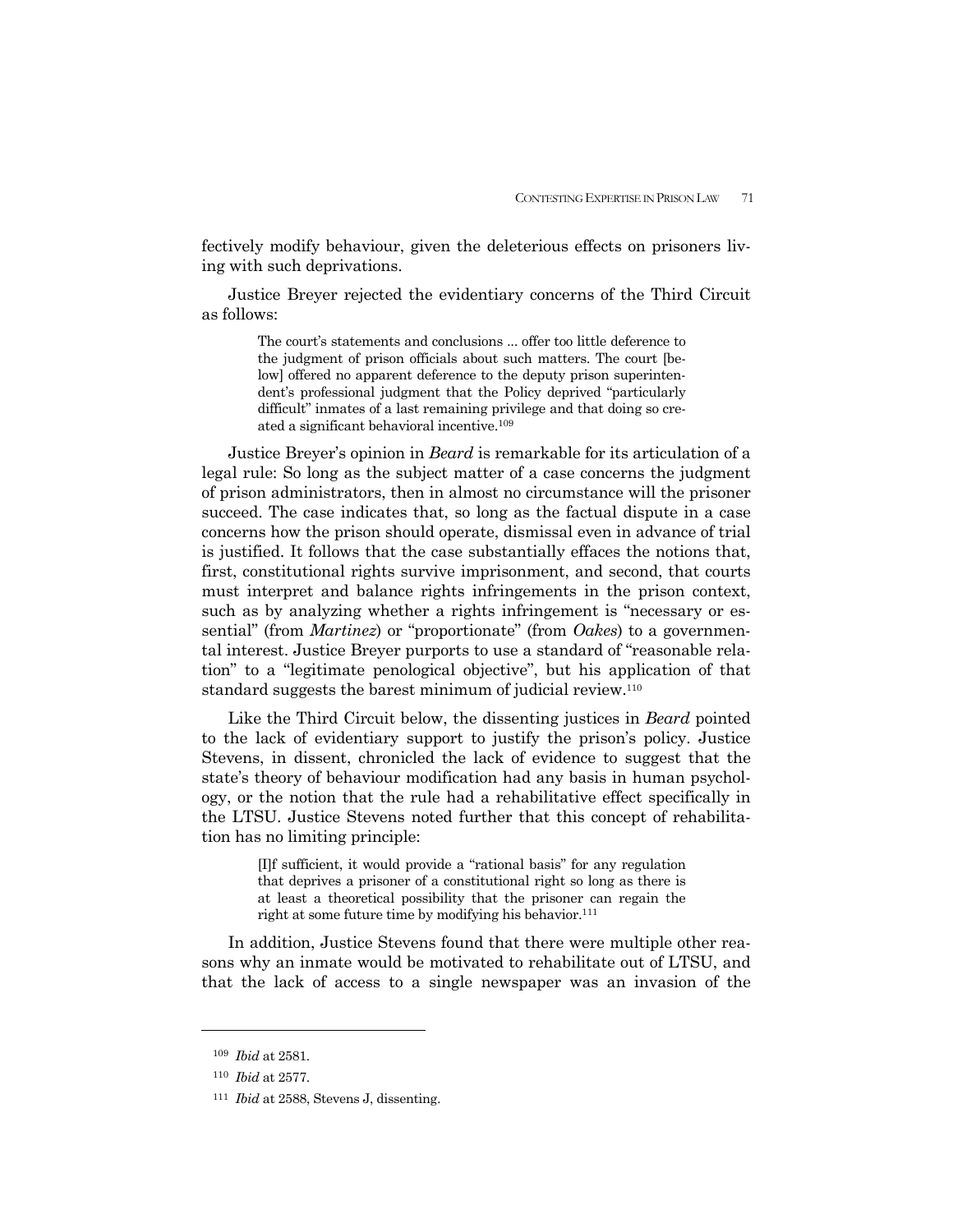"sphere of intellect and spirit" which the First Amendment protects.112 Justice Stevens concluded that a full trial was necessary in order to form a definitive judgment as to whether the challenged regulation was "reasonably related" to the prison's valid interest in security and rehabilitation, in accordance with the *Turner* standard.

 Justice Ginsburg echoed these concerns in a separate dissent, noting that the defendant relied entirely on the deposition of the prison's own deputy superintendent, whose evidence was simply:

> [O]bviously we are attempting to do the best we can to modify the inmate's behavior so that eventually he can become a more productive citizen. ... [Newspapers and photographs] are some of the items that we feel are legitimate as incentives for inmate growth.113

 Justice Ginsburg concluded that these statements are not sufficient to show that the challenged regulation is reasonably related to inmate rehabilitation.114 Justice Ginsburg concluded that the plurality's reasoning means that it is sufficient for a prison defendant to say "in our professional judgment the restriction is warranted" in order to avoid even the burden of a trial.115 Justice Ginsburg's analysis reveals the structural similarity between the plurality's approach and the era of civil death for prisoners, the only difference being that prisoners can now access the courts and, at least briefly, assert a right in a language cognizable to the courts. But so long as the prison points to its own professional judgment, then the scope of the right is diminished so significantly that it does little good to bear it.

 Cases like *Overton* and *Beard* have led Sharon Dolovich to argue that United States prison law wholly lacks principled and consistent doctrines of judicial deference.116 Dolovich has mapped three particular forms of deference that have been deployed in recent years at the Supreme Court

<sup>112</sup> *Ibid* at 2591, Stevens J, dissenting.

<sup>113</sup> *Ibid* at 2592, Ginsburg J, dissenting [internal quotation omitted].

<sup>114</sup> *Ibid*, citing *Shimer v Washington*, 100 F (3d) 506 at 510 (7th Cir 1996), holding that prison officials "cannot avoid court scrutiny by reflexive, rote assertions" [internal quotations omitted].

<sup>115</sup> *Ibid* at 2593, Ginsburg J, dissenting. That Justice Ginsburg's fears are well-founded is illustrated in the 7th Circuit decision in *Singer v Raemisch*, 593 F (3d) 529 (7th Cir 2010) at 534, which upheld summary judgment dismissing a First Amendment challenge to a prison ban on a role-playing game known as "Dungeons and Dragons." The prison asserted that the game was somehow connected to gang activity. The court held that substantial deference must be offered to the professional judgment of prison administrators. In the result, the claim of the prisoner plaintiff who cherished the game could not survive even a summary application to dismiss, even after filing evidence that suggested the benefits of the game and its lack of connection to gang activity.

<sup>116</sup> See generally Dolovich, *supra* note 2.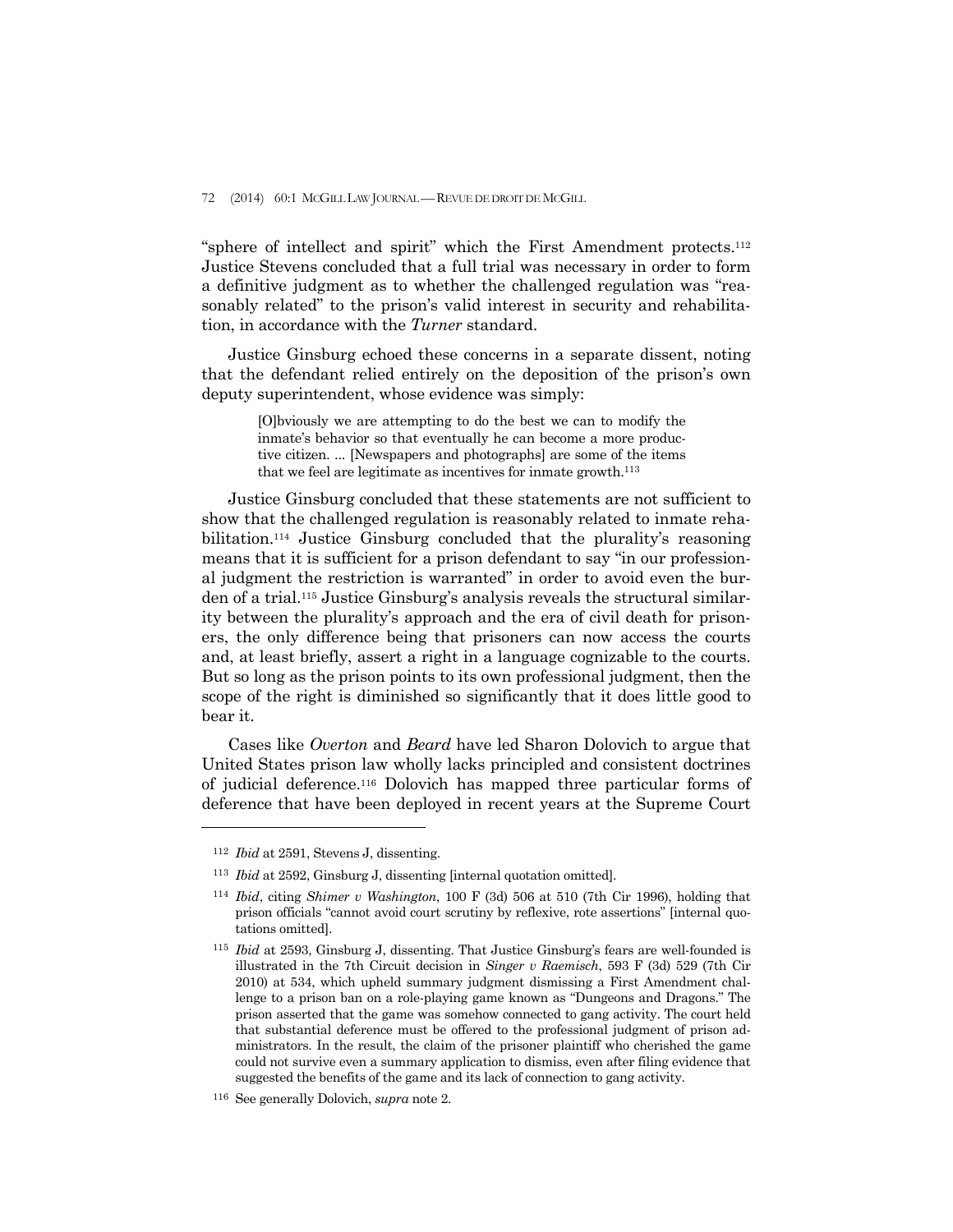level, each of which works in important ways to deny prisoner claims, all while maintaining a narrative of judicial oversight. The first form is *doctrine-constructing*, where deference is written right in to constitutional standards, such as standards that require high levels of proof in order to make out a violation.117 The second predominant form of deference is *procedural rule-revising*, where decisions are made in ways that transform ordinary matters of legal process into rules that are more defendantfriendly, such as by adjusting evidentiary burdens in favour of the state.<sup>118</sup> The third form of deference is *situation-reframing*, where the court recasts a procedural or factual history in a way that enhances the state's position and disregards the lived experiences of prisoners.119 Dolovich admits that, in the cases she considers, difficult practical consequences would have followed the granting of relief to prisoners. But the point is that the Court does not acknowledge that side of things. Rather, the reasoning simply pretends that the stipulated outcome is required, "reasoning in ways that not only favor defendants but also seem willfully to deny the lived experi-

<sup>117</sup> See *ibid* at 246. The first example of *doctrine-constructing* deference is *Turner*, *supra*  note 97, where the court held that prison regulations that infringe rights may be upheld if they are "reasonably related to legitimate penological interests" (*ibid* at 2261). Another case where Dolovich says deference is written into the standards is *Whitley v Albers*, 475 US 312, 106 S Ct 1079 (1986) [cited to S Ct], where the court held that use of force violates the Eighth Amendment only where prison officials exhibit "deliberate indifference" or where force is applied "maliciously and sadistically for the purpose of causing harm" (*ibid* at 1084, 1081 [internal quotations omitted]). Finally, deference is written into the standard articulated in *Farmer v Brennan*, 511 US 825, 114 S Ct 1970 (1994) [*Farmer* cited to S Ct], which held that deliberate indifference is the equivalent of criminal recklessness, protecting prison officials from liability for even egregious conditions (see *ibid* at 1980).

<sup>118</sup> See Dolovich, *supra* note 2 at 246–47. One example of *procedural rule-revising* is *Jones v North Carolina Prisoners' Labor Union, Inc*, 433 US 119, 97 S Ct 2532 (1977) [cited to S Ct] where the lower court had found no evidence to support security concerns regarding the activities of a prisoner labour union. On review, the Supreme Court overturned on the basis that "in the absence of substantial evidence in the record to indicate that the officials have exaggerated their response," courts should not intervene (*ibid* at 2539). This was an example of revising familiar aspects of the legal process into defendant-friendly procedures: defendants receive substantial deference, even where extensive expert evidence is adduced on the side of the plaintiff.

<sup>119</sup> See Dolovich, *supra* note 2 at 246–48. One example of *situation-reframing*, or recasting history in ways that assist the state and disregard prisoner experiences, is *Rhodes v Chapman*, 452 US 337, 101 S Ct 2392 (1981) [cited to S Ct]. In this case, the court rejects a challenge to double-celling, on the basis that it does not violate the Eighth Amendment since double-celling did not "create other conditions intolerable for prison confinement" (*ibid* at 2400). This was despite the weight of evidence at trial indicating that the space was fell far short of that required to prevent serious mental, emotional, and physical deterioration.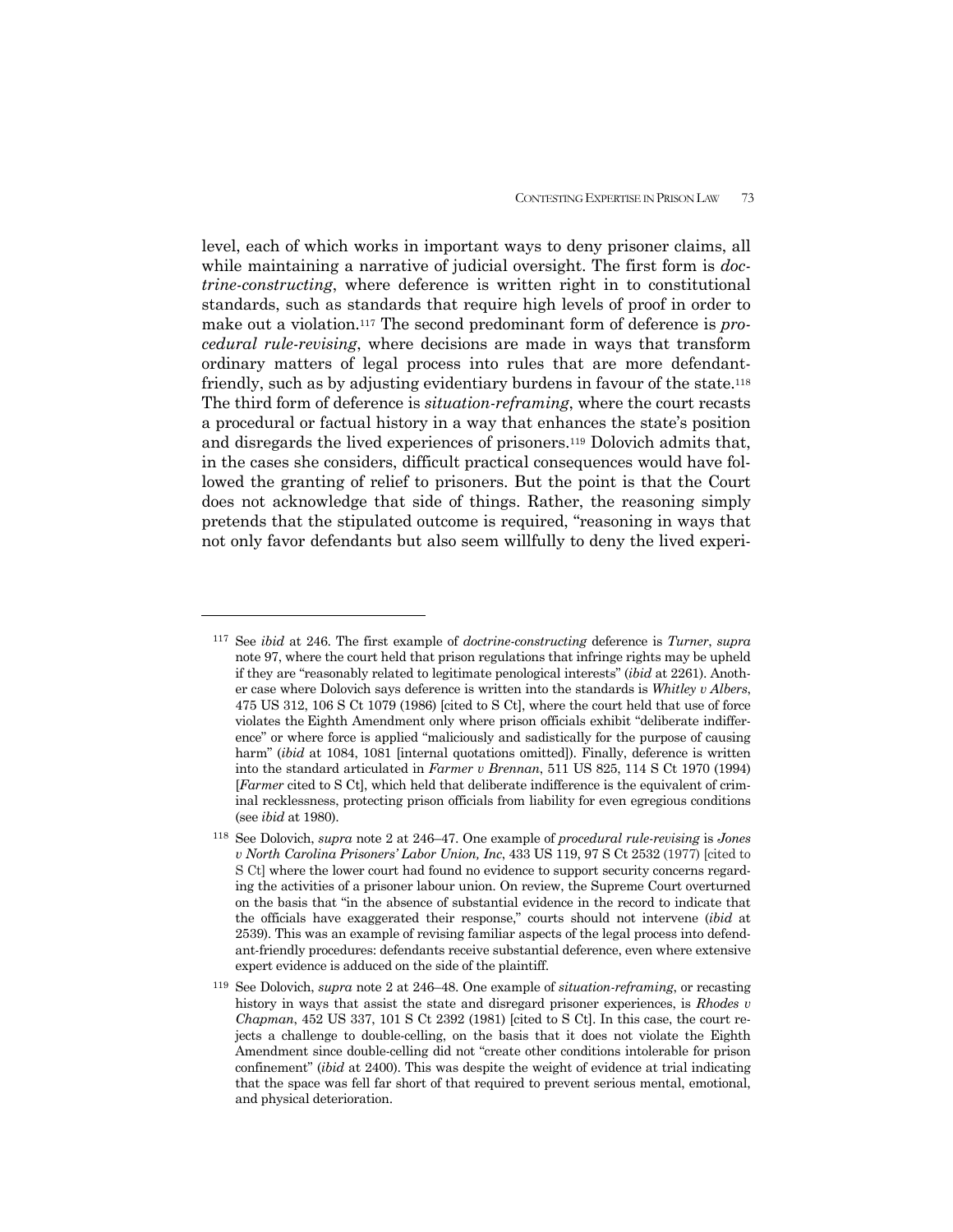ence of prisoners—even when the nature of that experience is the gravamen of the legal complaint."120

 The plea for a transparent deference doctrine has not yet inspired change in United States courts. For now, courts tend to yield to the unchallenged expertise of prison administrators. There are many possible explanations, including, perhaps, a reluctance to encounter the complex and distressing reality of life inside penal institutions. The point here is to see that modern United States courts—rather than using the ancient tools of denying legal standing or flatly rejecting the idea of law-governed prisons—deploy notions of expertise and deference as a means of bypassing prisoner claims. The United States cases demonstrate that judicial protection of prisoners' constitutional rights is unfeasible unless courts require professional penal judgments and objectives to be supported by evidence. For Canadian law to complete the shift to the *Charter* era, courts must shift the burden to prisons to prove their empirical assertions about the purposes, necessity, and effects of penal techniques that impair rights.

## IV. Transitioning to a Rights-Based Paradigm

 Transition to a *Charter*-based penal law requires that judges appreciate the structural imbalance in expertise at the outset of a case, and not aggravate that imbalance by relaxing scrutiny of the penal context. Plaintiffs' counsel can foster a better balance by adducing evidence that contextualizes the assertions of prison defendants. Prisons do not need to be viewed as mysterious places by courts, nor as places where necessarily amateur outside intervention could trigger unknown dangers. Former prison administrators, and administrators from other jurisdictions, can give testimony to illuminate internal dynamics. Psychologists can conduct individual assessments and speak to the impacts of particular penal regimes. The independent reports of prison monitors can inform awareness of systemic issues.121 Prison sociologists and ethnographers can illuminate the internal prison world and the variable modes of prison administration.122

<sup>120</sup> Dolovich, *supra* note 2 at 249.

<sup>121</sup> In Canada, the reports of the Office of the Correctional Investigator are an invaluable resource both for setting strategic litigation agendas and informing judges of systemic issues. Section 189 of the CCRA, *supra* note 29 sets out that the Correctional Investigator is not a competent or compellable witness in legal proceedings, but this does not prevent the use of the reports as evidence.

<sup>122</sup> The focus of prison studies has shifted over the years, from the workings of prisoner society (see Gresham M Sykes, *The Society of Captives: A Study of a Maximum Security*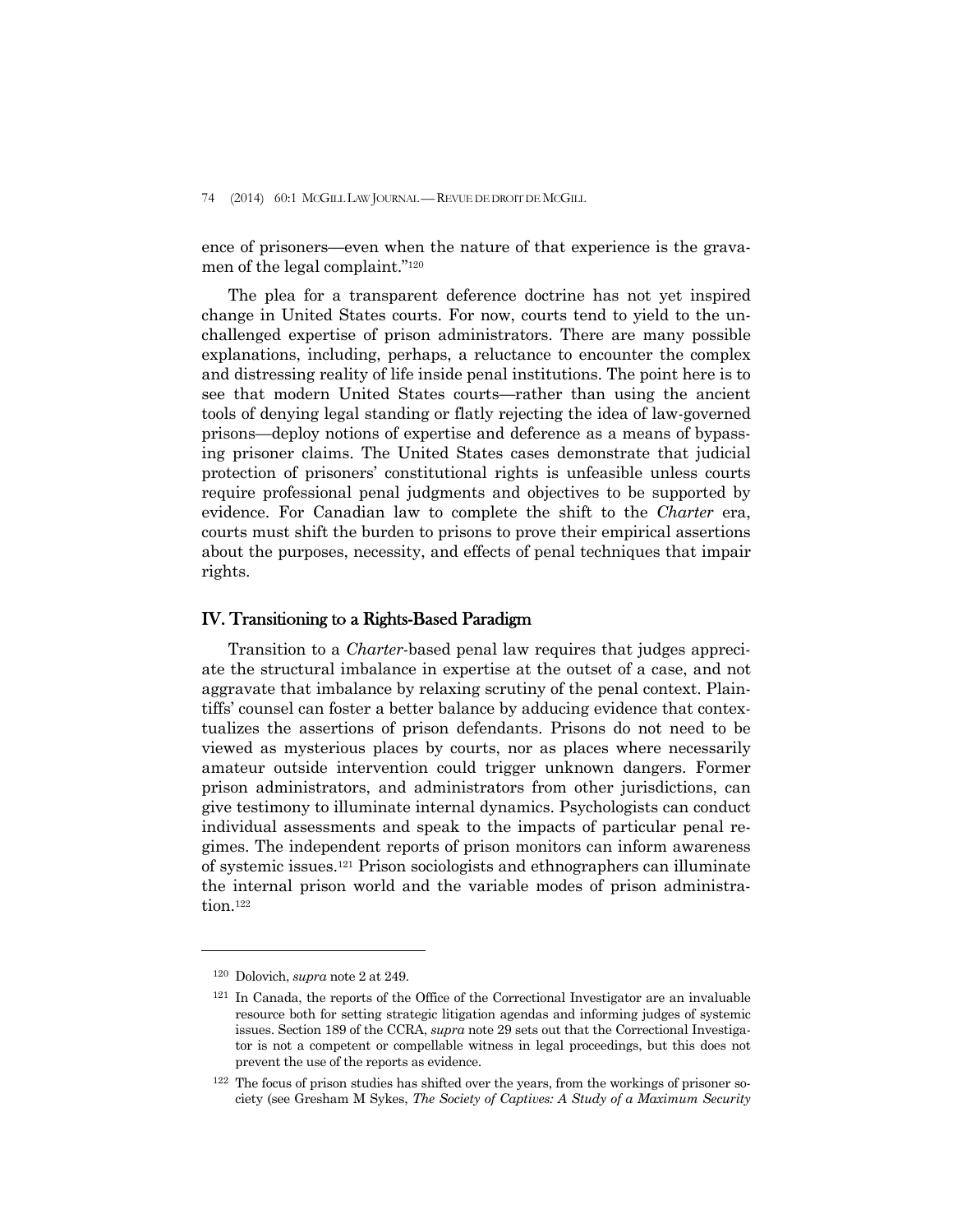As one illustration, the work of British criminologist Alison Liebling is grounded on a thesis that the quality of imprisonment can be reliably measured and analyzed. Liebling uses diagnostic tools to capture what she calls the "moral quality" of a given institution, along the dimensions of relationships, regimes, social structures, meaning and overall quality of life.123 Liebling is able to measure and elaborate on important factors that are difficult to quantify, such as "how material goods are *delivered*, how staff *approach* prisoners, how managers treat *staff*, and how life is *lived*, through talk, encounter, or transaction."124 While Liebling's concept of "moral quality" speaks to aspects of prison life that likely extend beyond that which should or can be regulated by law, we can see within her work a number of legally relevant dimensions. Lawyers must now learn how to translate problems in the complex world of prisons into cognizable legal claims. For instance, the "prison effects" literature<sup>125</sup> identifies the factors relevant to rates of prisoner suicide,126 the impact of imprisonment on the elderly,127 and the multiple negative effects of overcrowding on safety, health, and psychological integrity.128 Viable *Charter* claims could be organized around each of these empirical sites.

*Prison* (Princeton: Princeton University Press, 1958)), to models of prison management (see John J DiIulio, Jr, *Governing Prisons: A Comparative Study of Correctional Management* (New York: Free Press, 1987)), to the effects of modern forms of law on prison administration (see Jacobs, "The Prisoners' Rights Movement," *supra* note 80). For a Canadian study that tracks the progression of penal law and prison administration in recent years, see Jackson, *Justice Behind the Walls*, *supra* note 30.

<sup>123</sup> See Alison Liebling & Helen Arnold, *Prisons and their Moral Performance: A Study of Values, Quality, and Prison Life* (New York: Oxford University Press, 2004).

<sup>124</sup> *Ibid* at 50 [emphasis in original].

<sup>125</sup> Prison effects research is helpfully compiled in Alison Liebling & Shadd Maruna, "Introduction" in Alison Liebling & Shadd Maruna, eds, *The Effects of Imprisonment* (Portland, Or: Willan, 2005) 1.

<sup>126</sup> Alison Liebling's research on prison suicide reveals how custodial life takes place on a continuum of distress, and how particular social and institutional arrangements can enhance vulnerability to self-harm and suicide. See generally *Suicides in Prison* (New York: Routledge, 1992). See also Alison Liebling, "Moral Performance, Inhuman and Degrading Treatment and Prison Pain" (2011) 13:5 Punishment & Society 530. For a report on the rates of suicide in Canadian prisons, which are seven times higher than the national average, see Howard Sapers, "Deaths in Custody" in *Annual Report 2011- 2012* (Ottawa: Office of the Correctional Investigator, 2012) 18. See also Howard Sapers, "A Three Year Review of Federal Inmate Suicides (2011–2014)" (Ottawa: Office of the Correctional Investigator, 2014).

<sup>127</sup> See Elaine Crawley & Richard Sparks, "Older Men in Prison: Survival, Coping and Identity" in Alison Liebling & Shadd Maruna, eds, *The Effects of Imprisonment* (Portland, Or: Willan, 2005) 343.

<sup>128</sup> Empirical studies indicate that prison overcrowding is related to rule infractions and assaultive behaviour, and to the rate of communicable disease, illness complaints, psy-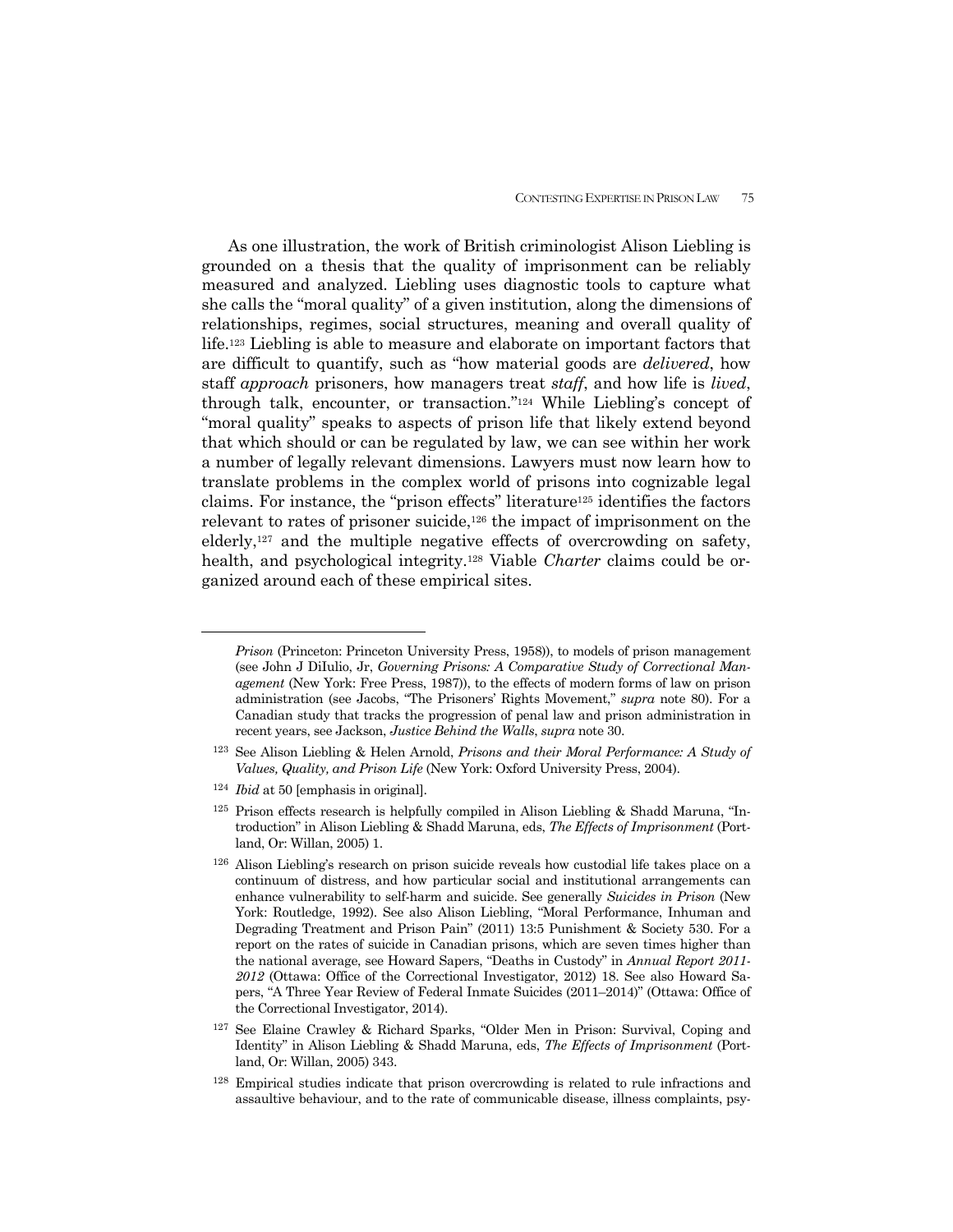#### 76 (2014) 60:1 MCGILL LAW JOURNAL —REVUE DE DROIT DE MCGILL

 Other marginalized litigants have successfully deployed empirical research to support their litigation efforts in the *Charter* era. The question of evidence has, in fact, been the critical dimension for claimants who experience chronic marginalization and popular resentment. This is at least partially because the evidentiary record is the means by which counsel can insist that constitutional adjudication not mirror conjecture and stereotyping from the wider culture. In response to these strategies, Canadian judges have extended the privilege of adjudication on the basis of *facts* rather than *stereotypes*, to groups such as sex workers<sup>129</sup> and injection drug users.130 Each of these cases involved a voluminous trial record, with experts testifying from the fields of epidemiology, medicine, sociology, and criminology. The analysis undertaken by the Supreme Court in *Sauvé* is an indication of the extension of that privilege of sound evidentiary standards to prisoners as well. Counsel for prisoner claimants should continue to focus on the issue of expert evidence, notwithstanding the difficulties of doing so, and should be aware that there is an extraordinary range of expertise and literature that could bear upon future *Charter*  claims.

 The following three case studies illuminate how that might be done on contemporary topics that are of vital importance to prisoners. The first example stems from a decided case that deals with the use of long-term segregation on prisoners. In that case, success depended on the ability of the plaintiff to adduce an evidentiary record that contextualized the effects and necessity of the prison's specific style of segregation or solitary confinement.131 The second example is also a decided case, dealing with

chiatric commitments, stress, hypertension, and death. A study supported by the United States National Institute of Corrections concludes: "[S]tudies whose results do not conform to this pattern are few in number and do not seriously challenge the conclusion that prison overcrowding can have pronounced negative consequences on the lives of individual inmates" (Terence P Thornberry & Jack E Call, "Constitutional Challenges to Prison Overcrowding: The Scientific Evidence of Harmful Effects" (1984) 35:2 Hastings LJ 313 at 351). For discussion of how recent crime legislation may increase the prison population and impact the quality of prison healthcare in Canada, see Adelina Iftene & Allan Manson, "Recent Crime Legislation and the Challenge for Prison Health Care" (2013) 185:10 Can Medical Assoc J 886.

<sup>129</sup> See e.g. *Bedford v Canada (AG)*, 2013 SCC 72, [2013] 3 SCR 1101; *Canada (AG) v Downtown Eastside Sex Workers*, 2012 SCC 45, [2012] 2 SCR 524.

<sup>130</sup> See e.g. *Canada (AG) v PHS Community Services Society*, 2011 SCC 44, [2011] 3 SCR 134 [*PHS*].

<sup>&</sup>lt;sup>131</sup> Solitary confinement is a widespread prison practice used to manage prisoners who are perceived to be disruptive or vulnerable. In Canada, indefinite solitary is permitted under both federal and provincial legislation, where it is called "administrative segregation." Evidence has now emerged that the lack of peer contact and minimal time out of a cell can have severe impacts on health. The practice presents the most significant risks to prisoners with preexisting mental health issues, which is particularly concerning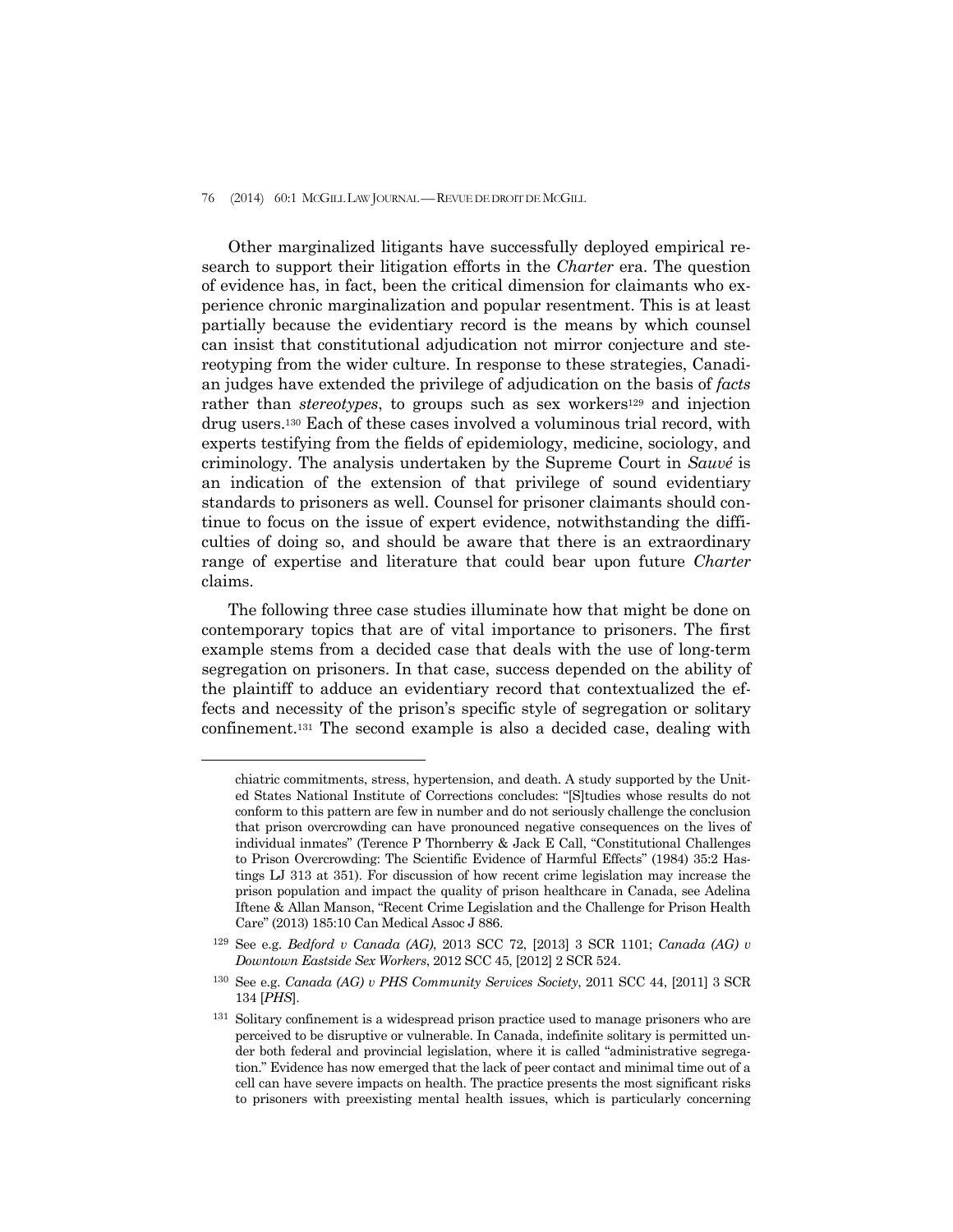the abrupt cancellation of a program that enabled mothers to keep their babies with them in prison. The plaintiffs' resounding victory—resulting in the reinstatement of the program and a decision that was not appealed by the government—rested on voluminous evidence on the benefits of the program, for both mother and child, and a dearth of evidence on potential downsides. Finally, the third example concerns the ability of prisoners to access harm-reducing measures that are available to injection drug users outside of prison. A case on this issue has been filed but not yet adjudicated. Early indications suggest the record will be rich with epidemiological evidence on disease transmission in the prison context, along with comparative evidence from prison systems that have safely implemented harm reduction programs.

### A. Solitary Confinement: Bacon v. Surrey Pretrial Services Centre

 There is a pre-*Charter* history of judicial intervention into solitary confinement which arose out of the extreme conditions and prisoner isolation found in the British Columbia Penitentiary in the 1970s.132 In *R. v. McCann*,133 after a trial rich with expert testimony, the Federal Court declared these conditions to be cruel and unusual punishment within the meaning of section 2(b) of the *Bill of Rights*. The *McCann* litigation was part of an early wave of prison legality in Canada. The case was a formal

given that mentally ill prisoners are at high risk of being segregated and are often least able to meet the behavioural standards required to merit release from segregation. There is now a large literature on these issues. For just two examples, see Craig Haney, "Mental Health Issues in Long-Term Solitary and 'Supermax' Confinement" (2003) 49 Crime & Delin'cy 124; Stuart Grassian, "Psychiatric Effects of Solitary Confinement" (2006) 22 Wash UJL & Pol'y 325. For many years in his annual report, the CI has called for "an end to the unsafe practice that allows for prolonged segregation of mentally disordered inmates in Canadian penitentiaries" (Sapers, "Deaths in Custody," *supra*  note 126 at 19). In May 2012, Canada was criticized for its use of "solitary confinement, in the forms of disciplinary and administrative segregation, often extensively prolonged, even for persons with mental illness" (Committee against Torture, *Consideration of reports submitted by States parties under article 19 of the Convention*, UNCAT, 48th Sess, UN Doc CAT/C/CAN/CO/6 (2012) at 6). The refusal of the federal government and the Correctional Service of Canada to reform its practices, notwithstanding multiple independent recommendations for reform, is chronicled in Michael Jackson, "The Litmus Test of Legitimacy: Independent Adjudication and Administrative Segregation" (2006) 48:2 Can J Criminology & Criminal Justice 157. For more on the history of the legal regulation of solitary in comparative perspective, see Lisa Kerr, "The Chronic Failure of US and Canadian Law to Control Prisoner Isolation", Queen's LJ [forthcoming in 2015].

<sup>132</sup> See Jackson, *Prisoners of Isolation*, *supra* note 27.

<sup>133 [1976] 1</sup> FC 570, 29 CCC (2d) 337 [*McCann*].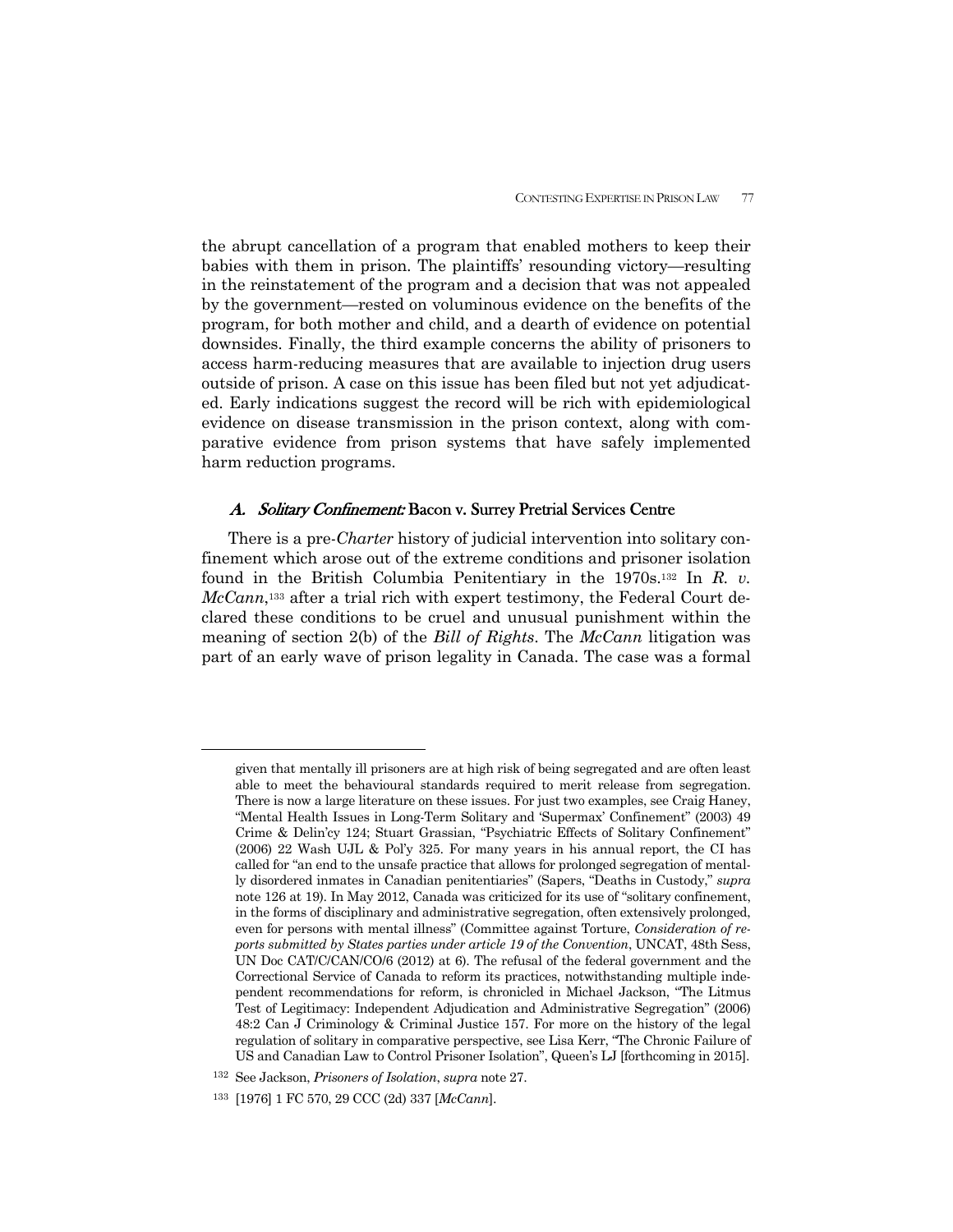78 (2014) 60:1 MCGILL LAW JOURNAL —REVUE DE DROIT DE MCGILL

victory, but Michael Jackson—who was counsel on the case—has detailed the difficulties of seeing the judgment implemented.134

 In the *Charter* age, an early challenge to solitary confinement came from notorious serial killer Clifford Olson, who brought the case *pro se* and filed no expert opinion material. In its 1987 decision, the Supreme Court of Canada upheld the Ontario Court of Appeal's finding that "segregation to a prison within a prison is not per se cruel and unusual treatment."135 The opinion of Justice Brooke confirmed the test for section 12 of the *Charter* from *R. v. Smith*:136 "[W]hether the punishment prescribed is so excessive as to outrage standards of decency," such that "the effect of that punishment [is] grossly disproportionate to what would have been appropriate."137 Justice Brooke concluded that, on the facts of the case, segregation was required to protect Olson, given that the prison community despised him. The court accepted that segregation could, theoretically, become so excessive that it would outrage standards of decency. In Olson's case, however: "He is continually observed and his health is protected. There does not appear to be any adequate alternative."138 Olson did not adduce any evidence on the effects of segregation nor any evidence as to alternatives to long-term isolation.139

- 136 [1987] 1 SCR 1045, 40 DLR (4th) 435.
- <sup>137</sup> *Olson*, *supra* note 135 at para 35.
- <sup>138</sup> *Ibid* at para 40.

<sup>134</sup> See Jackson, *Prisoners of Isolation*, *supra* note 27 at 134–203 (noting, for example, that one governmental report conducted in response to *McCann* "was content to leave the authority to segregate untrammelled by any substantive criteria, with the result that their recommendations left the basis for the decision as vague and unprincipled as it had always been" at 139). In the weeks following the *McCann* judgment, the segregated prisoners at the British Columbia Penitentiary were moved out of the contested cellblock, but after a security incident prisoners were returned with few changes having been made (see *ibid* at 140–41).

<sup>135</sup> *R v Olson* (1987), 62 OR (2d) 321 at para 40, 38 CCC (3d) 534 (ON CA), aff'd *R v Olson*, [1989] 1 SCR 296, 47 CCC (3d) 491 [*Olson*].

<sup>139</sup> The reality is that both Clifford Olson's crimes and his prison circumstances were extremely rare. On the occasion of his death, one reporter said this about the impact that Olson had on Canadian law: "His crimes gave rise to the victims of violence movement, their representation at trials and parole hearings, and the establishment of a missing children's registry; his incessant demands for parole led to an amendment of the Criminal Code barring multiple murders from applying for early parole under the faint-hope clause; and his ability to collect pension and old age income supplements resulted in the passage of Bill C-31 denying such payments to prisoners while they are incarcerated" (Sandra Martin, "The life and death of Clifford Olson", *The Globe and Mail* (30 September 2011), online: <www.theglobeandmail.com/news/national/the-life-and-death-ofclifford-olson/article4197011/>). In terms of his challenge to solitary confinement, while this is the only post-*Charter* case about administrative segregation that has reached the Supreme Court, the brief opinion it elicited is of little precedential value. The case was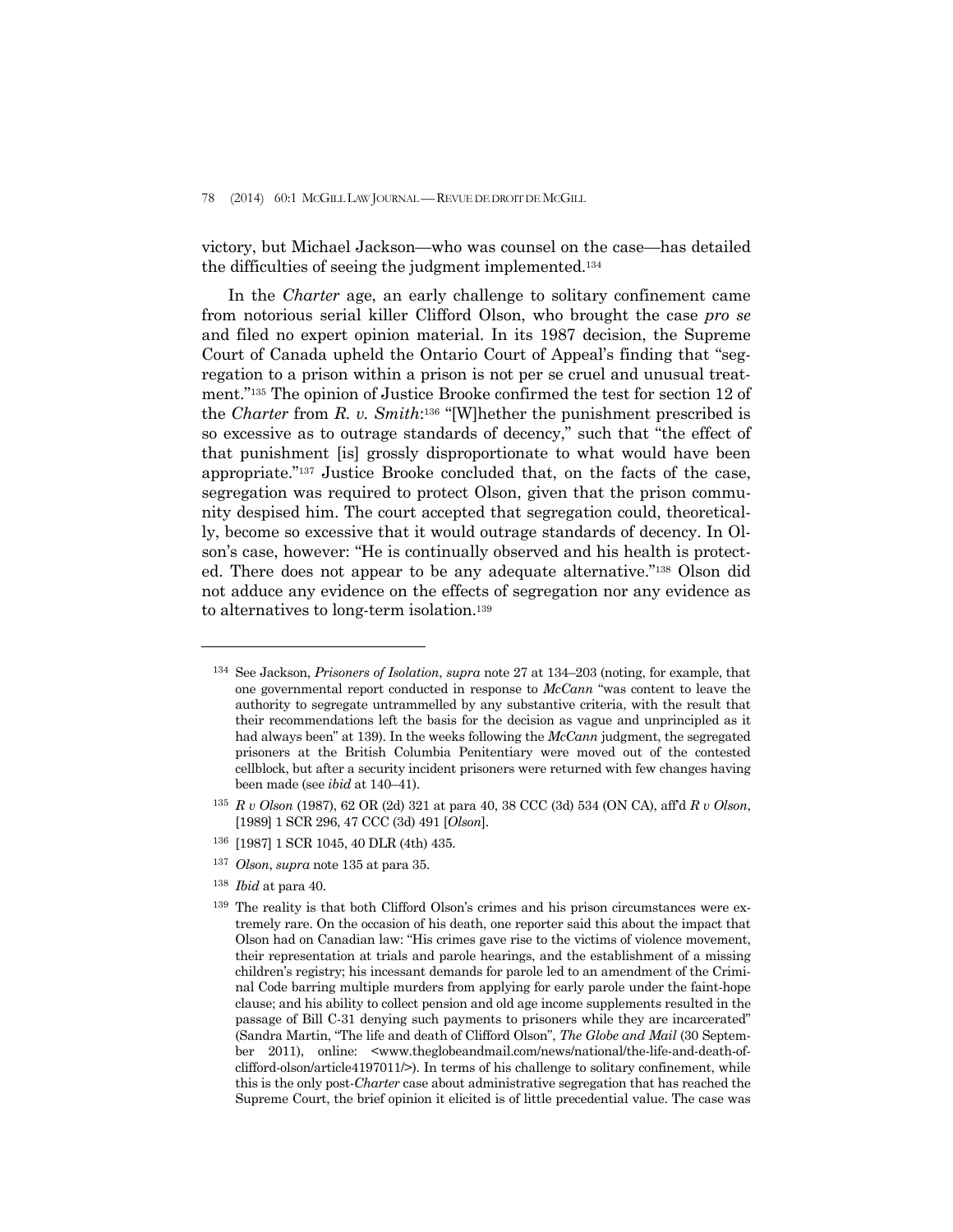In 2010, the Supreme Court of British Columbia considered a very different record in a *Charter*-based challenge to prisoner segregation in *Bacon*. A pretrial detainee was confined to a cell in a provincial facility for twenty-three hours a day, with no visits permitted except with his lawyer and parents, no other social contact, and limited access to exercise. As in *Olson*, the jail justified the segregation on the basis of the prisoner's need for protection: Bacon faced multiple gang-related homicide charges. The jail argued that release to general population could result in the prisoner's assault or murder due to the nature of his crimes and his criminal associations, and further that separation was required to protect the integrity of the criminal prosecution being brought against Bacon. The justifications offered by the jail merited serious consideration—on the facts presented from the perspective of the jail and its central concerns, it seemed sensible to keep Bacon isolated, for both his own protection and to prevent any interference in the trial of the charges against him.

 In a move that compelled the court to examine a further set of issues, Bacon's counsel filed an expert opinion from psychologist Craig Haney, a leading expert on prison conditions and the mental health effects of segregation. The trial judge, Justice McEwan, found Haney to be a qualified expert, given his thirty-five years of experience studying the psychological effects of living and working in institutional environments:

> He has toured prisons in the United States, Canada, Cuba, England, Hungary and Russia and has performed a study of prison conditions in Mexico. He has written extensively in the field of crime and punishment and has published numerous articles on prison life, including solitary confinement. ... I certainly accept that Professor Haney is qualified, by virtue of his experience, to offer opinion evidence on prison conditions, and to assist the Court in placing the treatment the petitioner has received in context.140

 Justice McEwan cited large portions of Haney's affidavit, which described how Bacon had often been housed in "very harsh and truly severe" conditions, equivalent to those imposed in "supermax" facilities in the United States.141 Bacon's unit housed mentally ill prisoners, and staff advised that these distressed prisoners regularly threw feces and bodily fluids. Bacon ate all of his meals in an eighty-square-foot cell, within a few feet of his toilet. He had no access to programs or organized activities. He remained in his cell nearly every hour of every day. Contact with anyone

litigated, poorly, by Olson himself. In addition, Olson was not held in twenty-three hour per day cellular confinement, but was kept in a separate area of the prison under the control of designated correctional officers.

<sup>140</sup> *Bacon*, *supra* note 17 at paras 168–69.

<sup>141</sup> *Ibid* at para 170.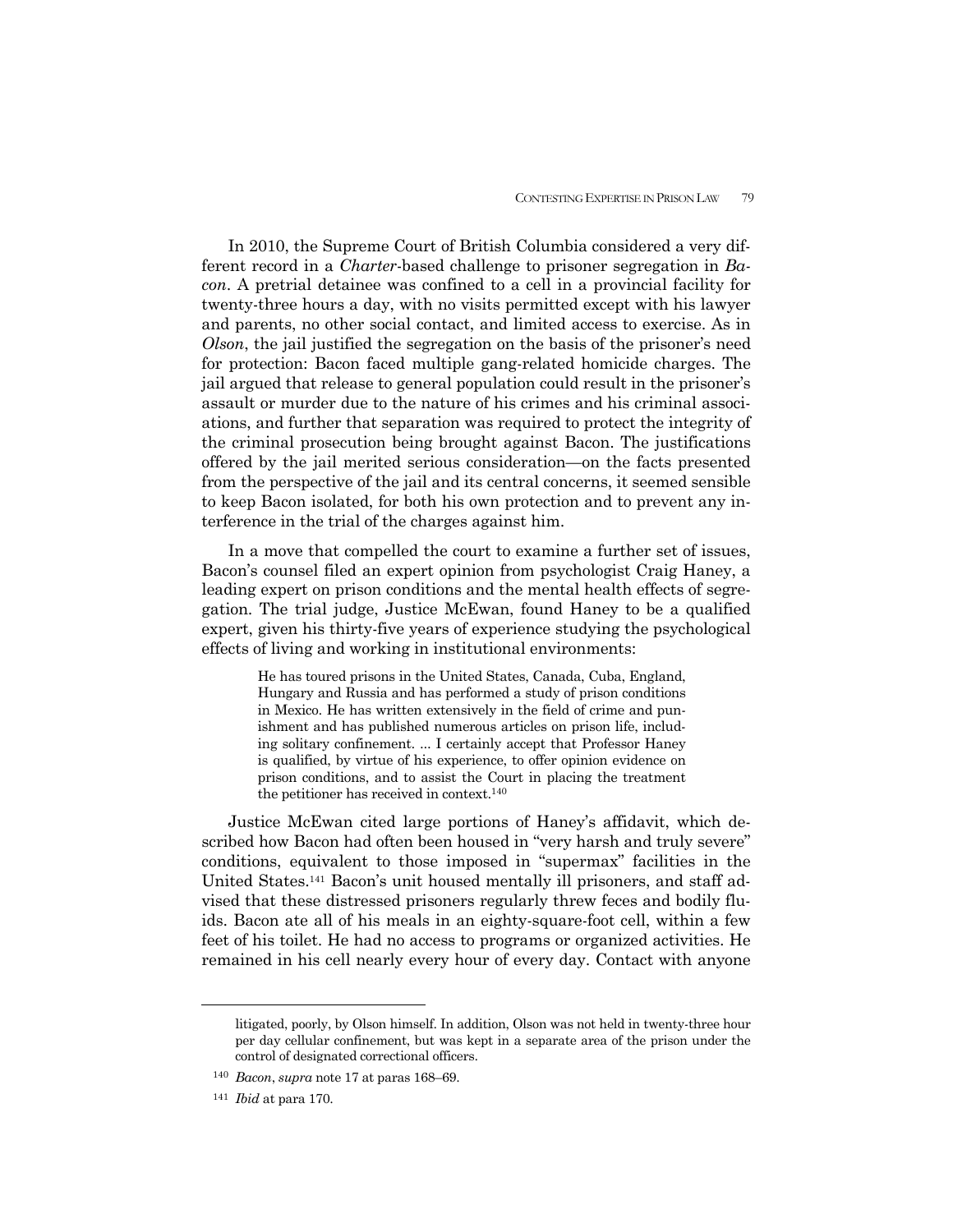80 (2014) 60:1 MCGILL LAW JOURNAL - REVUE DE DROIT DE MCGILL

other than his parents was reduced to mail correspondence, which Haney noted as more restrictive than most American policies. Bacon's mandatory one hour outside of his cell came, quite unnecessarily, at random times, without warning or ability to plan for it. His outdoor time entailed time spent in a different concrete courtyard with no exercise equipment or other people. Haney observed that the structural and procedural modifications required for long-term housing of isolated prisoners had not been built into the facility, and, finally, that staff lacked training with respect to the psychological effects of long-term isolation, with "no procedure in place whereby the mental health status of each prisoner is checked routinely, frequently, and carefully."142

 The jail argued that Haney's evidence described an American practice rather than the conditions in which he found Bacon. Justice McEwan rejected the argument, and accepted Haney's evidence that the "physical conditions under which the petitioner has been held compare ... to some of the worst conditions in the United States and elsewhere. Such conditions have been condemned by the international community."<sup>143</sup> Justice McEwan further found:

> The petitioner is kept in physical circumstances that have been condemned internationally. He is locked down 23 hours per day and kept in the conditions Professor Haney described as "horrendous". These conditions would be deplorable in any civilized society, and are certainly unworthy of ours. They reflect a distressing level of neglect. On top of this, the petitioner is only allowed out at random times. He is denied almost all human contact. His treatment by the administration and the guards is highly arbitrary and further accentuates his powerlessness.144

 In his conclusion that these dimensions of Bacon's treatment violated section 12 of the *Charter*, Justice McEwan acknowledged the holding in *Olson* to the effect that segregation is not, per se, cruel and unusual treatment.145 However, Justice McEwan also referred to the 2001 holding in *United States v. Burns*,146 where the Supreme Court of Canada insisted that the government obtain assurances, before granting extradition, that the death penalty will not be sought. The *Burns* court noted that the contemporary American death penalty involves over a decade of postconviction legal review, during which time the condemned person is held

<sup>142</sup> *Ibid*.

<sup>143</sup> *Ibid* at para 303.

<sup>144</sup> *Ibid* at para 292.

<sup>145</sup> See *ibid* at para 302.

<sup>146</sup> *United States v Burns,* 2001 SCC 7, [2001] 1 SCR 283 [*Burns*].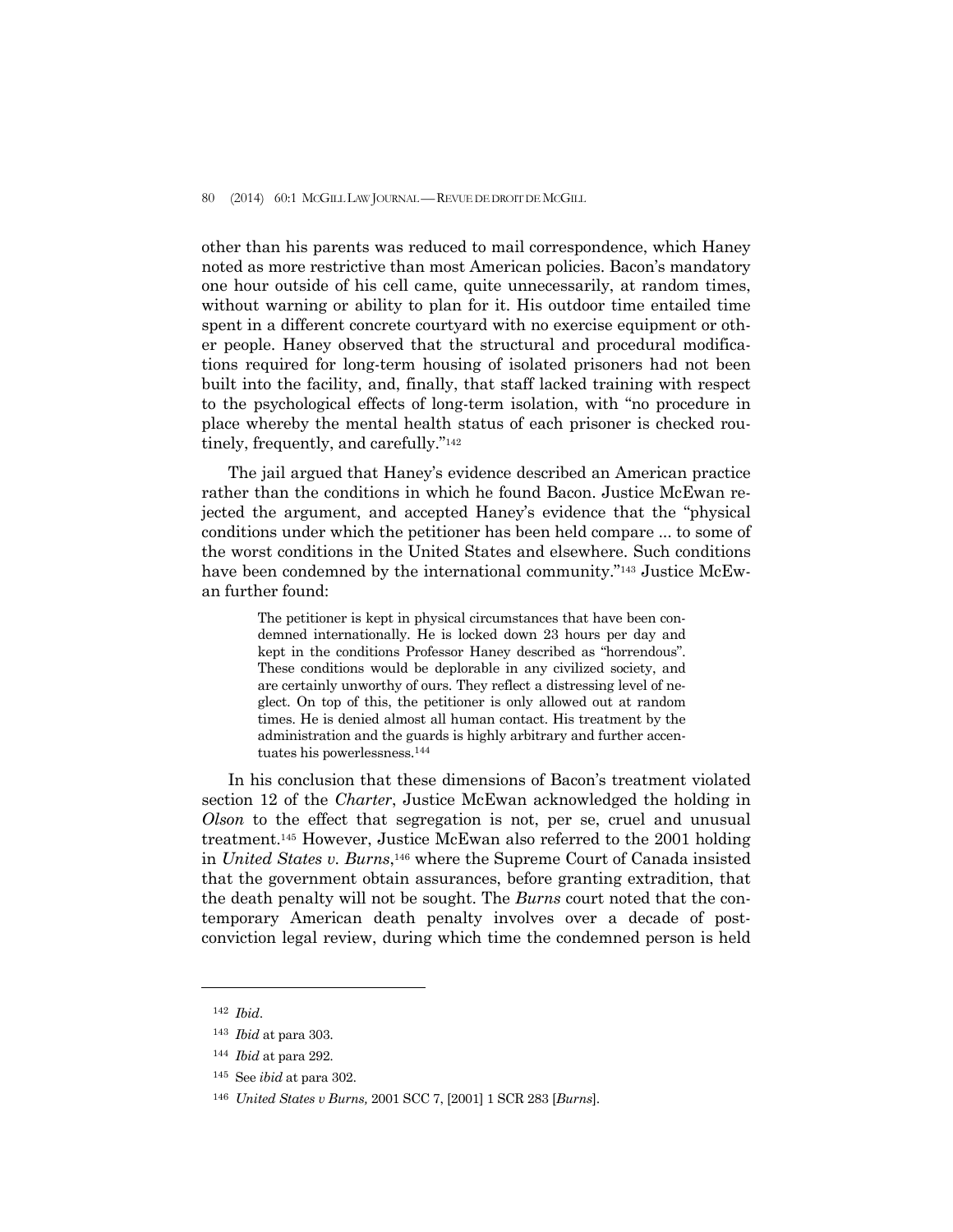in the most restrictive conditions known in the prison system.147 These dynamics generate a form of mental suffering known as "death row phenomenon", which the court found violates the *Charter*.148 The *Burns* opinion thus makes psychological pain a relevant harm to be considered in a section 12 analysis. Justice McEwan used the *Burns* decision to find that the test of whether punishment is "so excessive as to outrage standards of decency" now includes the perspective of psychological expertise as to the actual effects of an impugned punishment regime.149

 This subtle shift moves section 12 from a purely moral and abstract concept to a more grounded, empirical approach. The prison's justifications for the segregation—sensible at first look—must then be considered in the light of the specific qualitative features of the confinement, and the effects of those features on the individual prisoner. Haney's evidence described a range of qualitative conditions and factors that can combine in the prison setting to create a certain pitch of severity; even if separation were justified, the evidence raised serious doubt about whether this particular mode of separation was necessary. Due to this record, Justice McEwan was able to think comparatively and to locate the conditions at Surrey Pretrial in a larger context. While Haney's evidence did not prove the existence of "cruel and unusual punishment" in any strict causal sense, the evidence assisted Justice McEwan in interpreting the social meaning of the solitary range at Surrey Pretrial and to consider that meaning in light of a general constitutional standard.150

<sup>147</sup> See *ibid* at para 119.

<sup>148</sup> *Ibid* at para 94.

<sup>149</sup> *Ibid* at paras 301–03.

<sup>150</sup> This is precisely the approach envisioned in Ronald Dworkin, "Social Sciences and Constitutional Rights—the Consequences of Uncertainty" (1977) 6:1 JL & Educ 3. Dworkin considers a problem that arose from the United States school desegregation cases. A concern had emerged that desegregation decisions in the federal courts, including the Supreme Court in the decision of *Brown v Board of Education*, 347 US 483, 74 S Ct 686 (1954) [*Brown*], had been decided on the basis of propositions that could be either confirmed or disconfirmed by the "social sciences." A worry emerged as to whether constitutional rights should rest upon evidence that could contain arbitrary or transitory elements: see Edmond Cahn, "Jurisprudence" (1955) 30 NYUL Rev 150 at 157–68; Kenneth B Clark, "The Desegregation Cases: Criticism and the Social Scientist's Role" (1960) 5 Vill L Rev 224. To respond to this worry, Dworkin distinguishes between "causal" and "interpretive" judgments flowing from social evidence, and notes that the latter entails analyzing a phenomenon by "specifying its meaning within the society in which it occurs" (Dworkin, *supra* note 150 at 4). Dworkin agreed that there would be "ample reason to deplore any general dependence of adjudication upon complex judgments of causal social science" (*ibid* at 6). But these same objections do not apply to interpretive judgments, which must be framed in the critical vocabulary of the community in question, which serves as a check on meaning and gives "refuge from the arbitrary" (*ibid*). Dworkin notes that interpretive judgments are not foreign to the judge,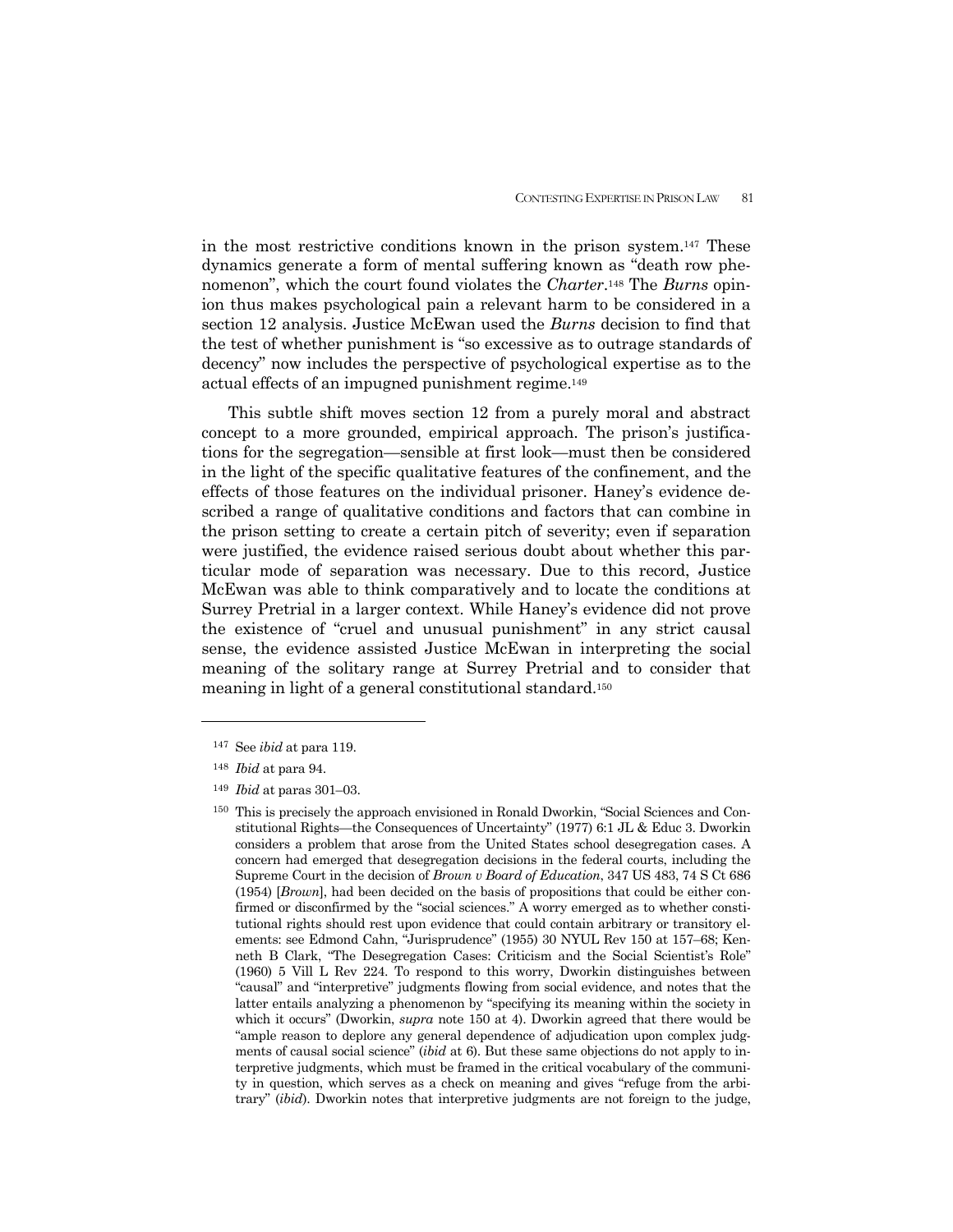#### 82 (2014) 60:1 MCGILL LAW JOURNAL — REVUE DE DROIT DE MCGILL

 The court stopped short of striking down the enabling legislation, noting that the formal law had been so "seriously misinterpreted, misapplied or ignored" that the question of its constitutionality could not be meaningfully addressed.151 Justice McEwan did not interfere unduly in the jail administration: he refused the petitioner's request for a transfer and to be placed in general population, saying that the court could not "take responsibility for the assessment of the risks actually posed by and to the petitioner, or for the specific allocation of resources available to the administration of the institution."152 The Court noted, however, that there were multiple constitutional breaches, and that the jail officials had "seriously lost sight of their responsibility to the judicial branch of government."<sup>153</sup> The Court found that the prisoner could remain segregated, but held that he must not be kept in "separate confinement" without being offered "privileges" equivalent to a general population prisoner.<sup>154</sup>

 In sum, Justice McEwan's finding was that the physical separation of the prisoner might be justified, but that the particular features of segregation at Surrey Pretrial extended far beyond what was necessary to achieve separation. Justice McEwan directed immediate compliance with law, policy, and the court order, and he retained jurisdiction for purposes of ongoing supervision. The remedial aspects of the decision make clear that it is possible for a court to analyze and appreciate the correctional context, and to grant orders that reconcile individual rights with penal realities and the limits of the judicial role.155

and do not draw on arcane technology. Rather, such judgments are central to constitutional adjudication. It seems to me that Justice McEwan used the expert evidence before him in order to make an interpretive judgment about the mode of confinement delivered in the Surrey Pretrial segregation unit.

<sup>151</sup> *Bacon*, *supra* note 17 at para 338.

<sup>152</sup> *Ibid* at para 333. A subsequent petition was decided in *Bacon v Surrey Pretrial Services Centre*, 2012 BCSC 1453, 292 CCC (3d) 413 concerning, *inter alia*, the surreptitious recording of Mr. Bacon's telephone calls with his lawyer and interference with his legal mail.

<sup>153</sup> *Bacon*, *supra* note 17 at para 334.

<sup>154</sup> *Ibid* at para 336 [internal quotations omitted]. Justice McEwan concluded further that Bacon is entitled to equal treatment to general population prisoners in all material respects, including the same amount of time out of cell, and being informed of what he may expect in terms of things like time at the gym, with no "unreasonable and petty deprivations" simply because of the fact that he is in separate confinement (*ibid*). The court emphasized that Mr. Bacon is a pretrial defendant and presumed innocent.

<sup>155</sup> One further implication of this decision is that Mr. Bacon may be in a position to request a stay of the prosecution brought against him. Under Canadian law, a stay may be granted for an abuse of process only "in the clearest of cases" (*R v O'Connor*, [1995] 4 SCR 411 at para 53, 130 DLR (4th) 235 [internal quotations omitted] [*O'Connor*]). There are two categories where the court may be moved to grant a stay: (a) where the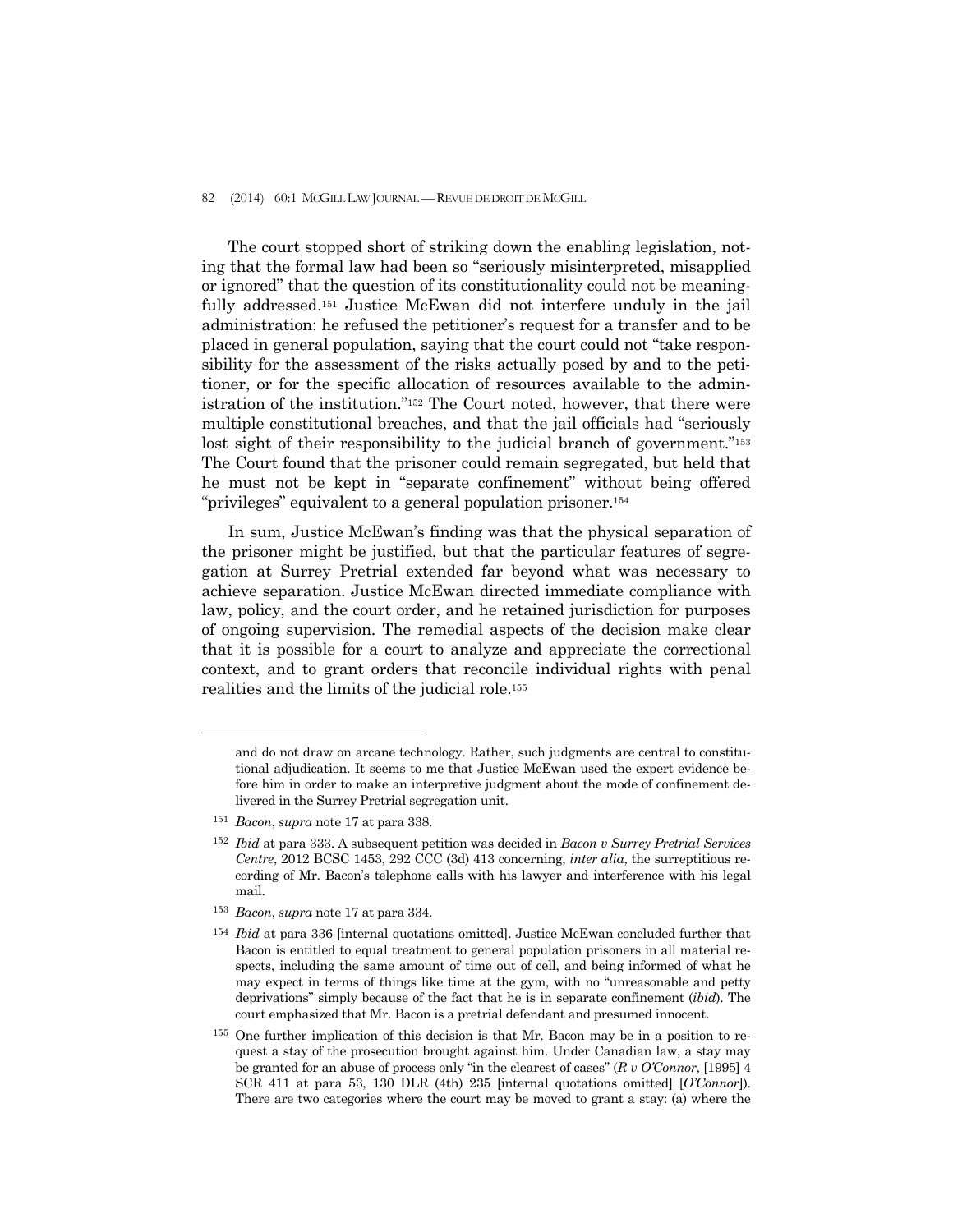In *obiter* remarks, Justice McEwan noted that there is a growing sense internationally, as well as in Canada, that locking a person down for twenty-three hours per day is an inappropriate way to treat any human being. He pointed to *Sauvé* to argue that judicial reluctance to condemn solitary confinement outright is "not entirely characteristic of the approach taken by the courts to inmates' rights in other contexts."156 When it came to the voting ban, the Supreme Court struck down a practice that it found was "more likely to erode respect for the rule of law than to enhance it, and more likely to undermine sentencing goals of deterrence and rehabilitation than to further them."157 Justice McEwan found administrative segregation to be indistinguishable from the voting analysis on these grounds: like the prisoner voting ban, segregation is likely to erode respect for the rule of law and be counterproductive to the goals of deterrence and rehabilitation. That perspective becomes clear once the details of the conditions and the psychological effects of the stigma and social deprivation of penal segregation are described.

 A future legal challenge to the federal administrative segregation regime will likely take precisely this approach.158 In a sense, what is needed is a return to the past, but with new constitutional remedies. In the *McCann* case, extensive evidence was called from multiple psychological experts, who made clear that the effects of extreme isolation did not serve legitimate penological purposes, and that other means of separating prisoners from the general prison society would be less destructive. Prior to *Bacon*, the *McCann* case was the only case in Canadian history in which the conditions of segregation were found to constitute cruel and unusual punishment or treatment. It seems that a return to the *McCann* mode of litigation will be essential so as to challenge contemporary solitary con-

abuse of process deprives the accused of a fair trial (trial fairness concerns); or (b) where the affront to the administration of justice by the abuse of process is such that the prosecution should be terminated (institutional concerns). See e.g. *ibid*; *R v Regan*, 2002 SCC 12, [2002] 1 SCR 297. While the standard for obtaining a stay is difficult to meet, and may be unlikely in the context of Mr. Bacon's very serious case, mistreatment in a remand facility may raise trial fairness concerns as a general matter. Institutional concerns are certainly raised by unconstitutional treatment of prisoners. The final question is whether the trial would serve to perpetuate the abuse, and whether another remedy is capable of removing that prejudice. The point is that there might be real consequences to this decision, even though Justice McEwan did not grant the request that Mr. Bacon be placed in the general population.

<sup>156</sup> *Bacon*, *supra* note 17 at para 314. However, echoing the suggestion that I made at the outset of this paper that *Sauvé* may have been an "easy" case, Justice McEwan noted that *Sauvé* concerned issues "unmediated by the sort of operational and resource considerations that go into the analysis of a particular standard of treatment" (*ibid*).

<sup>157</sup> *Sauvé*, *supra* note 9 at para 58.

<sup>158</sup> For more on the prospects of a federal challenge, see Kerr, *supra* note 131.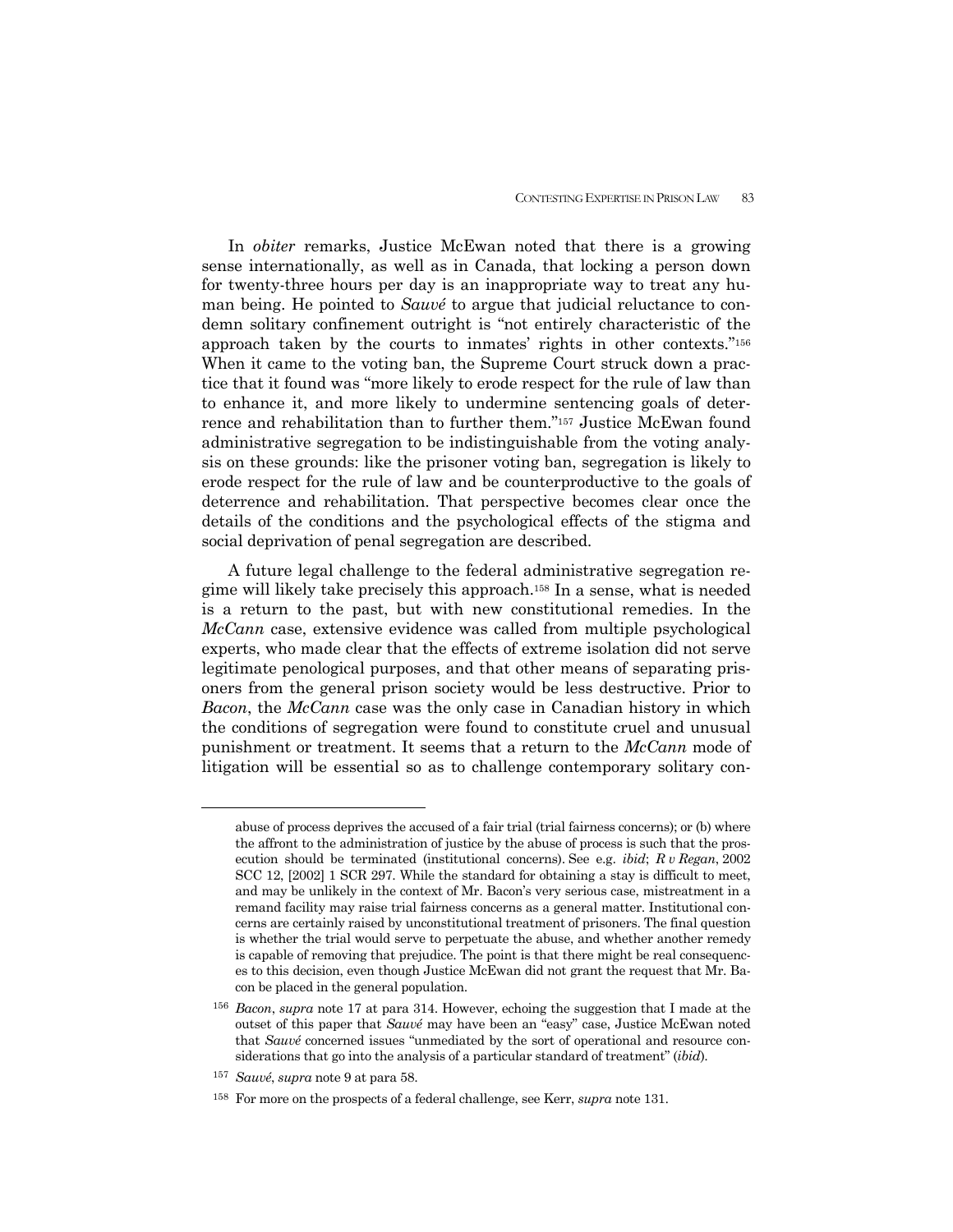finement. But the goal now is a *Charter* remedy that will strike the provisions of the CCRA that allow indefinite isolation but lack proper controls. The evidentiary foundations of a legal challenge will also be enriched by advances in medical knowledge, and the development of international norms regarding the effects of isolation.

# B. Mother-Baby Programs: Inglis v. British Columbia (Minister of Public Safety)

 The 2013 case of *Inglis v. British Columbia (Minister of Public Safety)* stands as one of the most significant prisoner rights cases in Canadian history. The case involved multiple *Charter* provisions, multiple expert witnesses, interveners at the trial level, and a decision that effectively requires all provincial jails in the province to facilitate an option for infants to remain with their incarcerated mothers. The plaintiffs in *Inglis* were former inmates of Alouette Correctional Centre for Women and their children. The litigation arose from a decision to cancel a program, in place since 1973, which permitted mothers to have their babies with them while they served sentences of provincial incarceration.159 The Supreme Court of British Columbia ruled that the provincial government's decision to close the program was unconstitutional and violated the plaintiffs' equality rights, as well as their rights to security of the person. The trial judge, Justice Ross, found that the decision to end the program was not made with due consideration of the best interests of children or the constitutional rights of mothers, nor was the cancellation due to any legitimate fears about potential harm. In fact, the evidence showed that the program was beneficial to mothers, babies, and the prison environment as a whole.

 The *Inglis* case turned partly on the question of why Alouette cancelled the program in 2007. The provincial defendant asserted, in its pleadings and through multiple witnesses and the arguments of counsel, that the program was cancelled because of a concern about the safety of the infants.160 But central to the ruling was the fact that the prison conducted no evaluation of the risks and benefits of the program before can-

<sup>159</sup> Access to the program was contingent upon approvals by the Ministry of Children and Family Development (MCFD), acting pursuant to the provisions of the *Child, Family and Community Service Act*, RSBC 1996, c 46, which assessed whether it would be in the best interests of the child.

<sup>160</sup> For example, Brent Merchant, the key decision maker who was Provincial Director of Corrections, testified that his decision to cancel the program was based on the fact that "he believed he could not guarantee the safety of infants in a custody setting. He stated that was a risk that he was not prepared to take" (*Inglis*, *supra* note 17 at para 183).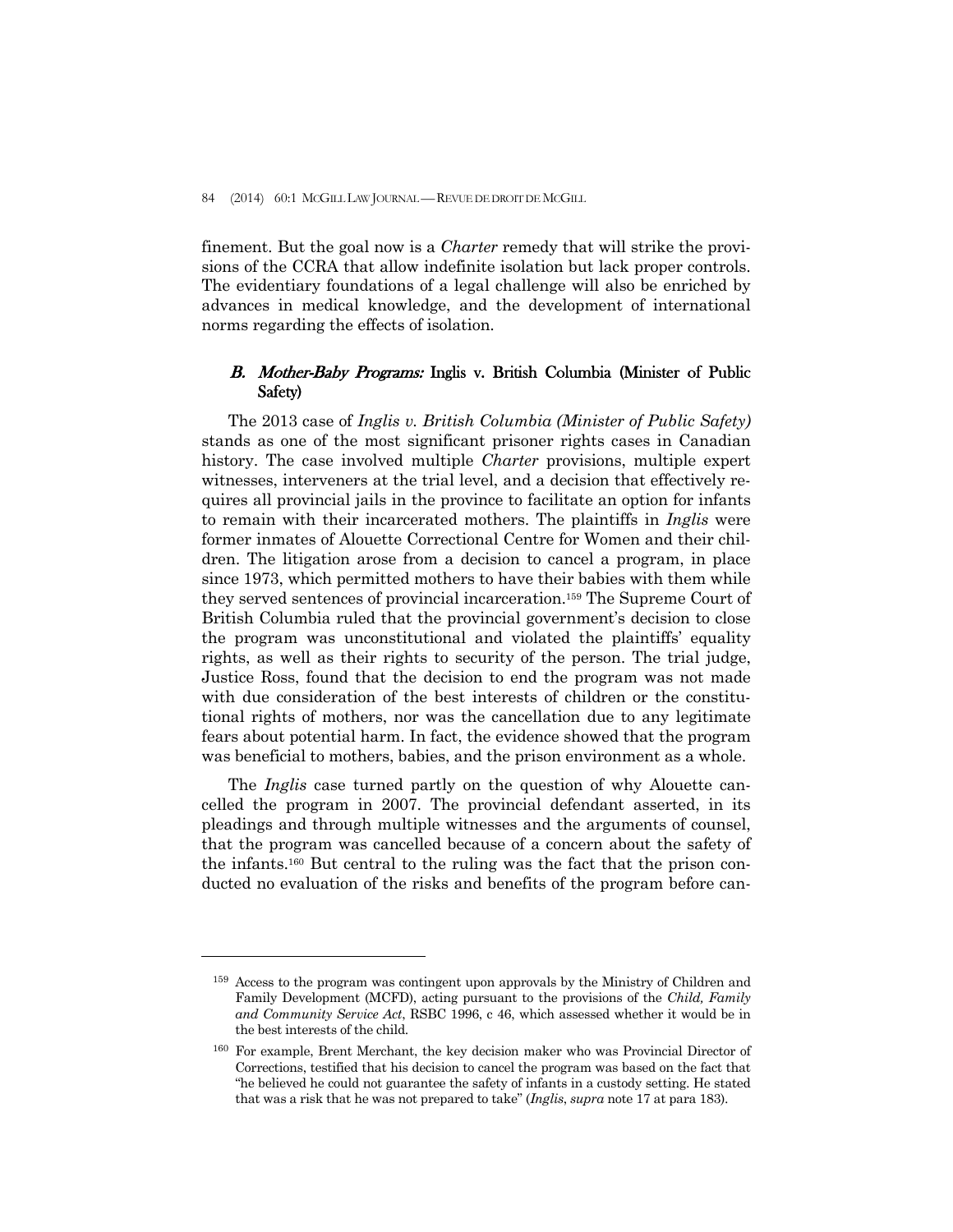cellation.161 Indeed, there was in fact a record of successful operation of the program and others like it.162 So while the structure of the case was a classic setting for judicial deference to be offered to prison administrators—in that it concerned risk assessment, resource allocation, and daily penal operations—the lack of evidence supporting risk could not counter the extensive evidence indicating the benefits of the program.

 In terms of benefits, a considerable body of expert evidence was placed before the court, which enlarged the scope of the analysis. Most notably, research in developmental psychology was brought to bear upon the jail's proffered justification that it was better for infants to be kept out of the prison context and thus away from their birth mothers. The opinion noted the following themes in the evidence:

- (a) rooming in is considered best practice for mothers and babies in the post-partum period and is associated with health and social benefits for both mothers and babies;
- (b) breastfeeding is associated with important health and psychosocial benefits for both infants and mothers;
- (c) one of the most important developmental tasks of infancy is the formation of attachment by the infant to a primary caregiver, usually but not necessarily the mother. Secure attachment is important to the infant's psychological and social functioning. Interference with attachment puts the infant at risk for developmental deficits and future psychological and social difficulties; and

<sup>161</sup> The Warden of Alouette testified that, when she started as Warden in 2007, "there was a lot of work being done to assess the best way to phase out the Program and to communicate the decision to the general population" (*ibid* at para 170). The Warden agreed that "she was never asked to assess the Mother Baby Program and she did not conduct such an assessment. She did not undertake any study of any other mother baby programs" (*ibid* at para 171). Merchant testified that the decision to cancel was made not because of a specific problem or review but because he arrived at the opinion that "the mandate of Corrections does not include babies" (*ibid* at para 182).

<sup>162</sup> In his testimony, Merchant agreed that he was aware of no instance in British Columbia or elsewhere of an infant being exposed to any prison contraband such as drugs. See *ibid* at para 184. The Warden testified that she was "not aware of any safety incidents while she was warden involving mothers and babies and that she was not aware of any actual safety incidents from before she became warden" (*ibid* at para 171). Another government witness, Dr. Elterman, testified that "he had found no report of any death of an infant in a mother baby program anywhere in the world," and that in a literature review he had found no instance of any literature recommending against having a mother-baby program (*ibid* at paras 292, 294). But see the work of Lynn Haney for a feminist caution against mother-baby programs, which was not canvassed in the *Inglis* trial: "Motherhood as Punishment: The Case of Parenting in Prison" (2013) 39:1 Signs: J of Women in Culture & Society 105.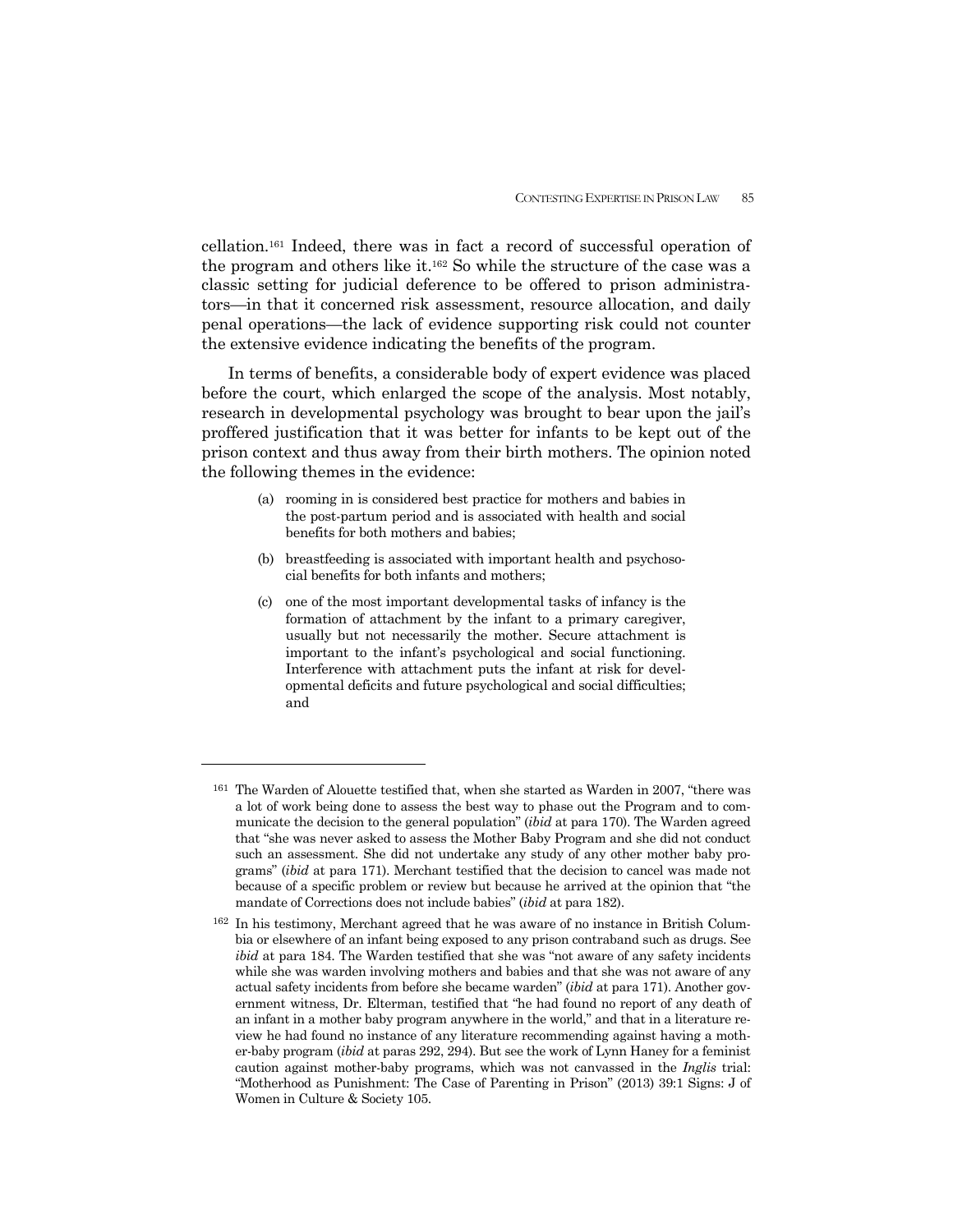86 (2014) 60:1 MCGILL LAW JOURNAL - REVUE DE DROIT DE MCGILL

(d) the importance of individualized decision-making with respect to the best interests of the child.163

 Witnesses who recommended the program included a nurse within federal corrections;164 a PhD in sociology and health education with relevant research;165 and a physician with a background in obstetrics and addiction.166 Expert testimony came from a psychologist with extensive experience in corrections;167 the prison physician at Alouette during the pendency of the program;168 and a law professor who advised that similar programs were available in modern prisons across the world, including the United States, Europe, Australia, and New Zealand.169 Even experts retained by the government agreed on the central proposition of the plaintiff's case: that it benefits an infant to be breastfed and to form a secure attachment with the parent. One government witness, clinical and forensic psychologist Dr. Elterman, did not recommend against the program but said only that the question of whether these benefits outweigh risks must be assessed on a case-by-case basis.170 Other government witnesses were criticized for lacking prison experience, $171$  and for presuming that Alouette had no separate unit for the program, which was not in fact true.172 Finally, while one expert for the government reviewed prison logs and concluded that Alouette was a "stressful household," Justice Ross noted that stressful factors—"a baby crying, a pregnant mother feeling stressed, a mother who is tired because her baby has been crying, or a colicky baby"—are not uncommon outside of the prison context.173

- 166 Dr. Ronald Abrahams. See *ibid* at paras 93–94.
- 167 Dr. Peggy Koopman. See *ibid* at para 255.
- 168 Dr. Ruth Martin. See *ibid* at para 262.
- 169 Professor Michael Jackson. See *ibid* at para 274.
- 170 And this was in fact how the program had been conducted, given the involvement of the MCFD in placement decisions. See *ibid* at paras 289–92.
- 171 Dr. Richelle Mychasiuk, for example, had no experience with prisons, never visited Alouette, and drew from literature on "high risk environments" that were not prison studies (*ibid* at para 303). Justice Ross was critical of this category of evidence. See *ibid* at paras 300–306.
- 172 For example, "Dr. Elterman was of the opinion that any mother baby program at [Alouette] should be housed in a separate unit. He had not been told by the defendants in his instructions that there is a separate unit at [Alouette], Monarch House, that is currently standing empty. Indeed he was instructed by the defendants to assume that there was no separate unit" (*ibid* at para 293).

<sup>163</sup> *Inglis*, *supra* note 17 at para 6.

<sup>164</sup> Alison Granger-Brown. See *ibid* at paras 84–88.

<sup>165</sup> Dr. Amy Salmon. See *ibid* at paras 89–92.

<sup>173</sup> *Ibid* at para 321.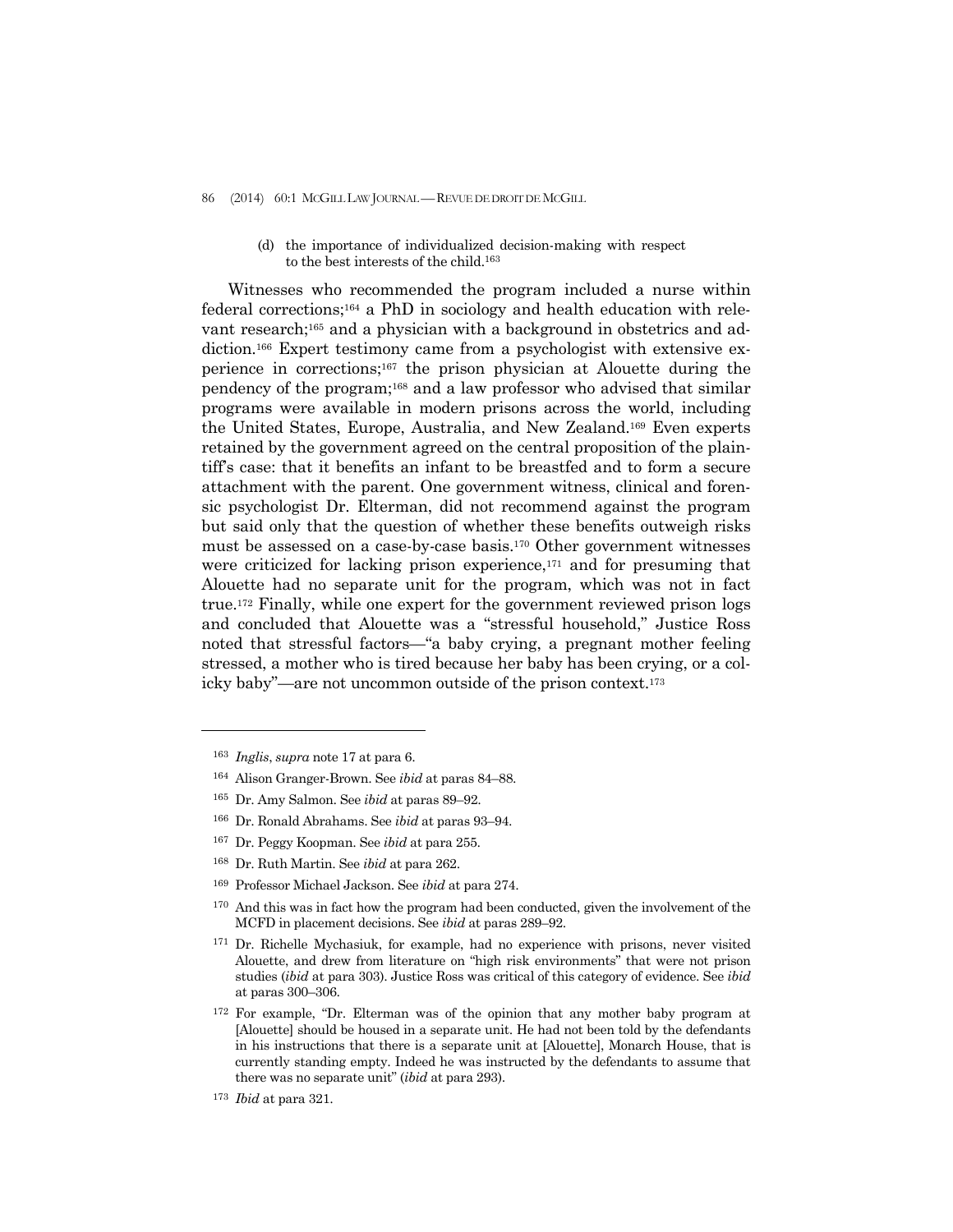Even the key decision maker who cancelled the program, Brent Merchant, did not disagree with evidence he had reviewed about the benefits to those in the program and the broader community:

> Mr. Merchant agreed that ... there are both social and medical benefits to keeping mothers and babies together, for both the parent and the child. He agreed that there is scientific and medical evidence supporting the importance of forming attachment by the child to the primary caregiver, normally the mother, relating to the development of the infant's brain and the infant's ability to relate to the world. He agreed that inadequate attachment has been identified to be at the root of many psychosocial problems that contribute to criminal behaviour. He agreed that there are psychological benefits for the mother and that a mother baby program could help the mother develop parenting skills.174

 In terms of the legal analysis of this highly consistent evidence, the *Inglis* court said that the "starting point" is the principle that an incarcerated person retains all of her civil rights, other than those expressly or impliedly taken from her by law.175 The citation for that principle predates the *Charter*, though Justice Ross properly brings it to bear in her section 7 analysis. The early authority is the 1980 decision of *R. v. Solosky*,176 which concerned the right of prisoners to correspond, freely and in confidence, with their lawyers. In *Solosky*, Justice Dickson introduced important principles for the review of decisions taken in the prison context. He noted that courts have a balancing role to play in ensuring that any interference with the rights of prisoners by institutional authorities is for a valid correctional goal, and that such interference must be the least restrictive means available, "no greater than is essential to the maintenance of security and the rehabilitation of the inmate."177 These principles are now captured by section 7's protection of liberty and security of the person, as well as in the principles of fundamental justice and section 1 doctrine. The principle of retained rights requires asking an empirical question, namely what rights are compatible with incarceration, and delivering upon their protection. Justice Ross, informed by a significant evidentiary record, found that the program was clearly compatible, given that it had been working for decades in both the province and the federal system.178

<sup>174</sup> *Ibid* at para 186.

<sup>175</sup> *Ibid* at para 379.

<sup>176 [1980] 1</sup> SCR 821, 105 DLR (3d) 745 [*Solosky*]. See *ibid* at 839 for an articulation of the retained rights principle.

<sup>177</sup> *Ibid* at 840.

<sup>178</sup> See *Inglis*, *supra* note 17 at para 410.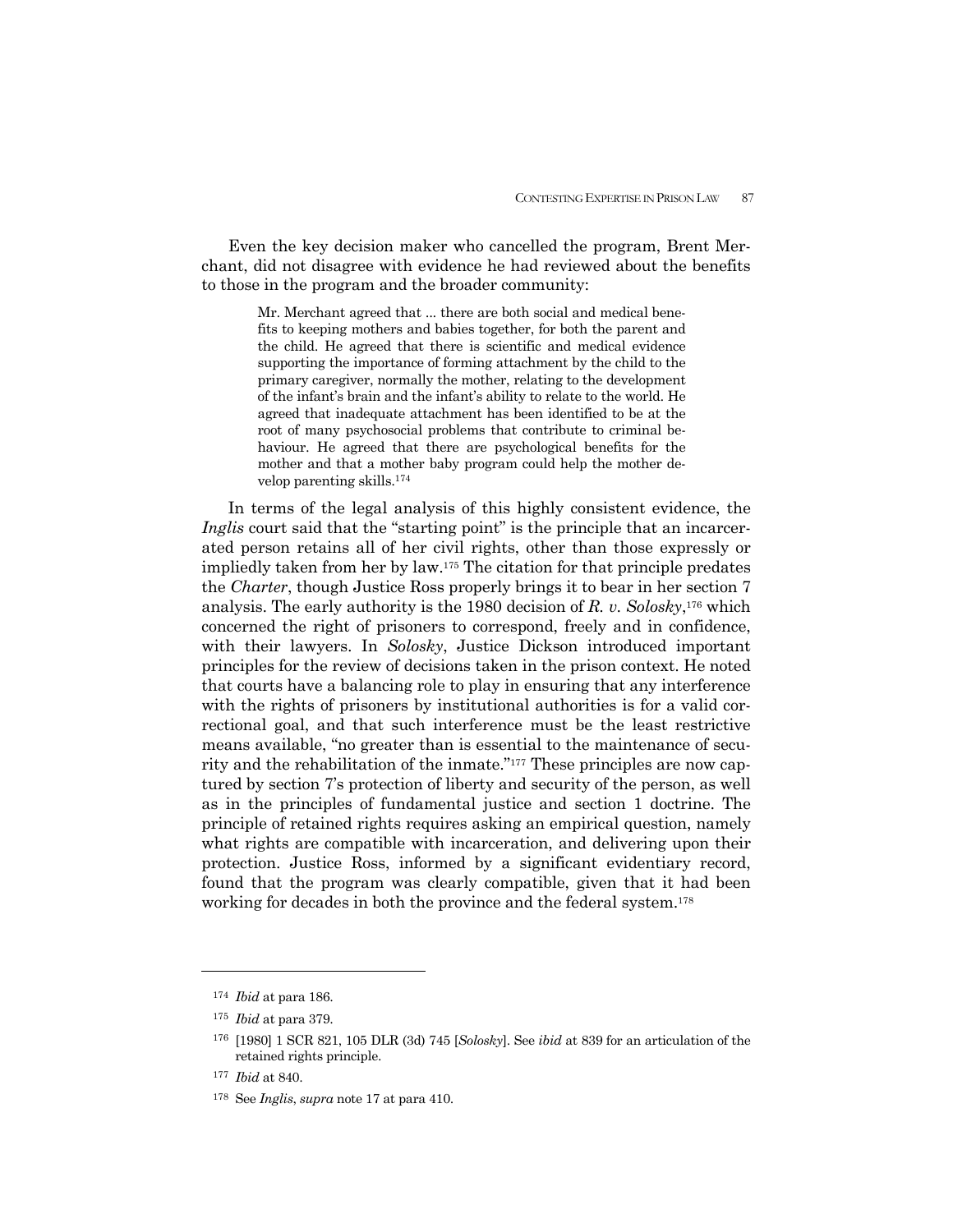#### 88 (2014) 60:1 MCGILL LAW JOURNAL — REVUE DE DROIT DE MCGILL

 Justice Ross concludes that, in deciding to cancel the program, "the state acted on the basis not of reasonable apprehension of harm but from the imposition of an impossible standard—a guarantee of safety."179 Merchant adopted this standard notwithstanding that he acknowledged that such a guarantee could never be met within Corrections, and that it was not a standard they applied in any other situation.180 The court accepted that Corrections is entitled to be proactive in responding to a reasonable apprehension of harm, but found that "no investigation was undertaken at the time to determine whether there was such an apprehension."181 Given the lack of internal evaluation, the jail lacked internally sourced expertise sufficient to defeat the forms of expertise advanced by the plaintiffs. The serious effects of the cancellation engaged both the equality and the security of the prison rights of the plaintiffs, and could not be justified under section 1 due to any legitimate state objective such as fears about potential risks of continuing the program.

 Justice Ross noted that the evidence did indicate some possibility of harm to infants, but she contextualized that possibility by noting that there was a risk of harm to infants in virtually any environment, including foster care as well as with relatives in the community. In this sense, Justice Ross did not allow the prison to be an entity sealed off from ordinary society, but considered it as just one institutional space on the spectrum of environments that a child, and particularly a child of an incarcerated person, may come to experience. By broadening the spectrum of risk to consider facts beyond prison walls, the prison defendant lost its most reliable litigation trump card. Justice Ross applied family law concepts, spurred by evidence in developmental psychology on the benefits of mother-infant attachment. The defendant argued that family law is not applicable to the jail context and that it was not obliged to consider or to attempt to maximize the best interests of the children.182 Justice Ross rejected the notion that the jail was responsible only for the positive content of corrections law. Rather, Corrections was responsible for applying the multiple sources of domestic and international law, all of which make clear that the best interests of the child apply to state actions.183 Justice

<sup>179</sup> *Ibid* at para 460.

<sup>180</sup> See *ibid* at para 455.

<sup>181</sup> *Ibid* at para 459.

<sup>182</sup>See *ibid* at paras 369, 434.

<sup>183</sup>See *ibid* at para 370. See also *ibid* at para 371: "The defendants submit that Corrections is entitled to make decisions that will inevitably result in children being seized by the state without any consideration of the best interests of the children affected. In my view the state cannot be permitted, through such compartmentalization, to avoid its obligations."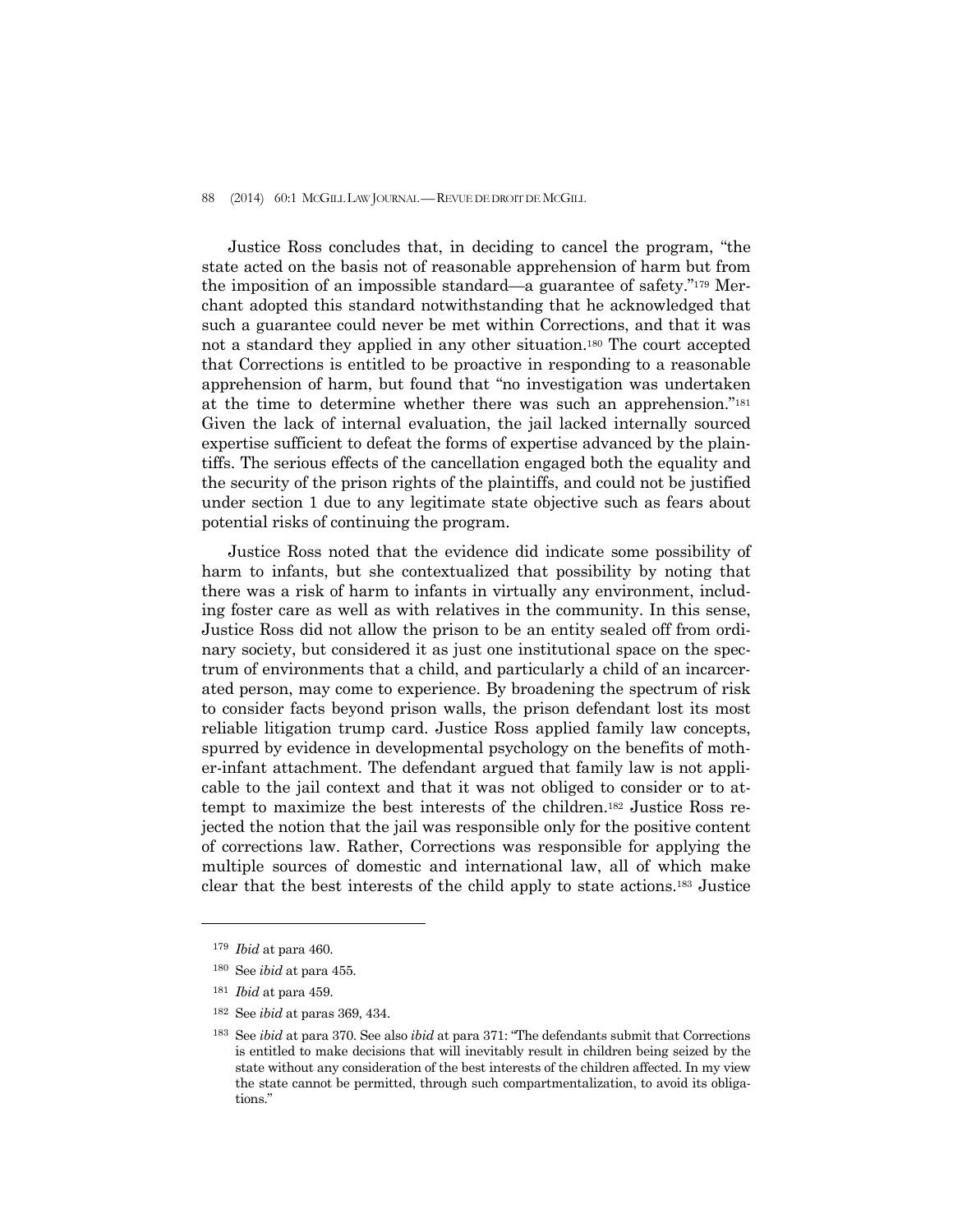Ross rejected the compartmentalization of the punishment context and the law that applies there.

 The court's approach in *Inglis* contains many indicators of a shift to a *Charter*-based penal law. The promise of the holding is enhanced by the fact that, unlike *Sauvé*, the case involved matters central to daily penal operations and questions of risk management. Notably, the provincial government elected not to appeal the decisions in either *Bacon* or *Inglis*, which serves as some indication of the soundness of the evidence and reasoning along with the educative function of the trial process. Both cases, along with the pre-*Charter McCann* case, are emblematic of litigation that illuminates the qualitative experiences of punishment, and specifies the range of alternatives to a rights infringement. The result has been to wrestle prisoner law away from deferential modes that conceive of the task of penal administration as an expert realm with which judges ought not interfere.

### C. Harm Reduction

 A final example of a new mode of prisoner litigation has not yet been adjudicated. On September 25, 2012, the Canadian HIV/AIDS Legal Network and four co-applicants filed a lawsuit arguing that the failure to make sterile injection equipment available in federal penitentiaries violates sections 7 and 15 of the *Charter*.184 The individual plaintiff, Steven Simons, had been incarcerated at Warkworth Institution from 1998 to 2010. His pleadings state that he acquired hepatitis C virus (HCV) when a fellow prisoner borrowed his drug injection equipment without his knowledge. The pleadings seek an order "directing the Correctional Service of Canada, and its Commissioner and the Minister of Public Safety, to ensure the implementation of sterile needle and syringe programs in all federal penitentiaries, in accordance with professionally accepted standards."185

 The case emanates from a voluminous literature indicating that the rate of HCV in Canadian prisons is over twenty times higher than the rate in the community,<sup>186</sup> and that injection drug use is prevalent in pris-

<sup>184</sup> See *Simons v Canada* (25 September 2012), Toronto (Ont Sup Ct) (Notice of Application). Plaintiffs include Steven Simons, Canadian HIV/AIDS Legal Network, Prisoners with HIV/AIDS Support Action Network, Canadian Aboriginal AIDS Network, and CATIE.

<sup>185</sup> *Ibid* at 4.

<sup>186</sup> See S Skoretz, G Zaniewski & NJ Goedhuis, "Hepatitus C virus transmission in the prison/inmate population" (2004) 30:16 Can Communicable Disease Report 141 at 142.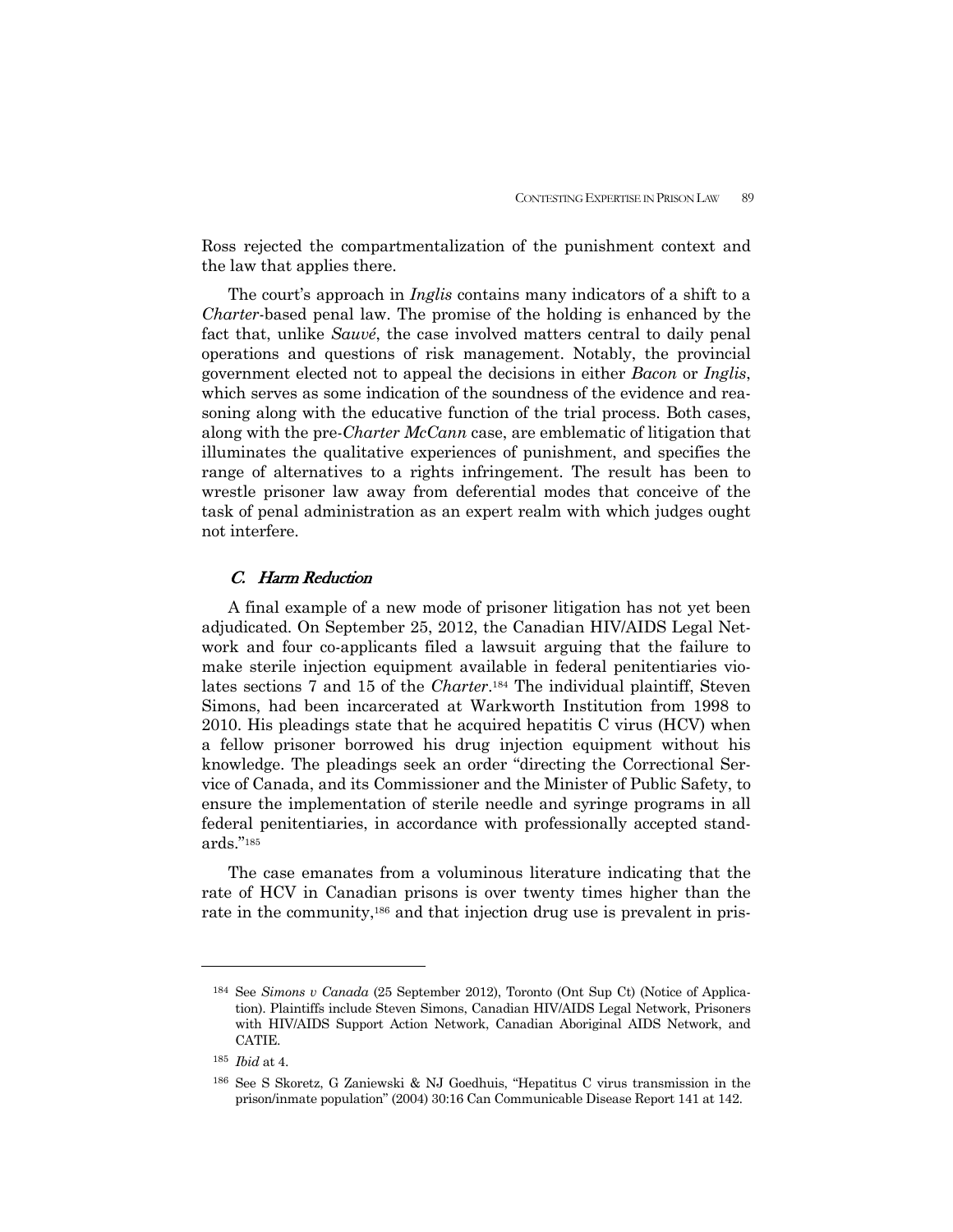### 90 (2014) 60:1 MCGILL LAW JOURNAL —REVUE DE DROIT DE MCGILL

on.187 Prisoners who tattoo or inject drugs face a scarcity of sterile syringes, and may resort to using non-sterile injecting equipment.188 The Canadian prison system has made a modest acknowledgement of the risk of HIV and HCV transmission in prison by making bleach available to prisoners,189 though there are difficulties associated with correct use, particularly where injection is likely to be clandestine and rushed.<sup>190</sup> The lawsuit is likely to turn on the record established by expert evidence. Epidemiologists will establish medical literature indicating how disease is transmitted in the prison context; penologists will speak to the viability of providing clean needles in prison, drawing on comparative evidence from other jurisdictions.191

 The law is on the side of the plaintiffs. Prison law and policy indicates that prisoners are entitled to "essential health care" equivalent to that in the community.192 As of 2001, there were over 200 needle and syringe programs in the country, which enjoy support across levels of government.193 In addition, in *PHS*, the Supreme Court held that harm-reducing measures, such as supervised injection, can be characterized as medical treatment, and that a governmental decision to prohibit access to such measures violates section 7 of the *Charter*.194 It follows that both the legislation and the relevant jurisprudence support an argument that prisoners ought to be able to access these measures.195 The determinative analysis should take place under section 1, and should be shaped by whether penological experts can explain to the court how such measures could be ac-

194 See *PHS*, *supra* note 130 at para 136.

<sup>187</sup> See Correctional Service Canada, *1995 National Inmate Survey: Final Report*, by Price Waterhouse, 1996 No SR-02 (Ottawa: Correctional Services of Canada, 1996) at 144–46.

<sup>188</sup> See Will Small et al, "Incarceration, Addiction and Harm Reduction: Inmates Experience Injecting Drugs in Prison" (2005) 40 Substance Use & Misuse 831 at 839.

<sup>189</sup> See Correctional Services of Canada, Commissioner's Directive No 821-2, "Bleach Distribution" (4 November 2004).

<sup>190</sup> See World Health Organization Europe, *Status Paper on Prisons, Drugs and Harm Reduction* (Copenhagen: WHO Europe, 2005), noting that bleach can "create a false sense of security between prisoners sharing paraphernalia" (*ibid* at 12).

<sup>191</sup> For a treatment of the expert material likely to be adduced at trial, see Sandra Ka Hon Chu & Richard Elliott, *Clean Switch: The Case for Prison Needle and Syringe Programs in Canada* (Toronto: Canadian HIV/AIDS Legal Network, 2009) at 2–8.

<sup>192</sup> CCRA, *supra* note 29, s 86. See also Correctional Services of Canada, Commissioner's Directive No 800, "Health Services" (18 April 2011).

<sup>193</sup> See Alan C Ogborne, *Harm Reduction and Injection Drug Use: An International Comparative Study of Contextual Factors Influencing the Development and Implementation of Relevant Policies and Programs* (Ottawa: Health Canada, 2001) at 13.

<sup>195</sup> The legal argument is outlined in detail in Ka Hon Chu & Elliott, *supra* note 191 at 13– 38.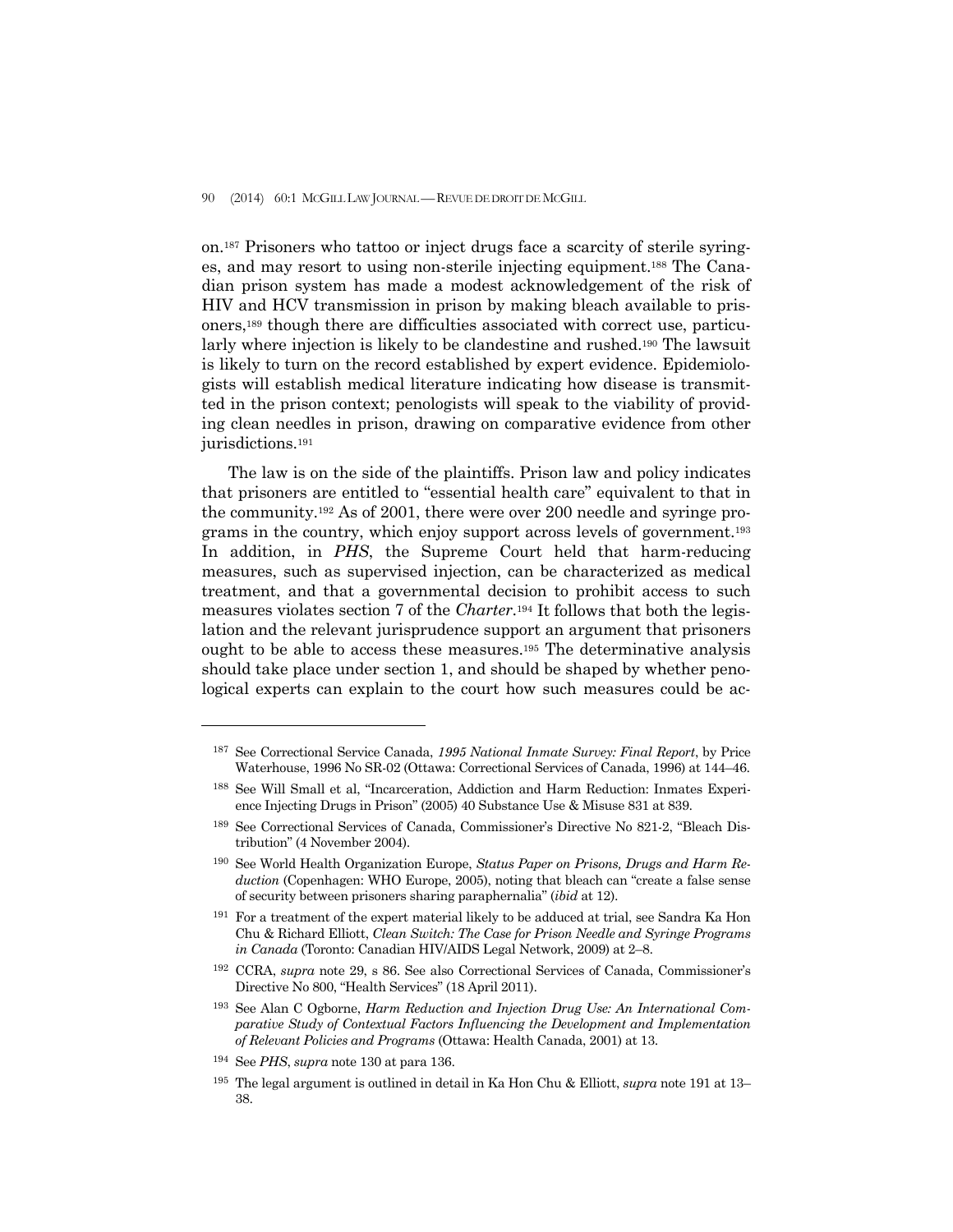cessed safely, in a fashion sufficient to rebut deference that the court will offer to the strong preference of prison administrators to refuse access to equipment that entails the use of prison contraband.196

 Again, this is the thorny context where the rights claim is adjacent to central concerns of prison administration. Bound to follow *Sauvé*, a Canadian court is unlikely to dismiss the claim on the basis of a vague theory of penological legitimacy, or an unsubstantiated notion of rehabilitative ideals: the peculiar standards of deference articulated in older Canadian case law from lower courts, as well as in current American case law, are unlikely to pervade a contemporary opinion. Further, if the court follows the reasoning in *Bacon*, the claim will not be dismissed purely on the basis of the prison having limited resources.197 But these points aside, the plaintiffs' final success will hinge on their ability to explain to the court how prisons can be safely run in the midst of easily available hygienic injection equipment for drug users. The plaintiffs' experts are likely to specify how such measures could be accessed while ensuring the safety—and perhaps even improving the safety—of correctional staff and other prisoners. The institutional defendant will have to somehow counter that evidence to meet its burden under section 1.

# **Conclusion**

-

 A 1956 essay by *Brown v. Board of Education* lawyer Jack Greenberg contains a simple statement that raises many practical difficulties. Pointing out that "moral judgments are generated by awareness of facts," Greenberg argues that constitutional interpretation should consider "all relevant knowledge."198 In the case of prisoner litigation, the category of relevant knowledge must encompass the many complex dimensions associated with administering what Erving Goffman called the "total institu-

<sup>196</sup> At least one study concludes that needle and syringe programs have not led to increased violence, and have not resulted in equipment being used as weapons against staff or other prisoners, in Germany, Spain, and Switzerland. See Scott Rutter et al, *Prison-Based Syringe Exchanges Programs: A Review of International Research and Program Development*, NDARC Technical Report No 112 (Sydney: National Drug and Alcohol Research Centre, 2001).

<sup>197 &</sup>quot;[R]esource issues can never justify a sub-constitutional level of treatment" (*Bacon*, *supra* note 17 at para 336).

<sup>198 &</sup>quot;Social Scientists Take the Stand: A Review and Appraisal of Their Testimony in Litigation" (1956) 54:7 Mich L Rev 953 at 969. For further discussion of the debate ignited by the Supreme Court's reliance on expert evidence in its decision to declare school segregation unconstitutional, see *supra* note 150. For contemporary treatment of the legacy of *Brown* and the challenges of relying on social science in rights litigation, see Rachel F Moran, "What Counts As Knowledge? A Reflection on Race, Social Science, and the Law" (2010) 44:3/4 Law & Soc'y Rev 536.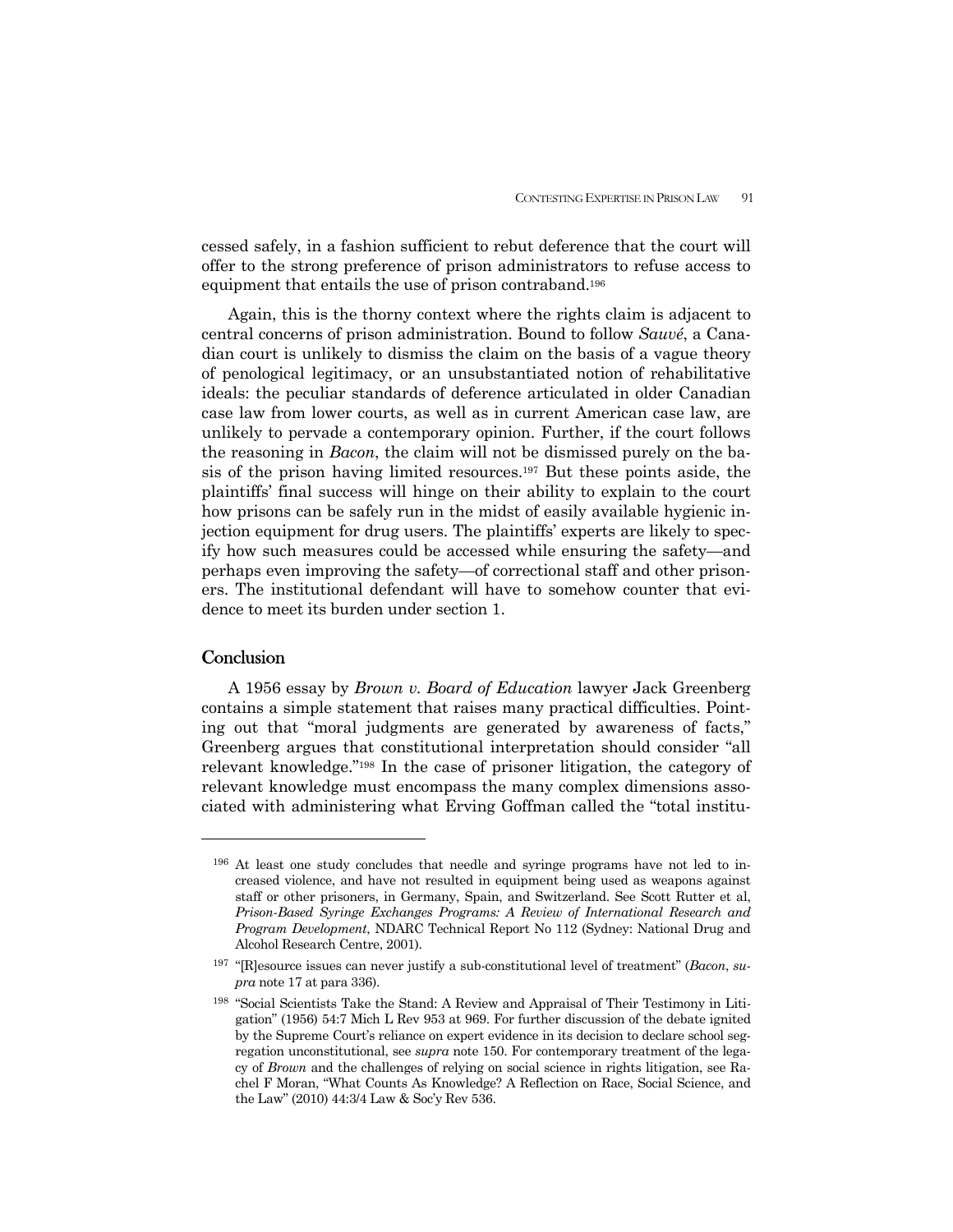### 92 (2014) 60:1 MCGILL LAW JOURNAL — REVUE DE DROIT DE MCGILL

tion."199 A place where insiders live, work, sleep, and play with a large number of similarly situated people, the total institution gives rise to a profoundly broad regulatory task and the need for vast zones of flexible discretion. The project of bringing prison empirics to bear upon the interpretation of relevant legal standards is monumental and has scarcely begun.200 But this is what it means to have a *Charter*-based law for prisoners, and to finally implement the basic principle of modern prison law from *Solosky*: that prisoners are to retain all rights except those that are incompatible with incarceration.

 As Dolovich admits for the American context, some measure of judicial deference is appropriate in the prison law context, as courts are far removed from the "hothouse of a carceral environment."201 Prisoner claims might be properly interpreted in light of the endemic administrative difficulties of operating resource-limited facilities filled with individuals who often bring complex personal histories to the facility and who are coping with significant deprivations. Yet, just as due deference is called for, there is also a clear imperative for careful external review and putting government to the burden of justification, given the pervasive risk of hidden abuse and neglect exercised on a powerless population. For much of prison history, prisoners were subject to the unreviewable preferences of guards and administrators. Even after the *Charter*, Canadian courts have occasionally articulated doctrinal standards that fall short of jurisprudential approaches developed in other areas of constitutional law.

 Canada's practices of state punishment are distinct in many ways from the American model, as is the character of Canadian judicial review. But the case law discussed in Part II indicates that Canadian courts are not immune to overly deferential instincts when it comes to dealing with

<sup>199</sup> Erving Goffman, *Asylums: Essays on the Social Situation of Mental Patients and Other Inmates* (Chicago: Aldine, 1961) at xiii, 1ff.

<sup>200</sup> I am grateful to Emma Cunliffe for pressing me to consider how a shift to a more empirical mode of analysis may generate new problems, particularly in light of disparate levels of access to expertise as between plaintiffs and defendants in prison litigation, and given the ability of governments to control and impede certain research agendas. Such concerns are only partially alleviated by the fact that the burden of proof under section 1 is on the government. These are important worries, even if we might all agree that an evidence-based approach to prisoner rights is still preferable to modes of constitutional review that grant automatic deference to prison officials. Notably, in both *Inglis* and the upcoming Ontario litigation discussed above, much of the evidence emerges not from prison studies but from the fields of developmental psychology and epidemiology, extended to issues arising in the penal context. Evidence may be more easily secured, and claims more easily advanced, in these kinds of cases. This returns me to my original claim that issues connected to the core of prison management will be the most difficult for prisoners to litigate.

<sup>201</sup> Dolovich, *supra* note 2 at 245.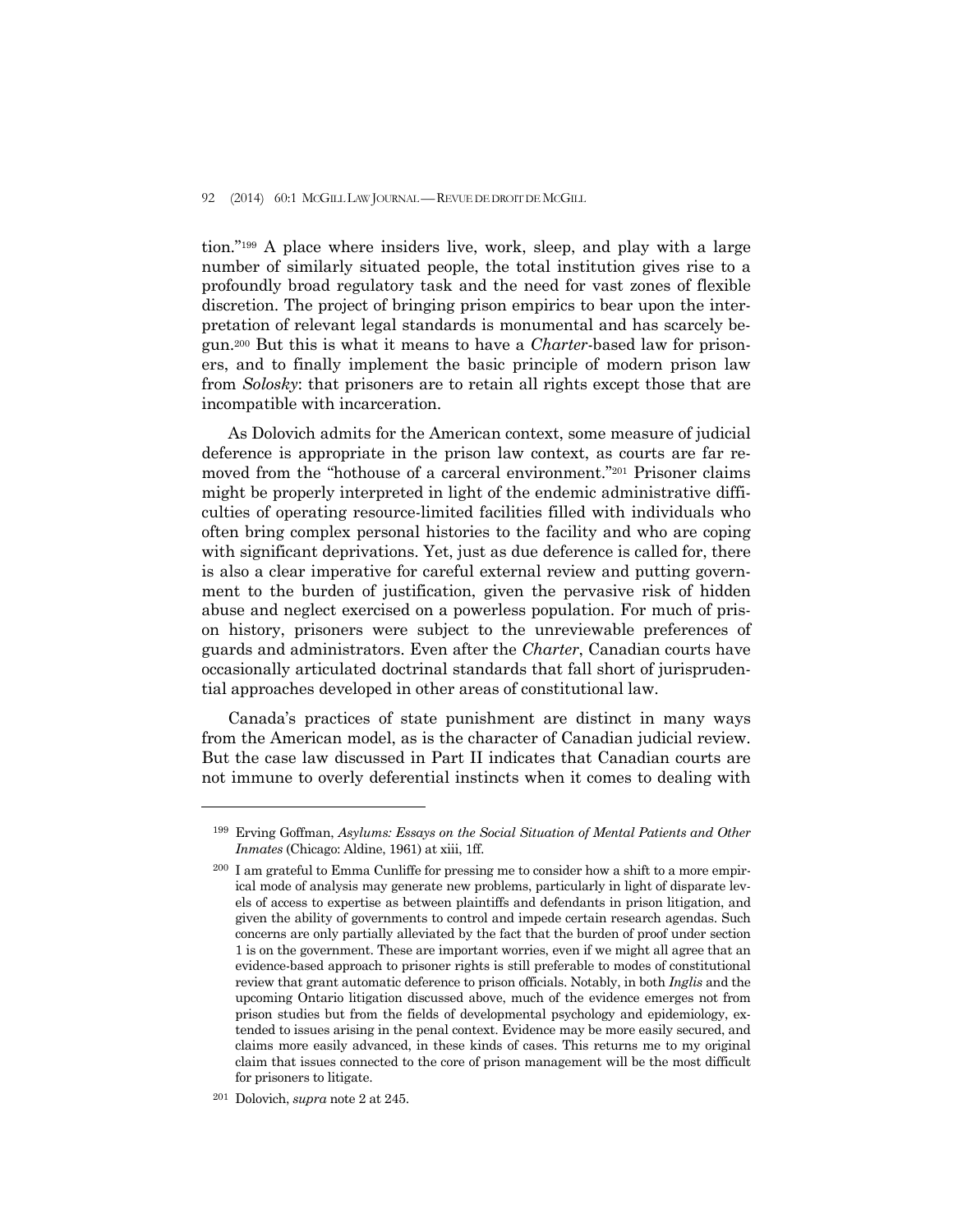the administration of complex and punitive institutions with which judges may have little knowledge or expertise, and when it comes to interpreting and protecting the rights of little-favoured citizens. To borrow from Dolovich's deference map, the decision in *Shubley* could be considered an example of *situation-reframing*: where severe modes of confinement are recharacterized as benign administrative techniques. The *Farrell* court might make use of *procedural rule-revising*: suggesting that the appropriate place for constitutional claims is the internal grievance system, rather than the courts. *Aziga* might be an example of *doctrine-constructing* deference: where the court writes deference right into a standard of "manifest violation" that applies in no other area of constitutional law.

 Rights are not trumps for prisoners under the *Charter*, but neither should they be fully compromised by these excessively deferential judicial moves, or by the mere fact of countervailing administrative preferences. Judicial attention to the prison must be informed by the best knowledge available as to how prisons can and should work. The 2010 Supreme Court of British Columbia decision in *Bacon* shows that courts can contextualize prisoner *Charter* claims by assessing expert evidence as to the bodily and psychological effects of particular modes of imprisonment, and weighing those effects against the strategies and claims of prison administrators. By contrast, the United States Supreme Court in *Beard* held that where a case centres around the "professional judgment" of prison managers, a plaintiff held in conditions of extraordinary deprivation cannot even advance a claim sufficient to survive a summary motion to strike. There are complex and multifaceted explanations for the differences in these cases, decided in two distinct nations.202 The cases from both countries make clear that deference and expertise are intertwined in a fashion that determines the scope and viability of prison law.

 A *Charter* challenge to administrative segregation or lack of access to harm reduction services for drug users asks a potentially tougher set of questions than those present in *Sauvé*, where the right to vote in federal elections required, only, access to a polling station every few years, and did not interfere with the core and daily practices of prison security. Administrative segregation, for example, is a practice far more integral to the daily administration of prisons, which explains in part why it has

<sup>202</sup> Ironically, in the 1970s *McCann* litigation, counsel for the plaintiffs, Michael Jackson, was inspired by expanding levels of judicial intervention in American prisons. Jackson wanted to convince Canadian courts to follow suit. See Jackson, *Prisoners of Isolation*, *supra* note 27 at 82–84. Given the virtual revival of the hands-off doctrine in the US, there is now little likelihood that plaintiffs' counsel would point to United States law.